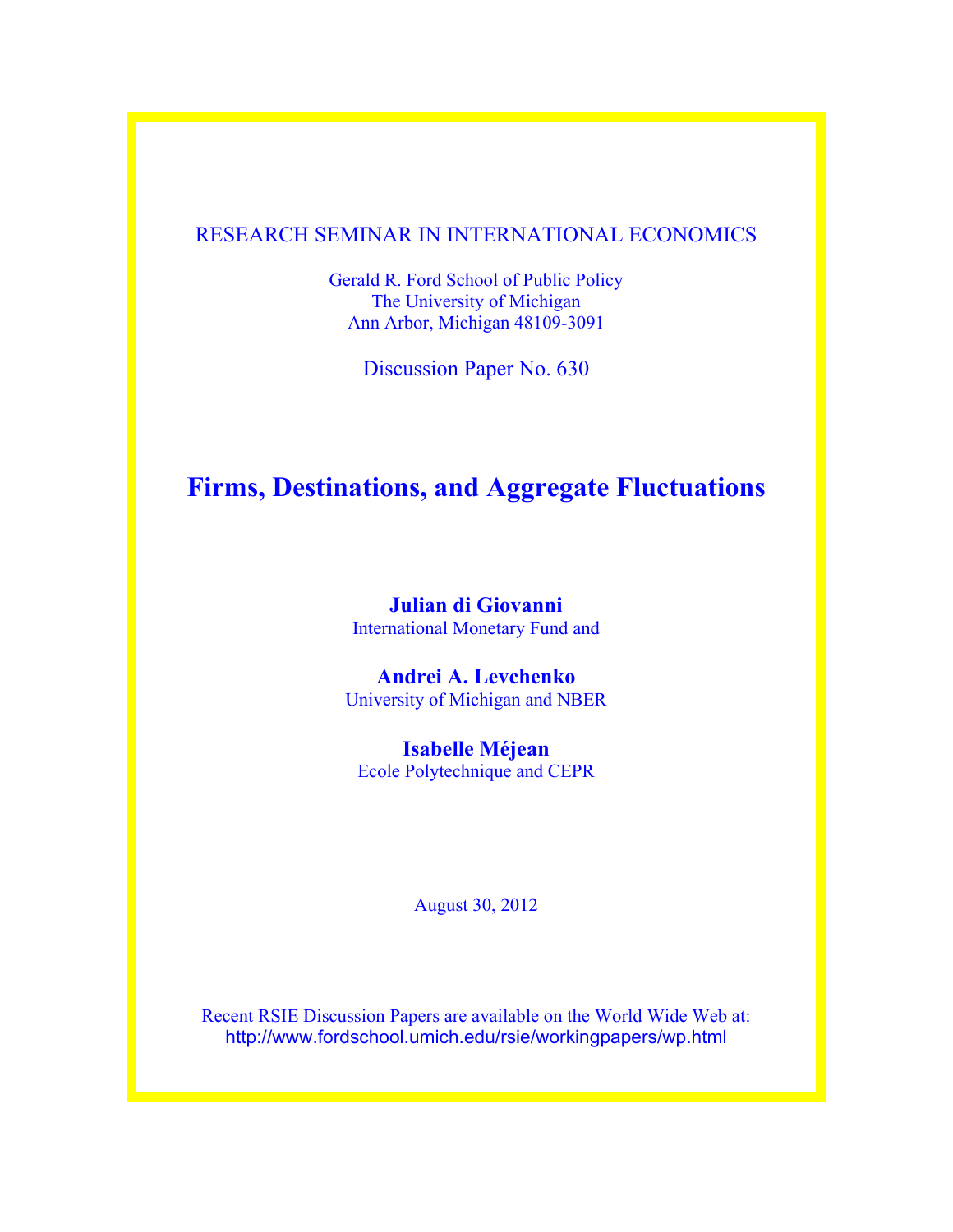# Firms, Destinations, and Aggregate Fluctuations<sup>∗</sup>

Julian di Giovanni International Monetary Fund

Andrei A. Levchenko University of Michigan and NBER

Isabelle Méjean Ecole Polytechnique and CEPR

August 30, 2012

#### Abstract

This paper uses a database covering the universe of French firms for the period 1990– 2007 to provide a forensic account of the role of individual firms in generating aggregate fluctuations. We set up a simple multi-sector model of heterogeneous firms selling to multiple markets to motivate a theoretically-founded set of estimating equations that decompose firms' annual sales growth rate into different components. We find that the firm-specific component contributes substantially to aggregate sales volatility, mattering about as much as the components capturing shocks that are common across firms within a sector or country. We then decompose the firm-specific component to provide evidence on two mechanisms that generate aggregate fluctuations from microeconomic shocks highlighted in the recent literature: (i) when the firm size distribution is fat-tailed, idiosyncratic shocks to large firms contribute to aggregate fluctuations (the "granularity" hypothesis of [Gabaix,](#page-33-0) [2011\)](#page-33-0), and (ii) sizable aggregate volatility can arise from idiosyncratic shocks due to input-output linkages across the economy [\(Ace](#page-32-0)[moglu et al.,](#page-32-0) [2012\)](#page-32-0). We find that firm linkages are approximately twice as important as granularity in driving aggregate fluctuations.

JEL Classifications: E32, F12, F41

Keywords: Aggregate Volatility, Firm-Level Shocks, Large Firms, Linkages

<sup>∗</sup>We would like to thank George Akerlof, Gilles Duranton, Jonathan Eaton, Ayhan Kose, Kory Kroft, Julien Martin, Akito Matsumoto, Ryan Monarch, Peter Morrow, Sophie Osotimehin, Matthew Shapiro, and seminar participants at the IMF, Federal Reserve Board of Governors, Bank of Canada, Carleton University, Norwegian School of Economics, University of Michigan, Ecole Polytechnique, the 2011 NBER ITM Summer Institute, and the 2012 ESSIM for helpful comments. All remaining errors are our own. The views expressed in this paper are those of the authors and should not be attributed to the International Monetary Fund, its Executive Board, or its management. E-mail (URL): [JdiGiovanni@imf.org](mailto:JdiGiovanni@imf.org) [\(http:](http://julian.digiovanni.ca) [//julian.digiovanni.ca\)](http://julian.digiovanni.ca), [alev@umich.edu](mailto:alev@umich.edu) [\(http://www.alevchenko.com\)](http://www.alevchenko.com), [isabelle.mejean@polytechnique.edu](mailto:isabelle.mejean@polytechnique.edu) [\(http://www.isabellemejean.com\)](http://www.isabellemejean.com).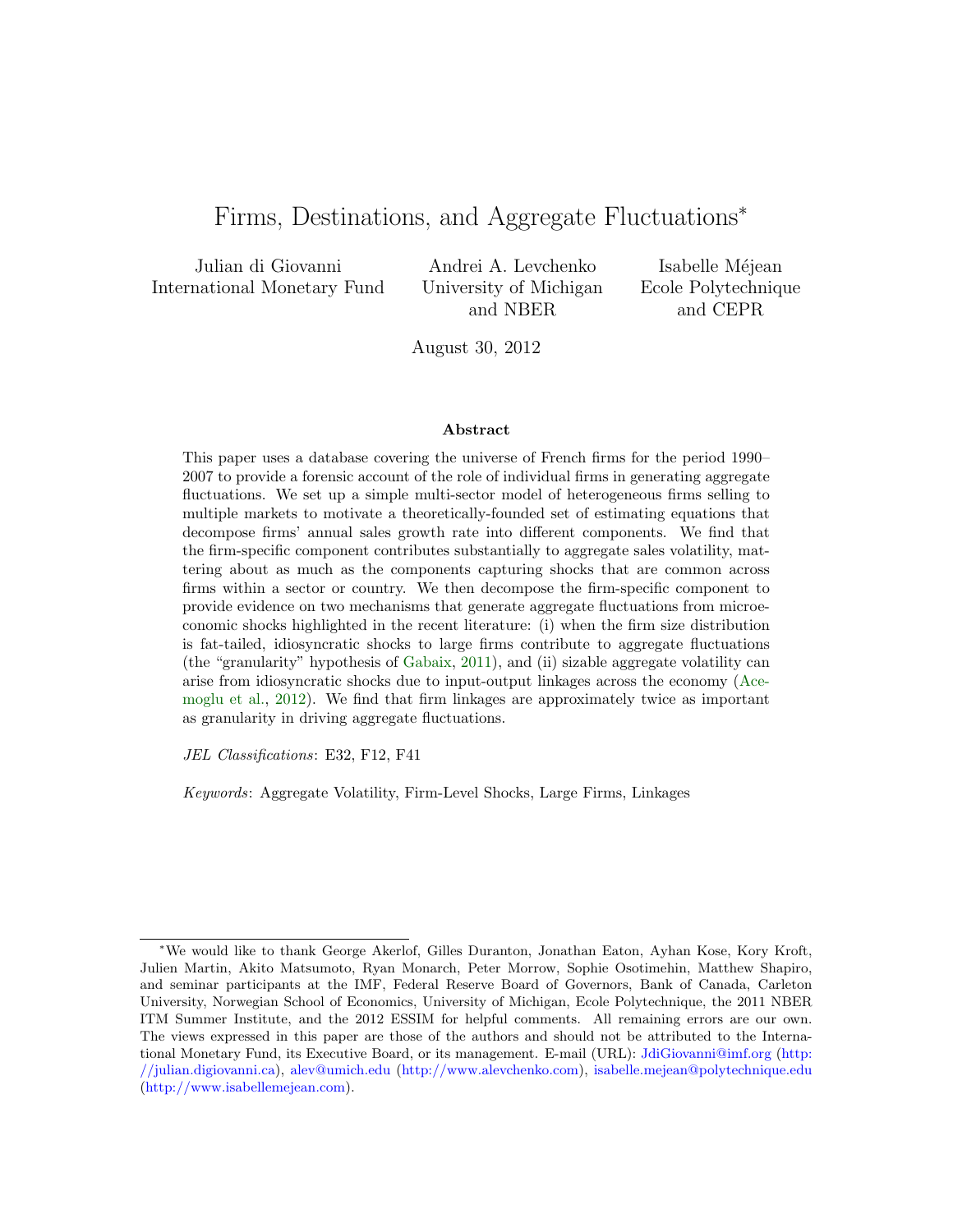## 1 Introduction

A long tradition in macroeconomics seeks to understand the microeconomic underpinnings of aggregate fluctuations. Starting with the seminal work of [Long and Plosser](#page-33-1) [\(1983\)](#page-33-1), an important line of research explores the role of sectoral shocks in generating aggregate fluctuations (see, e.g., [Stockman,](#page-33-2) [1988;](#page-33-2) [Horvath,](#page-33-3) [1998,](#page-33-3) [2000;](#page-33-4) [Dupor,](#page-32-1) [1999;](#page-32-1) [Foerster et al.,](#page-33-5) [2011;](#page-33-5) [Carvalho and Gabaix,](#page-32-2) [2010,](#page-32-2) among many others). The role of firms in the aggregate business cycle has received comparatively less attention. [Gabaix](#page-33-0) [\(2011\)](#page-33-0) argues that because the firm size distribution is extremely fat-tailed – the economy is "granular" – idiosyncratic shocks to individual (large) firms will not average out, and instead lead to aggregate fluctuations. [Acemoglu et al.](#page-32-0) [\(2012\)](#page-32-0) develop a network model in which idiosyncratic shocks to a single firm or sector can have sizable aggregate effects if it is strongly interconnected with other firms/sectors in the economy, regardless of the size distribution. However, there is currently little empirical evidence to complement these theoretical contributions.

This paper constructs a novel database covering the universe of French firms' domestic sales and destination-specific exports for the period 1990–2007, and uses it to provide a forensic account of the contribution of individual firms to aggregate fluctuations. To guide the empirical exercise, we set up a simple multi-sector model of heterogeneous firms in the spirit of [Melitz](#page-33-6) [\(2003\)](#page-33-6) and [Eaton et al.](#page-32-3) [\(2011a\)](#page-32-3). The model implies that the growth rate of sales of an individual firm to a single destination market can be decomposed additively into a macroeconomic shock (defined as the component common to all firms), a sectoral shock (defined as the component common to all firms in a particular sector), and a firm-level shock.

Relative to standard empirical assessments of the role of sectoral or firm-specific shocks, a novel aspect of our approach is that it accounts explicitly for the sector- and firm-level participation in export markets. When firms sell to multiple, imperfectly correlated markets, total firm sales do not admit an exact decomposition into macroeconomic, sectoral, and firm-specific shocks, whereas sales to an individual destination do. Thus, in our analysis macroeconomic, sectoral, and firm-specific shocks are defined for each destination market. The heterogeneity across markets also allows us to distinguish the firm-specific shocks affecting a firm's sales to all markets it serves from shocks particular to individual markets.

We estimate the empirical model suggested by theory using a panel regression in which the unit of observation is the annual firm-destination growth rate of sales. The firm-specific component accounts for the overwhelming majority (98.7%) of the sales variability across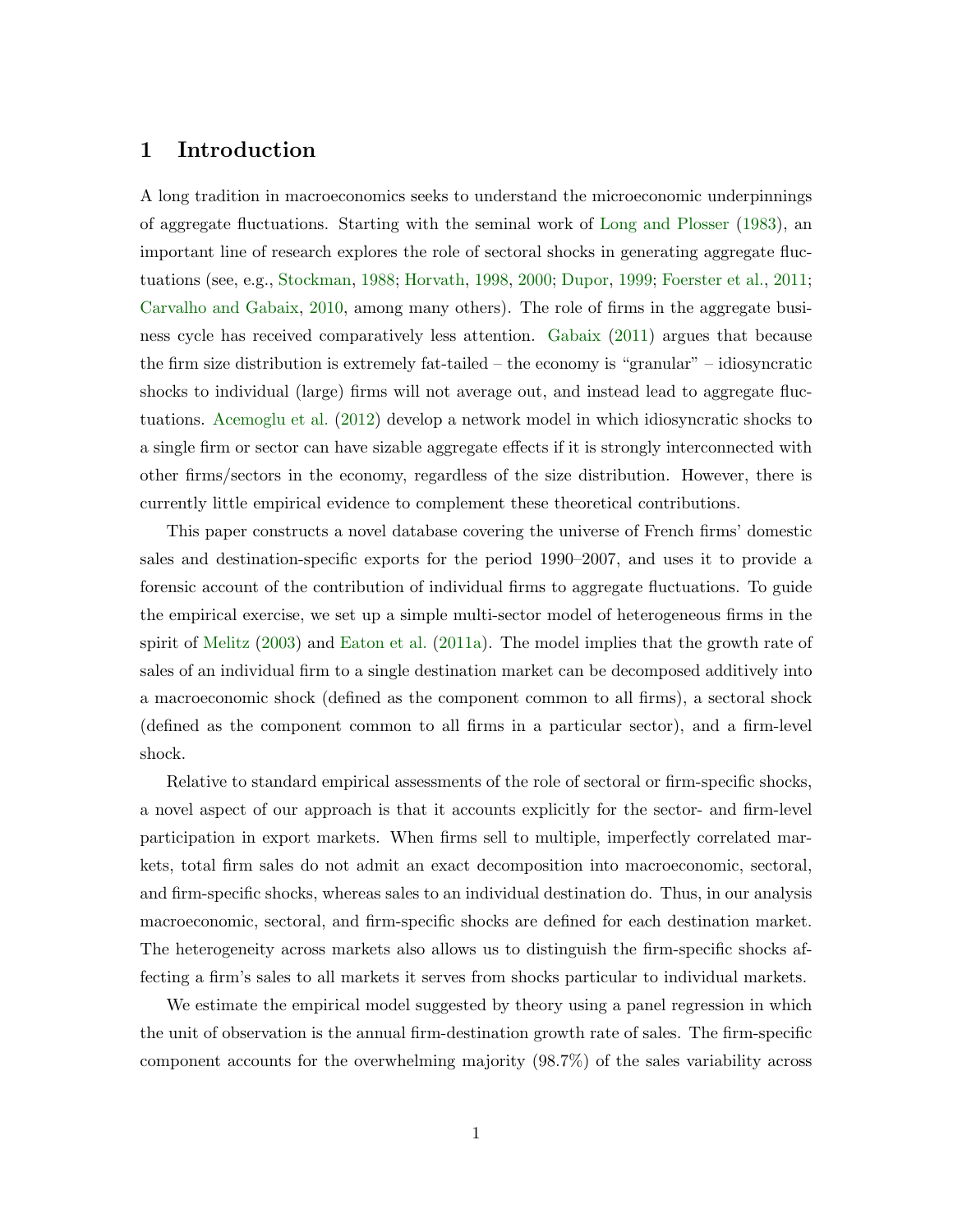firms in the firm-destination panel regressions.<sup>1</sup> In addition, about half of the variation in the firm-specific component is explained by variation in that component across destinations, which is interpreted as demand shocks in our conceptual framework.

The procedure yields estimates of the time series of the macroeconomic, sectoral, and firm-specific shocks for each destination served by each firm. We use the estimated shocks to assess whether *microeconomic* shocks contribute significantly to *aggregate* volatility, and if yes, through which channels. We derive a decomposition of aggregate volatility in the economy into the contributions of macroeconomic/sectoral and firm-specific shocks, and quantify the importance of the latter for aggregate volatility.

Our main finding is that the firm-specific components do contribute substantially to aggregate fluctuations. Their contribution is roughly similar in magnitude to the combined effect of all sectoral and macroeconomic shocks. To investigate whether exports differ systematically from domestic sales, we then carry out the aggregate volatility decomposition for domestic and export sales separately.<sup>2</sup> The firm-specific component contributes more to the volatility of exports, compared to overall sales, in both the whole economy and in the manufacturing sector, where exporting is more prevalent. Nonetheless, firm-specific shocks contribute substantially to the volatility of aggregate domestic sales as well.

We evaluate two explanations for the positive overall contribution of firm-specific shocks. The first, due to [Gabaix](#page-33-0) [\(2011\)](#page-33-0), is that firm-specific idiosyncratic volatility does not average out because of the presence of very large firms. We refer to this as the "granularity" hypothesis. The second, due to [Acemoglu et al.](#page-32-0) [\(2012\)](#page-32-0), is that idiosyncratic shocks contribute to aggregate fluctuations because input-output linkages generate comovement between firms. We refer to this as the "linkages" hypothesis.<sup>3</sup> The overall contribution of firm-specific shocks to aggregate volatility can be decomposed additively into two terms that capture these two mechanisms. Though both channels matter quantitatively, about two-thirds of the contribution of firm-specific shocks to the aggregate variance is accounted for by the "linkages" effect – the covariances of the firm-specific components of the growth rate of sales.

We then exploit cross-sectoral heterogeneity to provide further evidence on the "granu-

<sup>&</sup>lt;sup>1</sup>This number is based on the ratio of the residual sum of squares to the total sum of squares in our regressions. Using the same metric, [Castro et al.](#page-32-4) [\(2011\)](#page-32-4) find that idiosyncratic risk accounts for about 90% of the overall uncertainty faced by firms in the U.S. Census Longitudinal Business Database.

<sup>&</sup>lt;sup>2</sup>The analysis of the export subsample is motivated by two well-known facts: (i) aggregate exports are more volatile than GDP, and (ii) the largest firms tend to be exporters. As [Canals et al.](#page-32-5) [\(2007\)](#page-32-5) point out, international trade is very granular, both at the firm- and sector-destination level.

 $3$ Note that in [Acemoglu et al.](#page-32-0) [\(2012\)](#page-32-0), the structural shocks are uncorrelated but generate positive covariances in firm sales.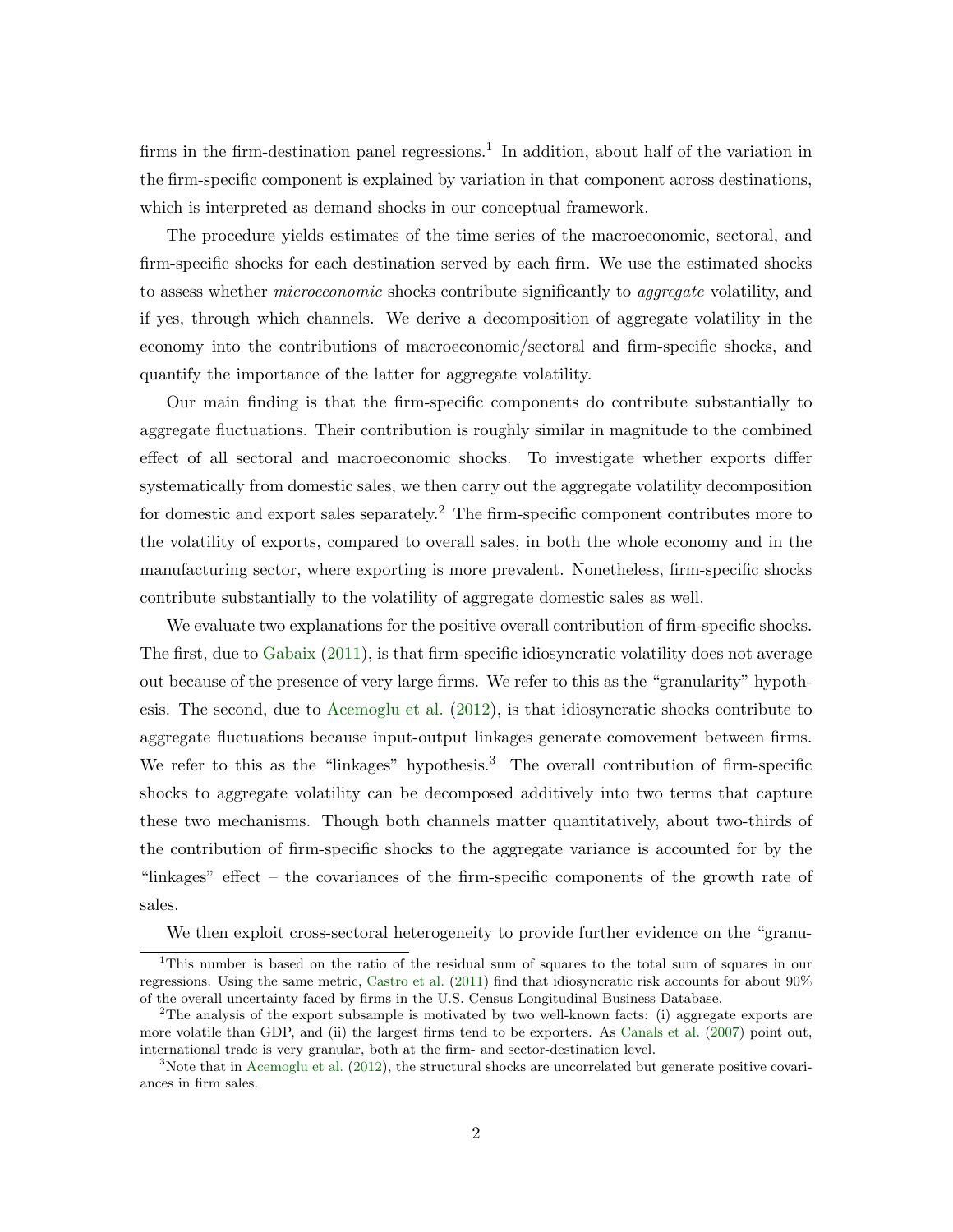larity" and "linkages" mechanisms. We compare the covariances of the firm-specific shocks aggregated at the sector level to a measure of sectoral linkages taken from the Input-Output Tables.<sup>4</sup> We find that sectors with stronger input-output linkages tend to exhibit significantly greater correlation of firm-specific shocks – direct evidence for the linkages hypothesis. We also relate each sector's contribution to aggregate volatility to the "granularity" of the sector. [Gabaix](#page-33-0) [\(2011\)](#page-33-0) shows that granular fluctuations in the economy will be more pronounced the larger is the Herfindahl index of firm sales – a common measure of concentration. Confirming this result, we find that industries such as transport, petroleum, and motor vehicles, which are more concentrated than the average sector, contribute more significantly to aggregate volatility, whereas the contribution of less concentrated sectors such as metal products or publishing is comparatively smaller. In summary, we find direct corroboration in the data for the mechanisms behind both the "granularity" and the "linkages" hypotheses. Sectors that are i) populated by firms that are more interconnected with the rest of the economy, and ii) more concentrated contribute a disproportionate share of aggregate volatility relative to what we would expect in a "symmetric" economy.

We establish robustness of the results in a number of dimensions. First, in the model and the baseline estimation, all firms have the same elasticity of sales with respect to the macroeconomic and sectoral shocks. While our framework shares this feature with the large majority of quantitative models in both macroeconomics and international trade, it is important to check whether the results are driven by this feature of our framework. In an alternative estimation approach, we thus allow for the impact of sector-destination shocks on the growth rate of sales to vary by firm size. Second, it may be that at yearly frequency firm sales and export data feature a fair amount of measurement error. To reduce the impact of measurement error, we aggregate the data over time and use three-year growth rates (opposed to annual ones) in our regressions and calculations. Overall, the results are robust to these alternative approaches.

This paper contributes to the literatures on the micro underpinnings of aggregate fluctuations, and on the impact of firm-level volatility. The literature on the micro sources of aggregate fluctuations has traditionally focused on shocks at the sectoral level, and emphasized input-output linkages between the sectors (see, e.g., [Long and Plosser,](#page-33-1) [1983;](#page-33-1) [Jovanovic,](#page-33-7) [1987;](#page-33-7) [Stockman,](#page-33-2) [1988;](#page-33-2) [Horvath,](#page-33-3) [1998,](#page-33-3) [2000;](#page-33-4) [Dupor,](#page-32-1) [1999;](#page-32-1) [Foerster et al.,](#page-33-5) [2011;](#page-33-5) [Carvalho and](#page-32-2) [Gabaix,](#page-32-2) [2010,](#page-32-2) among many others). The role of individual firms in driving aggregate fluc-

<sup>4</sup> Ideally, we would relate the covariance of firm-specific shocks to a measure of linkages at the firm-level. However, currently firm-to-firm Input-Output Tables do not exist for France, and thus we must look for these relationships at the sector level.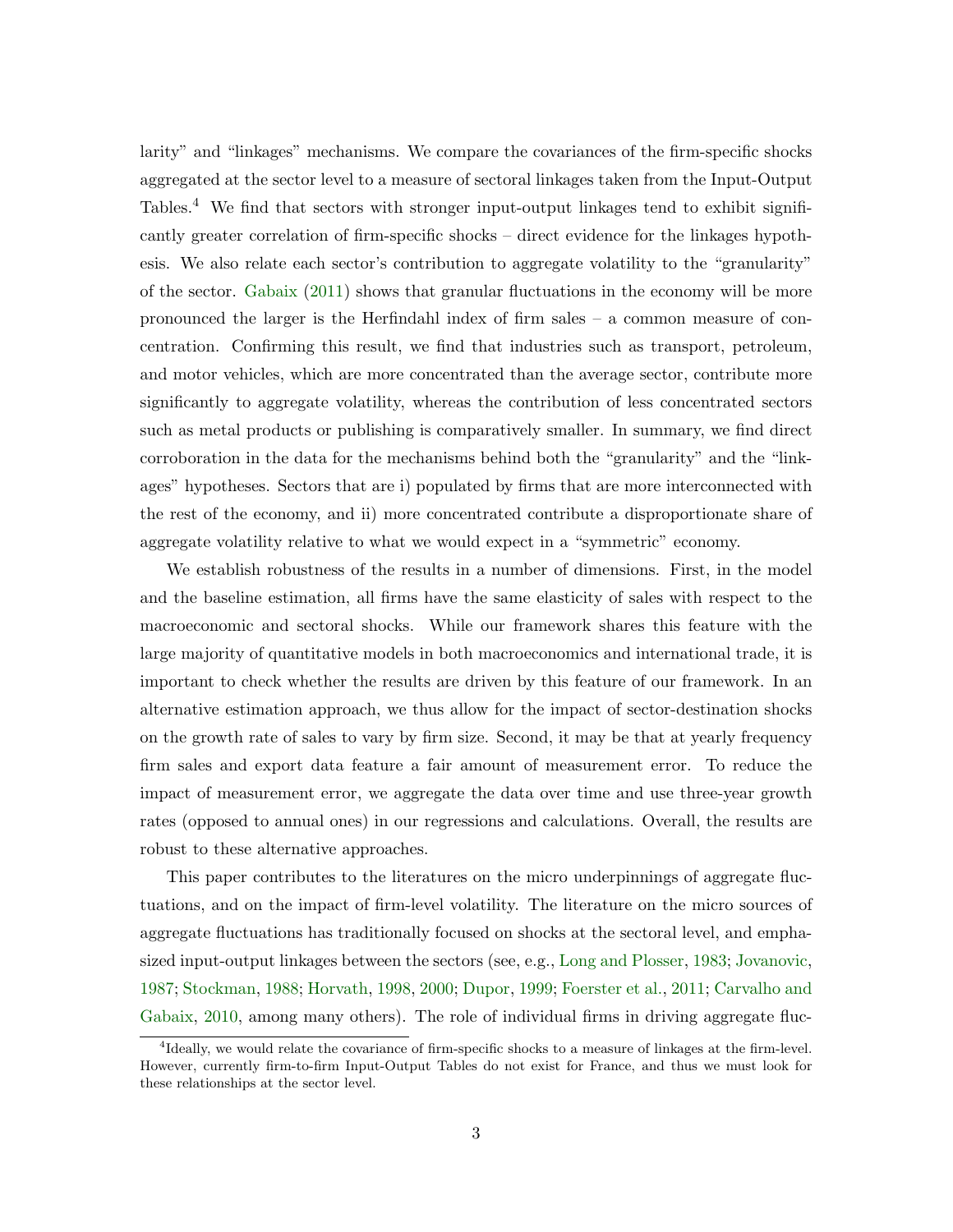tuations, by contrast, had not received much attention until very recently. [Gabaix](#page-33-0) [\(2011\)](#page-33-0) shows how idiosyncratic shocks to firms can lead to aggregate fluctuations in an economy dominated by very large firms and provides empirical evidence for this phenomenon using U.S. data. [Di Giovanni and Levchenko](#page-32-6) [\(2011\)](#page-32-6) extend this model to a multi-country framework, and argue that it can help rationalize cross-country differences in the magnitude of aggregate fluctuations. Our work is also related to the large literature on firm level volatility (see, among many others, Comín and Philippon, [2006;](#page-32-7) [Davis et al.,](#page-32-8) [2007;](#page-32-8) [Castro et al.,](#page-32-4) [2011;](#page-32-4) [Thesmar and Thoenig,](#page-33-8) [2011;](#page-33-8) [Moscarini and Postel-Vinay,](#page-33-9) [2011;](#page-33-9) [Lee and Mukoyama,](#page-33-10) [2012\)](#page-33-10). Our paper is the first to provide comprehensive empirical evidence on firms' contribution to aggregate fluctuations using the population of firms in a particular country. In addition, we are the first to incorporate the international dimension and show that it is important for reliable estimation of shocks. Finally, our estimate of the full variance-covariance matrix at the firm and destination level enables us to examine in detail the mechanisms behind the role of individual firms in generating aggregate volatility.

The rest of the paper is organized as follows. [Section 2](#page-5-0) presents a simple heterogeneous firms model and derives a theoretically-founded empirical specification. In the model, firm sales growth in each market can be decomposed into firm-specific, sector-level, and macroeconomic components. The section then derives a procedure to compute each component's contribution to aggregate volatility. [Section 3](#page-12-0) describes the data. [Section 4](#page-16-0) presents the main estimation and aggregation results. [Section 5](#page-23-0) concludes.

## <span id="page-5-0"></span>2 Theoretical Framework

Total aggregate sales  $X_t$  by all French firms to all destinations are by definition given by:  $X_t \equiv \sum_{f,n \in I_t} x_{fnt}$ , where  $x_{fnt}$  is defined as the sales of firm f to market n in year t, and  $I_t$ is the set of firms f and destinations n being served at t. Thus, the unit of observation is a firm×destination pair, rather than a firm.<sup>5</sup> The growth rate of aggregate sales is then defined simply as  $\gamma_{At} = \ln X_t - \ln X_{t-1}$ , where we assume that  $X_{t-1}$  and  $X_t$  are the aggregate sales of all firms that exist both at  $t-1$  and  $t$ , i.e. we restrict attention to the *intensive margin* of aggregate sales growth. The choice to focus on the intensive margin is motivated by the difficulty of measuring the extensive margin reliably. [Appendix A](#page-25-0) develops a complete decomposition of the total sales growth into extensive and intensive margins, and presents

<sup>&</sup>lt;sup>5</sup>That is, suppose that there are two firms  $f \in \{Renault, Peugeot\}$  and two markets,  $n \in \{France, Germany\}$ , and both firms sell to both markets, then  $I_t$  $\{ \{Renault, France\} , \{Renault, Germany\} , \{Peugeot, Frame\} , \{Peugeot, Germany\} \}$ , and  $X_t$  is simply a summation over the sales of each firm and each destination.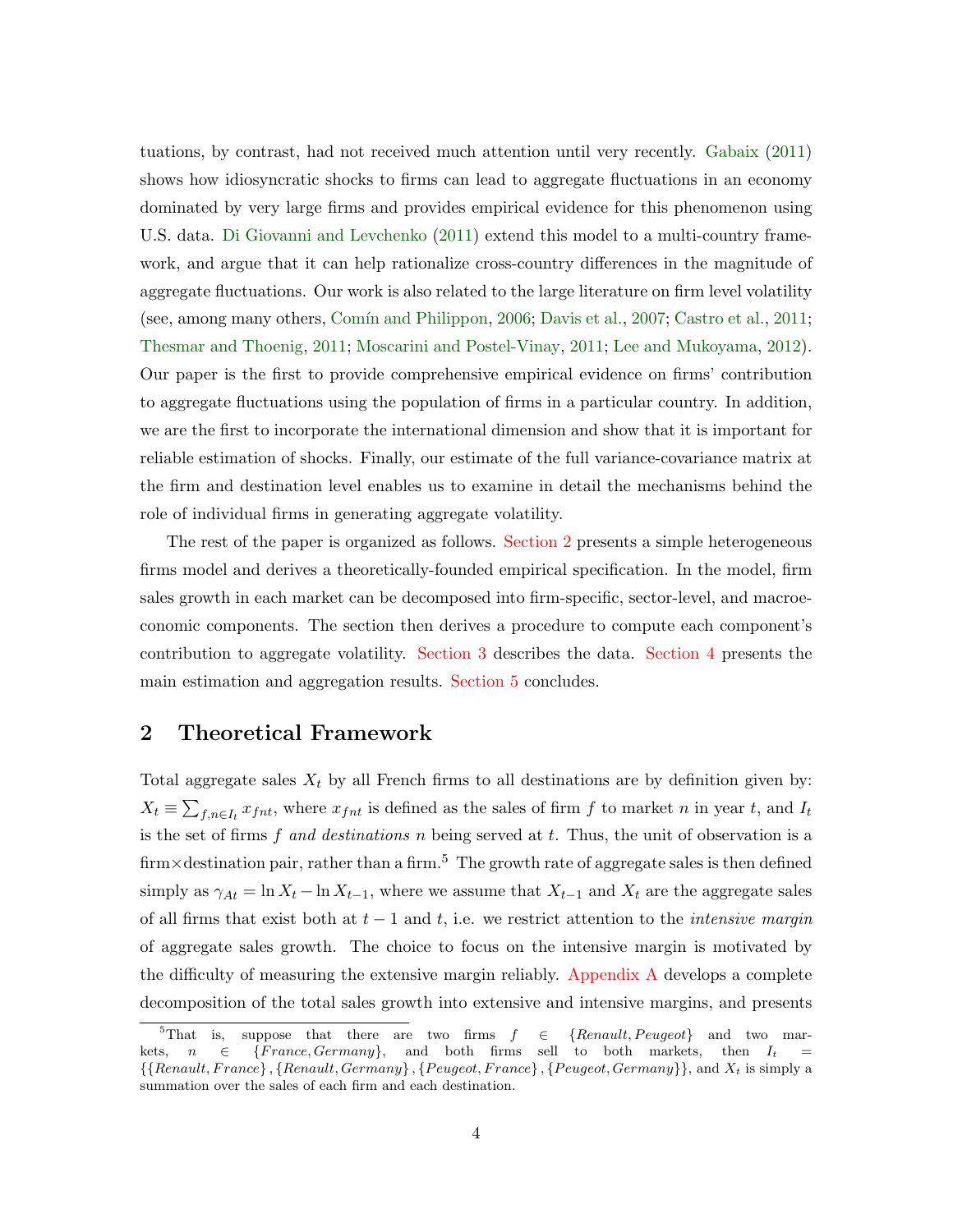the results for the relative contributions of the extensive (as best as we can measure it) and intensive margins to aggregate volatility. The main result is that the large majority of the variance of aggregate sales is accounted for by the volatility of the intensive margin, with the extensive margin playing only a minor role, supporting our choice to restrict attention to the intensive margin.<sup>6</sup>

#### 2.1 A Motivating Model of Firm Sales Growth

To motivate the decomposition of the growth of firm sales in a given year into (i) firmdestination, and (ii) sector and country components, we consider a multi-sector heterogeneous firms model in the spirit of [Melitz](#page-33-6) [\(2003\)](#page-33-6) and [Eaton et al.](#page-32-3) [\(2011a\)](#page-32-3). There are N countries indexed by n, and J sectors indexed by j. In country n, consumer within-period utility is Cobb-Douglas in the sectors  $1, \ldots, J$ :

$$
U_{nt} = \prod_{j=1}^{J} \left( C_{nt}^{j} \right)^{\alpha_{nt}^{j}}, \qquad (1)
$$

where  $C_{nt}^{j}$  is consumption of sector j in country n at time t, and  $\alpha_{nt}^{j}$  is a time-varying demand shock for sector j in country  $n$  (as in [Eaton et al.,](#page-33-11) [2011b\)](#page-33-11). The Cobb-Douglas functional form for the utility function leads to the well-known property that expenditure on sector j is a fraction  $\alpha_{nt}^j$  of the total expenditure in the economy:  $Y_{nt}^j = \alpha_{nt}^j Y_{nt}$ , where  $Y_{nt}$  is aggregate expenditure in country n at time t, and  $Y_{nt}^j$  is the expenditure in sector j.

Each sector j is a CES aggregate of  $\Omega_{nt}^{j}$  varieties available in country n at time t, indexed by  $f$ :

$$
C_{nt}^{j} = \left[ \sum_{f \in \Omega_{nt}^{j}} (\omega_{fnt})^{\frac{1}{\theta}} C_{fnt}^{j} \right]^{\frac{\theta}{\theta - 1}}, \qquad (2)
$$

where  $\omega_{fnt}$  is a time-varying demand shock for variety f in market n.

Sector j in the producing country (d=France) is populated by  $I_{dt}^{j}$  firms. Each of these firms sells a unique CES variety, and thus has some market power. Firms also differ in productivity, with each firm characterized by a time-varying unit input requirement  $a_{fdt}$ . It takes firm  $f$   $a_{fdt}$  input bundles to produce one unit of its good in period t. The input bundle in sector j in country d and period t has a cost  $c_{dt}^{j}$ . Note that it can vary by sector, but not across firms within a sector. This input bundle can include, for instance, labor costs

 ${}^6R$ ecent work focuses on the importance of the extensive adjustment at the *product* level – potentially within a firm (e.g., [Bernard et al.,](#page-32-9) [2010;](#page-32-9) [Bilbiie et al.,](#page-32-10) [2012\)](#page-32-10), whereas in our data it is only possible to measure the extensive margin at the firm level.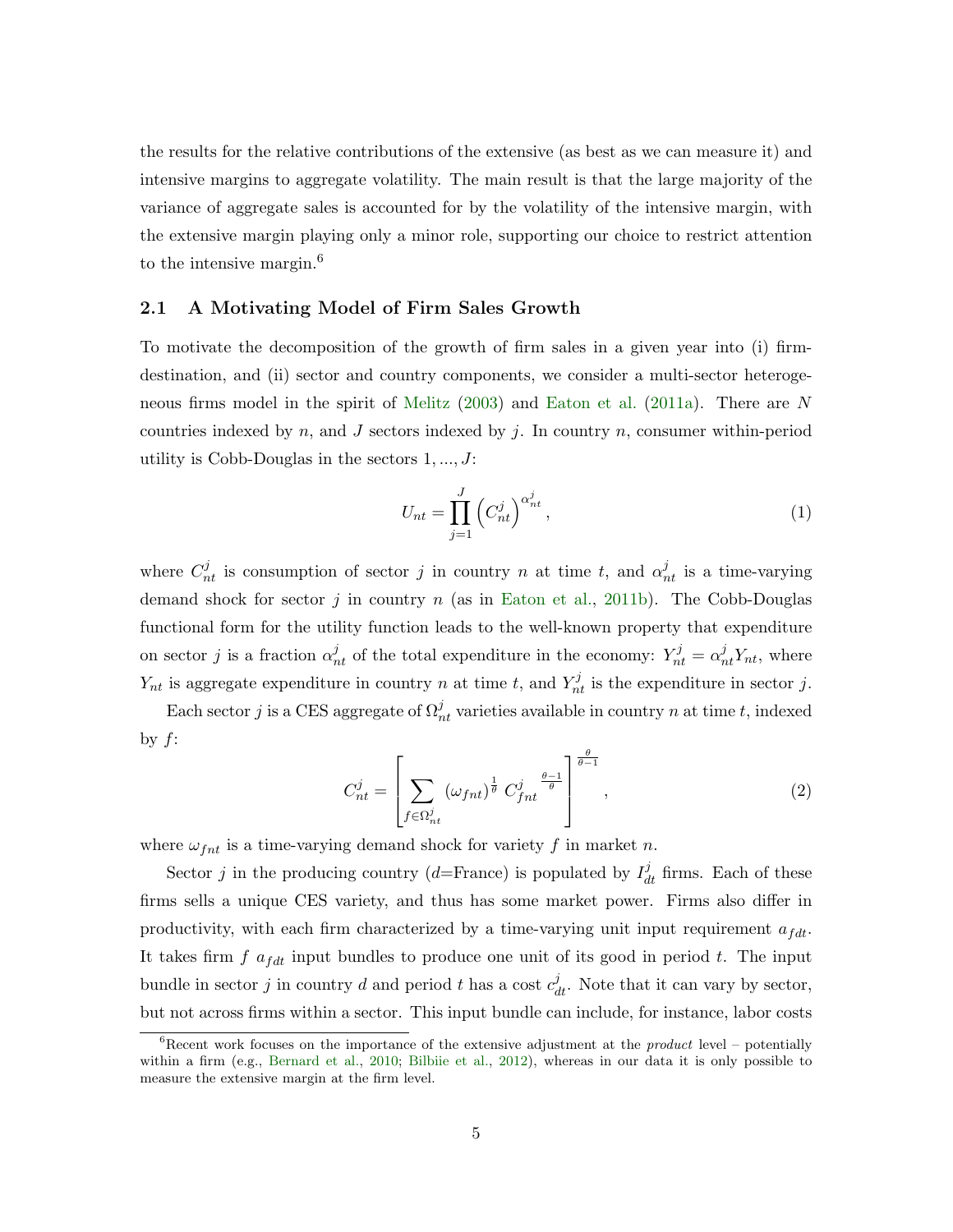and the cost of capital. It is well known that these firms will price at a constant markup over their marginal cost, and conditional on selling to market n, sales by a French firm  $f$ (i.e., residing in country d) to market n in period t are given by:

<span id="page-7-0"></span>
$$
x_{fnt} = \omega_{fnt} \frac{\alpha_{nt}^j Y_{nt}}{\left(P_{nt}^j\right)^{1-\theta}} \left(\frac{\theta}{\theta-1} \tau_{nd}^j c_{dt}^j a_{fdt}\right)^{1-\theta},\tag{3}
$$

where  $\tau_{nd}^{j}$  is the iceberg cost of selling from France to country n in sector j, and we normalize  $\tau_{dd}^j = 1$ . This equation assumes that (i)  $\tau_{nd}^j$  is sector-specific but does not vary over time (though that assumption can easily be relaxed, in which case the time variation in  $\tau_{nd}^{j}$  will be absorbed in the demand shock), and (ii) the cost bundle  $c_{dt}^{j}$  and the marginal cost  $a_{fdt}$ may vary over time, but are not destination-specific.

#### 2.2 Empirical Model of Sales Decomposition

Sales to a single destination then admit the exact decomposition into macroeconomic, sectoral, and firm-specific components. In log differences/growth rates, equation [\(3\)](#page-7-0) becomes

<span id="page-7-1"></span>
$$
\gamma_{fnt} = \delta_{nt} + \delta_{jnt} + \varepsilon_{fnt},\tag{4}
$$

where  $\gamma_{fnt}$  is the growth rate of sales of firm f in sector j to market n,  $\delta_{nt} = \Delta \log Y_{nt}$  is the aggregate ("macroeconomic") shock to the destination demand (to France if  $n = d$ ),  $\delta_{jnt} = \Delta \log \alpha_{nt}^j + (1 - \theta) (\Delta \log \alpha_{nt}^j - \Delta \log P_{nt}^j)$  captures the sectoral (country *n*-specific) demand and cost shocks;  $\varepsilon_{fnt} = \Delta \log \omega_{fnt} + (1 - \theta) \Delta \log a_{fdt}$  is the firm-specific demand and cost shock.

Equation [\(4\)](#page-7-1) can be applied to the domestic French market and to every foreign market, and can be estimated using data on domestic sales and destination-specific exports, respectively.

Our estimation strategy relies on fixed effects to identify the contribution of destination and sector-destination shocks to the growth rate of individual sales. The firm-destination component  $\varepsilon_{fnt}$  – referred to simply as the *firm-specific* component from now on – is then the residual of the regression. This approach to identifying firm-specific shocks is adopted by [Gabaix](#page-33-0) [\(2011\)](#page-33-0) and [Castro et al.](#page-32-4) [\(2011\)](#page-32-4), and follows in the tradition of [Stockman](#page-33-2) [\(1988\)](#page-33-2), who applied it at the sector level. However, this estimation strategy does not let us identify all the shocks. While the theoretical framework distinguishes between macroeconomic shocks that are common to all firms selling goods in the same market and sectoral shocks in that market, the macroeconomic shock and all of the sectoral shocks cannot be estimated separately in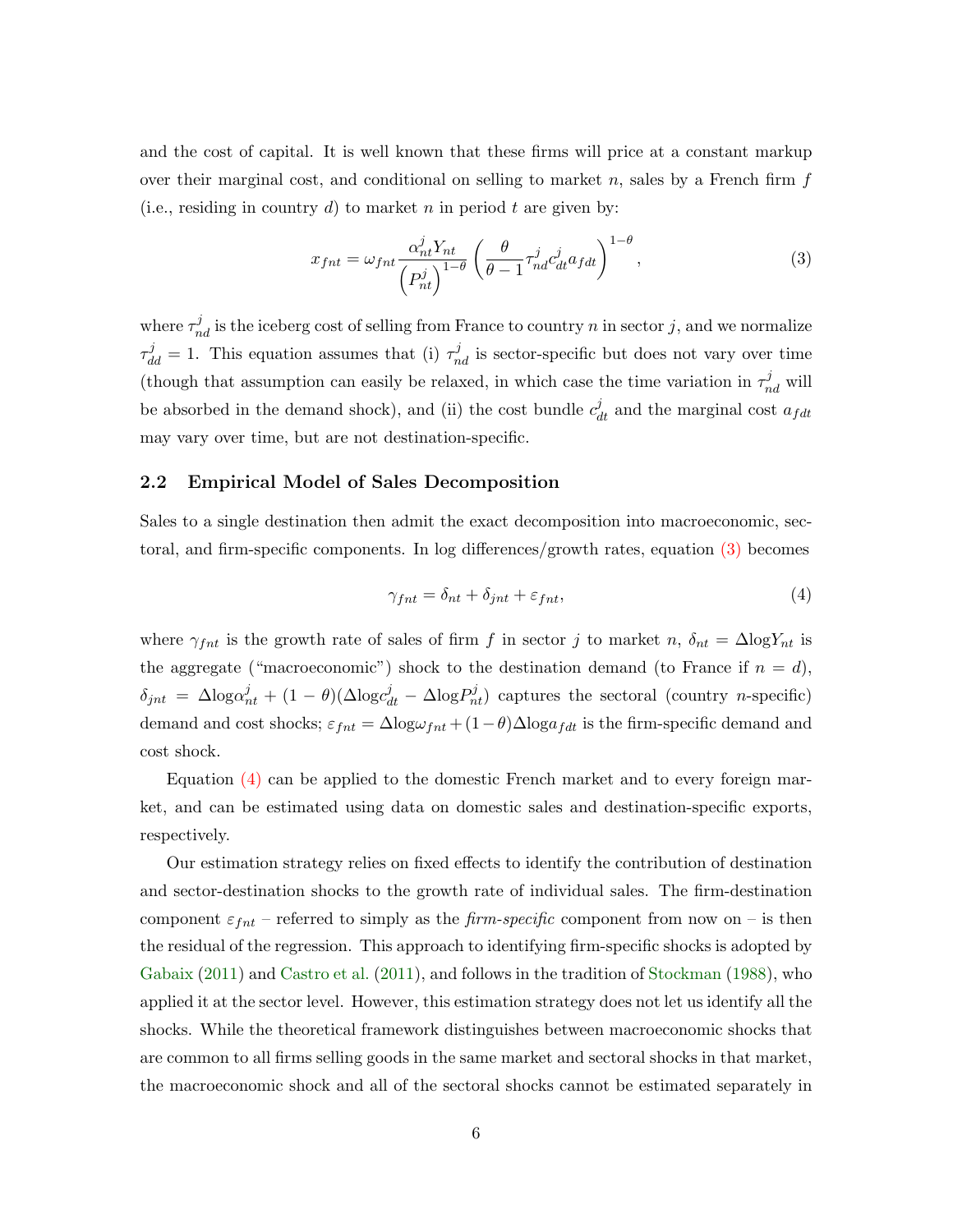the linear regression framework. Instead, what can be estimated is a conflation of the macroeconomic shock with a shock to an individual "reference" sector, and the sectoral shocks in all other sectors expressed relative to the reference sector.<sup>7</sup> However, since we are ultimately interested in the firm-specific component and its contribution to aggregate fluctuations, this does not pose a problem. The combined overall impact of the macro and sectoral components remains the same regardless of the choice of the reference sector, and thus does not impact our estimates of firm-specific shocks, or their impact on the aggregate economy. In what follows, we estimate a set of sector-destination shocks, denoted by  $\tilde{\delta}_{int}$ , that are sector- and market-specific and encompass the macroeconomic and sectoral shocks of the theoretical model ( $\delta_{nt}$  and  $\delta_{int}$ ). We then use these estimates to extract the firmspecific component of individual growth rates  $(\varepsilon_{fnt})$ . The estimating equation thus becomes

<span id="page-8-0"></span>
$$
\gamma_{fnt} = \tilde{\delta}_{jnt} + \varepsilon_{fnt}.\tag{5}
$$

In our theoretical framework, the firm-specific shock,  $\varepsilon_{fnt} = \Delta \log \omega_{fnt} + (1-\theta) \Delta \log a_{fdt}$ , can be further decomposed into the common and the market-specific components using the following second-stage estimation:

<span id="page-8-1"></span>
$$
\varepsilon_{fnt} = \varepsilon_{ft}^1 + \varepsilon_{fnt}^2,\tag{6}
$$

where  $\varepsilon_{ft}^1$  is a firm-time effect that captures the firm-specific shock common to all destinations:  $\varepsilon_{ft}^1 = (1 - \theta) \Delta \log a_{fdt}$ , and  $\varepsilon_{fnt}^2$  is the residual that captures the destination-specific demand shock:  $\varepsilon_{fnt}^2 = \Delta \log \omega_{fnt}$ .<sup>8</sup>

The two-step approach of (i) running [\(5\),](#page-8-0) and (ii) taking the resulting estimates, and running [\(6\)](#page-8-1) leads to a comprehensive set of estimates of shocks that are affecting firms.

#### 2.3 Model Extensions and Estimation Implications

The sales equation [\(3\)](#page-7-0) is straightforward to estimate. However, the structure of the motivating model might ignore potentially important effects, which in turn may lead to a misleading interpretation of the results. Specifically, there are two important issues that may lead to specification errors in the main regression equation [\(5\).](#page-8-0)

First, the model laid out above exhibits a unitary elascitity of firm sales with respect to aggregate and sectoral shocks. Our conceptual framework shares this feature with [Dixit and](#page-32-11)

 $^7$ Specifically, for any given market n at time t [the full set of sector-destination effects will span the country](#page-32-11) [effect. Therefore, to identify the country effect, a sector effect would have to be dropped. Changing this](#page-32-11) ["reference" sector can affect the estimates of](#page-32-11)  $\delta_{nt}$  and  $\delta_{int}$  as well as their variance.

<sup>&</sup>lt;sup>8</sup>Specifically, we can estimate  $\varepsilon_{ft}^1$  as the time t average of  $\varepsilon_{fnt}$  [for each firm that serves multiple destina](#page-32-11)[tions \(including the domestic market\).](#page-32-11)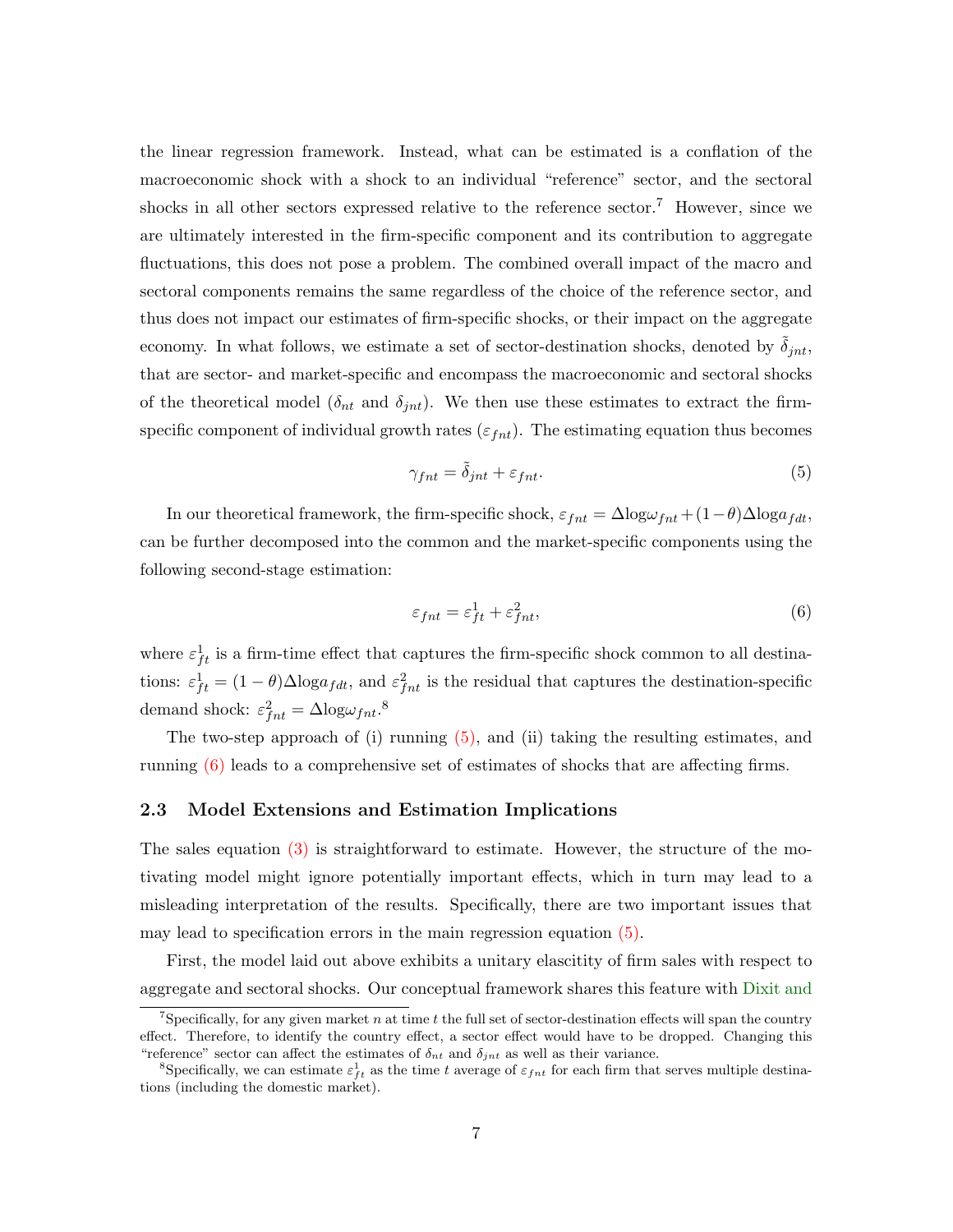[Stiglitz](#page-32-11) [\(1977\)](#page-32-11), [Krugman](#page-33-12) [\(1980\)](#page-33-12), [Melitz](#page-33-6) [\(2003\)](#page-33-6), and the enormous literature that followed in this tradition. However, it is possible that firms will systematically react differently to sector and country-level shocks, which would lead to bias in the estimation, and therefore confound firm-specific shocks with heterogeneous responses to more aggregate shocks in the error terms  $\varepsilon_{fnt}$ . There are several theoretical channels that would deliver a heterogeneous response. One example is a model laid out in [Appendix B,](#page-27-0) in which variable markups imply the size of the firm affects its reaction to different shocks. [Di Giovanni and Levchenko](#page-32-6) [\(2011\)](#page-32-6) show that the impact of this channel on aggregate volatility is small. However, as a robustness check we carry out alternative estimations in which we interact firm size with the sector-destination effect in the following augmented regression:

<span id="page-9-2"></span>
$$
\gamma_{fnt} = \tilde{\delta}_{jnt} + \tilde{\delta}_{jnt} \times Size_{fnt} + \beta Size_{fnt} + \varepsilon_{fnt},\tag{7}
$$

where  $Size_{fnt}$  is either log sales, or a dummy variable indicating which quintile of the sales distribution firm  $fn$  sales fall into.<sup>9</sup>

Second, the firm-specific shocks  $\varepsilon_{fnt}$  need not be purely idiosyncratic as in [Gabaix](#page-33-0) [\(2011\)](#page-33-0). For example, these shocks may covary among firms if their activity is interconnected, for instance through input-output linkages (e.g., [Acemoglu et al.,](#page-32-0) [2012;](#page-32-0) [Foerster et al.,](#page-33-5) [2011\)](#page-33-5), or other potential firm interactions. To illustrate this possibility, [Appendix C](#page-29-0) presents a simple extension of the model that includes intermediate inputs specific to the firm. These intermediate linkages lead to positive comovement of firm-specific shocks through the propagation of productivity shocks from input providers to downstream firms. To measure the importance of these channels, below we develop a decomposition of the firmspecific variance and covariance contributions to aggregate volatility, and provide evidence that industry structure and other proxies for linkages matter.

#### <span id="page-9-1"></span>2.4 Aggregate Volatility

We next use the estimated firm-specific and sector-destination components to calculate their contributions to aggregate fluctuations. The growth rate of aggregate sales to all destinations between  $t-1$  and  $t$ ,  $\gamma_{At}$ , can be written as:

<span id="page-9-0"></span>
$$
\gamma_{At} = \sum_{j,n} w_{jnt-1} \tilde{\delta}_{jnt} + \sum_{f,n} w_{fnt-1} \varepsilon_{fnt},\tag{8}
$$

<sup>&</sup>lt;sup>9</sup>Interacting fixed effects in order to control for potential unobserved heterogeneous effects follows a long tradition in labor economics. See [Firpo et al.](#page-33-13) [\(2011\)](#page-33-13) for an exhaustive survey on decomposition methods. Following the accepted practice in this literature, our preferred specification captures size differences using quintile dummies, since that allows for greater (non-parametric) flexibility in the estimation.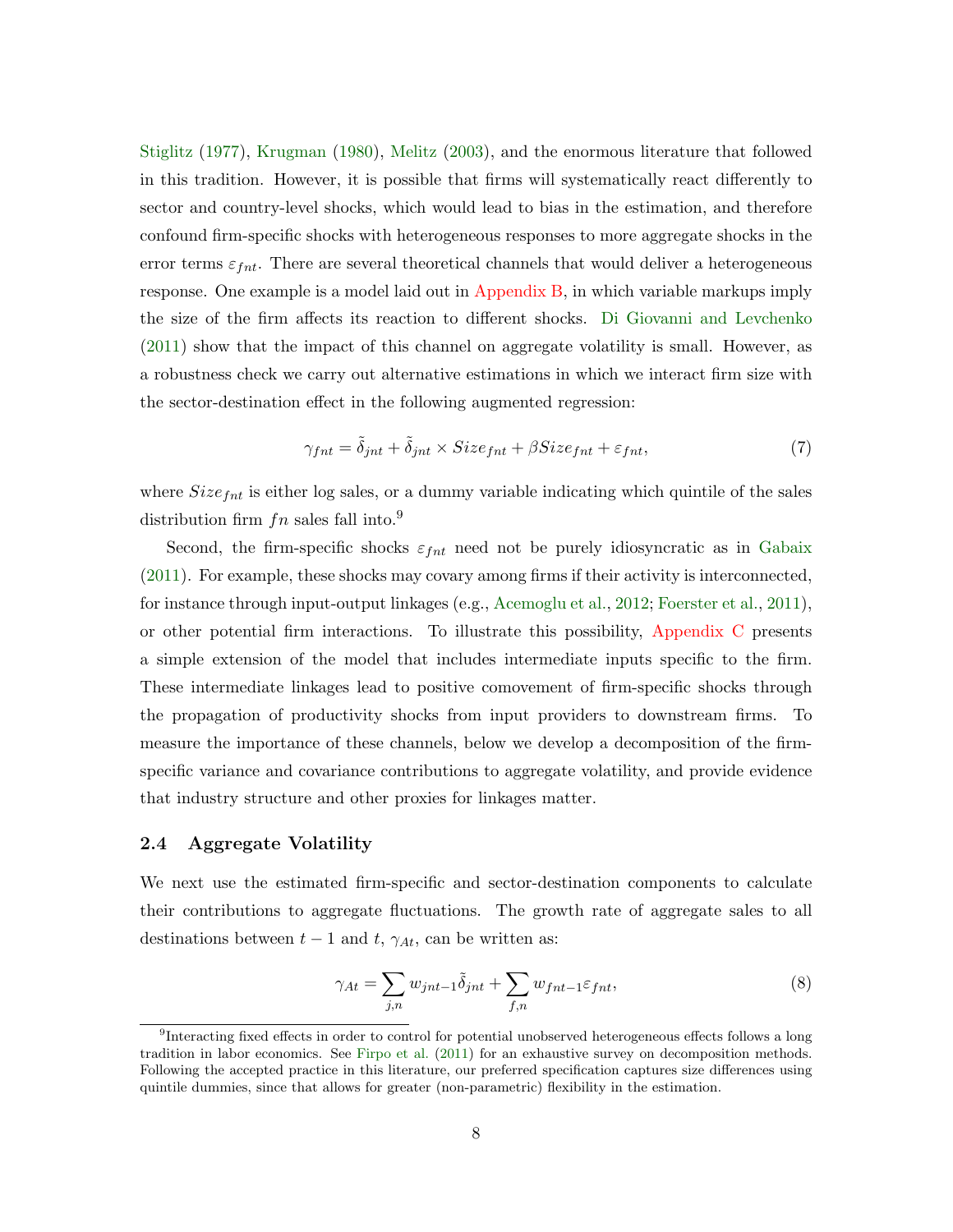where  $w_{jnt-1}$  is the share of sector j's sales to market n in total sales of French firms to all sectors and destinations, and  $w_{fnt-1}$  is the share of firm f's sales to destination n in total sales.

The variance decomposition of aggregate sales growth is based on the standard deviation of aggregate output growth between 1991 and 2007, which by definition is equal to the square root of

<span id="page-10-1"></span>
$$
\sigma_A^2 = \frac{1}{T - 1} \sum_{t=1991}^{2007} (\gamma_{At} - \bar{\gamma}_A)^2,
$$
\n(9)

where  $\bar{\gamma}_A \equiv \frac{1}{7}$  $\frac{1}{T} \sum_{t=1991}^{2007} \gamma_{At}$  is the mean growth rate over the sample period. Taking the variance of the right-hand side of [\(8\),](#page-9-0) the variance of the aggregate volatility  $\sigma_A^2$  can be exactly written as the sum of the variances and covariances of the aggregated shocks:

<span id="page-10-0"></span>
$$
\sigma_A^2 = \sigma_{JN}^2 + \sigma_F^2 + COV,\tag{10}
$$

where  $\sigma_{JN}^2 = \text{Var}\left(\sum_{j,n} w_{jnt-1} \tilde{\delta}_{jnt}\right)$  is the contribution of the sector-destination-specific shocks to aggregate volatility;  $\sigma_F^2 = \text{Var}\left(\sum_{f,n} w_{fnt-1} \varepsilon_{fnt}\right)$  is the contribution of firmspecific shocks to aggregate volatility, and  $COV = \text{Cov} \left( \sum_{j,n} w_{jnt-1} \tilde{\delta}_{jnt}, \sum_{f,n} w_{fnt-1} \varepsilon_{fnt} \right)$ is the covariance between the shocks from different levels of aggregation.

While equation [\(10\)](#page-10-0) represents an exact decomposition of the time-series aggregate variance [\(9\),](#page-10-1) it is inconvenient for our purposes because it conflates the variances of shocks  $\delta_{jnt}$  and  $\varepsilon_{fnt}$  with movements of the shares  $w_{jnt-1}$  and  $w_{fnt-1}$  over time. Since we would like to isolate the contribution of the variances of  $\tilde{\delta}_{int}$  and  $\varepsilon_{fnt}$  to aggregate volatility, it will be more illuminating to express aggregate variance as a summation of variances and covariances of the shocks themselves (rather than of the shocks-cum-shares):

$$
\sigma_{At}^{2} = \sum_{g,m} \sum_{f,n} w_{fnt-1} w_{gmt-1} \text{Cov} \left( \gamma_{fnt}, \gamma_{gmt} \right)
$$
  
=  $\sigma_{JNt}^{2} + \sigma_{Ft}^{2} + \text{COV}_{t},$  (11)

<span id="page-10-2"></span>where

$$
\sigma_{JNt}^{2} = \sum_{k,m} \sum_{j,n} w_{jnt-1} w_{kmt-1} \text{Cov}\left(\tilde{\delta}_{jnt}, \tilde{\delta}_{kmt}\right)
$$
 (Sector-Destination Volatility)  

$$
\sigma_{Ft}^{2} = \sum_{g,m} \sum_{f,n} w_{fnt-1} w_{gmt-1} \text{Cov}\left(\varepsilon_{fnt}, \varepsilon_{gmt}\right)
$$
 (Firm-Specific Volatility)

 $COV<sub>t</sub>$  = the sum of the covariances of the shocks from different levels of aggregation.

Comparing [\(10\)](#page-10-0) to [\(11\),](#page-10-2) it is clear that the latter takes the shares  $w_{jnt-1}$  and  $w_{fnt-1}$  out of the Var/Cov operator, treating these shares in effect as constant (non-random) at a point in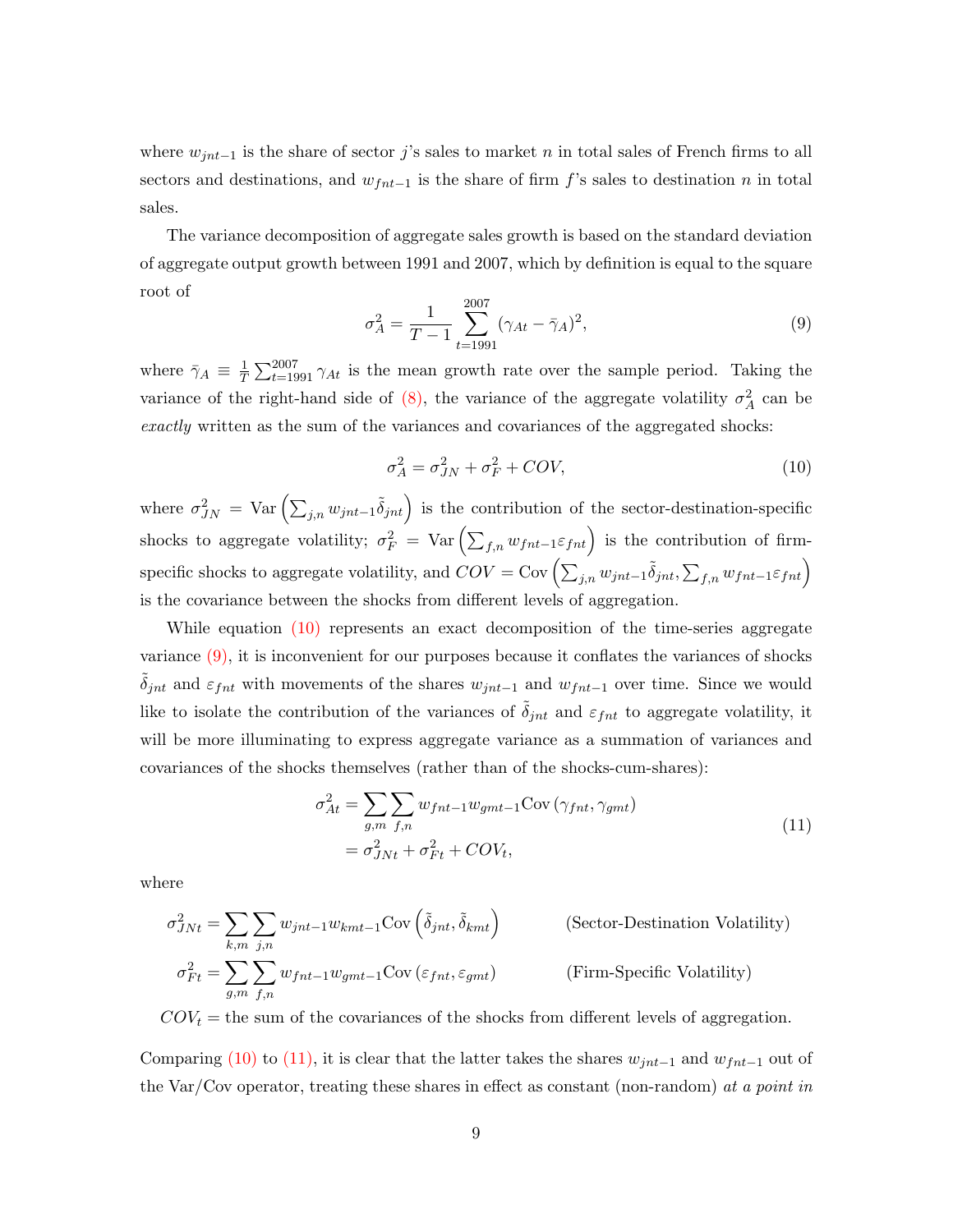time. This approach has been adopted in the literature to disentangle the volatilities of the shares from those of the shocks (e.g., [Carvalho and Gabaix,](#page-32-2) [2010;](#page-32-2) [Gabaix,](#page-33-0)  $2011$ ).<sup>10</sup> Note that because [\(11\)](#page-10-2) is well-defined under the weights from any period in our dataset,  $\sigma_{At}^2$  can be calculated in each individual year. Below we report our estimates of  $\sigma_{At}^2$  in each year, although what ultimately matters for our bottom line is some sense of the average  $\sigma_{At}^2$  over the whole period.

The first term in [\(11\)](#page-10-2) measures the volatility of sector-destination shocks, which affect all firms within or across sectors for a particular destination market. It is driven by the volatility of the sector-destination shocks  $(\text{Var}(\tilde{\delta}_{int}))$  and their covariance across countries and sectors  $(\text{Cov}(\tilde{\delta}_{jnt}, \tilde{\delta}_{kmt}))$ . Obviously, the importance of any country- or sector-specific shock in explaining aggregate volatility is increasing in the relative size of that market (measured by  $w_{jnt-1}$ ). Thus, French shocks have a larger impact on aggregate volatility than shocks affecting French firms's sales to, say, Japan. Likewise, a country specializing in highly volatile sectors is likely to display large aggregate fluctuations [\(Koren and Tenreyro,](#page-33-14) [2007;](#page-33-14) [di Giovanni and Levchenko,](#page-32-12) [2012\)](#page-32-12). In that sense, diversification of sales across markets and sectors helps reduce aggregate fluctuations. In the meantime, comovement across countries or sectors tends to amplify aggregate fluctuations. For instance, an increased synchronization of business cycles among EMU members might drive up French volatility. Cross-sector correlations, created for example by input-output linkages, will also increase aggregate volatility (see, e.g., [di Giovanni and Levchenko,](#page-32-13) [2010\)](#page-32-13).

The second term in [\(11\),](#page-10-2)  $\sigma_{Ft}^2$ , measures the contribution of firms to aggregate fluctuations. As in [Gabaix](#page-33-0) [\(2011\)](#page-33-0), the firm-specific contribution to aggregate volatility is likely to be larger, everything else equal, if the distribution of sales across firms is more dispersed. Furthermore, volatility also increases if the larger firms face more volatile shocks. Finally, a positive correlation of shocks across firms, for instance driven by input-output linkages, will increase the firm-specific component of aggregate fluctuations. [Section 4.3](#page-19-0) discusses in more detail the microeconomic underpinnings of  $\sigma_{Ft}^2$ , both in theory and in our data.

<sup>&</sup>lt;sup>10</sup>If the shares were constant over time, and the sample of firms did not change, then the aggregate variance would simply reflect the influence of the volatility of the different shocks, and  $(10)$  and  $(11)$  would coincide. However, this is not the case in our data: the shares and the firm-specific shocks are actually negatively correlated over time. This in turn mechanically reduces the volatility of the aggregated firm-specific shocks. To understand why this would happen, imagine a firm that either has low sales or high sales. When switching from low sales to high sales between  $t - 1$  and t, the firm's growth rate is large but it is weighted by the sales in  $t - 1$ , which are low, when calculating the aggregated firm-specific component. On the other hand, when switching from high to low, the growth rate is low but this is weighted by lagged sales that are high. A negative covariance between the shocks and weights is then created when computing the contribution of this firm to the aggregate variance.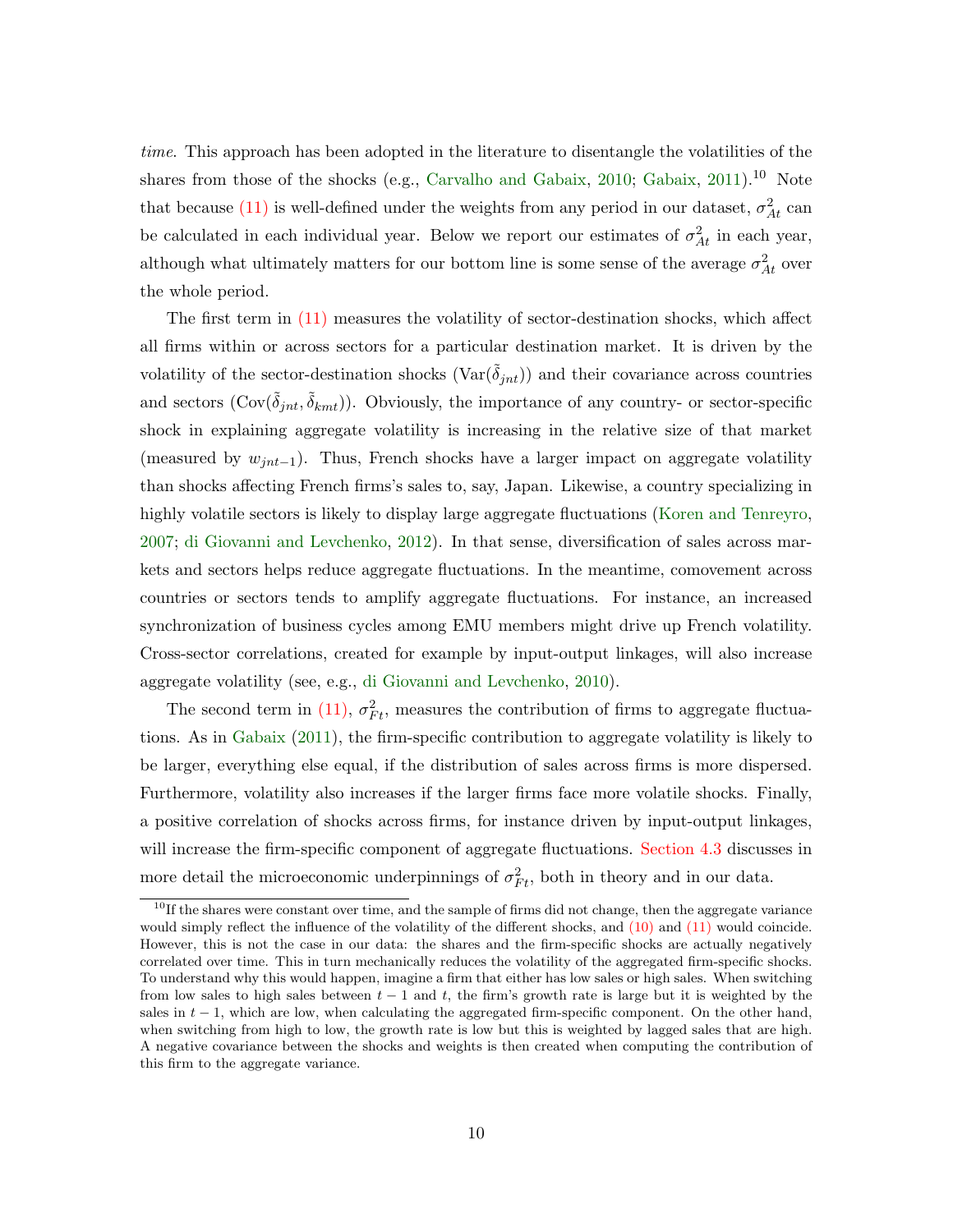We follow the convention in the literature and use the standard deviation as our measure of volatility. Therefore, when discussing contributions to aggregate volatility we will present the results in terms of *relative standard deviations*, such as  $\sigma_{Ft}/\sigma_{At}$ .

## <span id="page-12-0"></span>3 Data Description

The analysis is performed on firm-level data containing domestic and export sales of French firms over the 1990–2007 period. Even though the time dimension is somewhat limited, we are still able to pick up cycles of the French economy, including the 1992–1993 and 2000–01 recessions and the acceleration of growth at the end of the nineties.

The firm-level information is sourced from two rich datasets provided to us by the French administration. Both datasets can be merged together thanks to a unique  $\lim_{m \to \infty}$  identifier, called SIREN. We do not have any information at the plant level, however.

The first dataset, collected by the fiscal administration, gives balance-sheet information contained in the firms' tax forms. For those firms, the French tax system distinguishes three different regimes, the "normal" regime (called BRN for  $B\acute{e}n\acute{e}fice$  R $\acute{e}el$  Normal), the "simplified" regime (called RSI for *Régime Simplifié d'Imposition*) that is restricted to smaller firms, and the "micro-BIC" regime for entrepreneurs. The amount of information that has to be provided to the fiscal administration is more limited in the RSI than in the BRN regime, and even more for "micro-BIC" firms. Under some conditions, firms can choose their tax regime. An individual entrepreneur can thus decide to enroll in the "micro-BIC" regime if its annual sales are below 80,300 euros. Likewise, a firm can choose to participate in the RSI rather than the BRN regime if its annual sales are below 766,000 euros  $(231,000$  euros in services).<sup>11</sup>

Throughout the exercise, "micro-BIC" and "RSI" firms are excluded. We do not have enough information for "micro-BIC" firms. We also exclude "RSI" firms, both because their weight in annual sales is negligible and because these data are complicated to harmonize with the rest of the sample. In 2007, those firms represent less than 4% of total sales and about 11% of total employment. Therefore, our sample represents the bulk of the aggregate French economy.

The BRN sample covers  $1,577,039$  firms undertaking activities in 52 NAF sectors.<sup>12</sup>

 $11$ Those thresholds are for 2010. They are adjusted over time, but marginally so.

 $12 \text{ "NAF"}$ , Nomenclature d'Activités Française, is the French industrial classification. Our analysis considers the level of aggregation with 60 sectors. This corresponds to the ISIC (Revision 3) nomenclature with two digits. Before running the regression, we merge together some sectors in order for our nomenclature to be consistent with the one used in the input-output tables. Namely, we merge agriculture, forestry and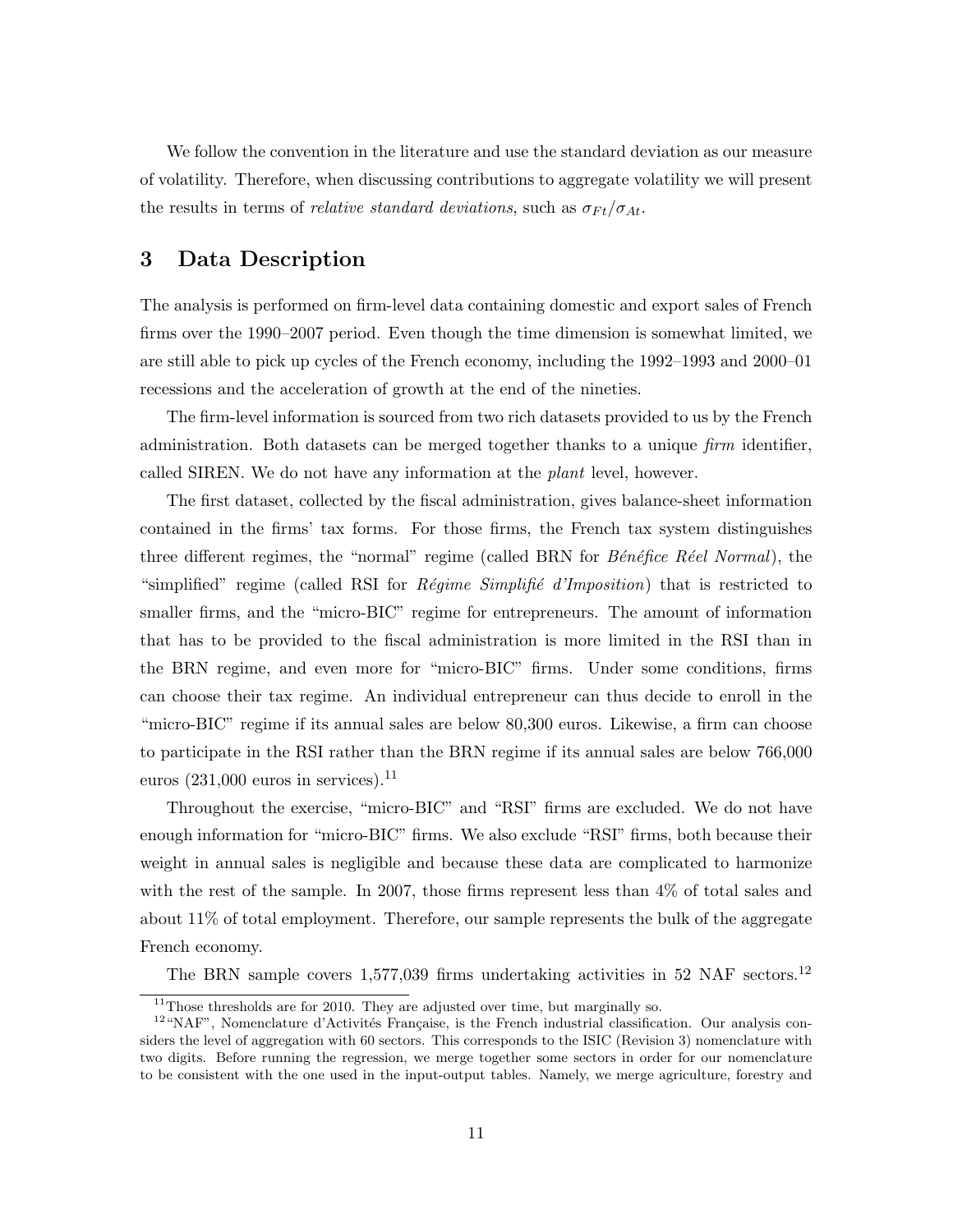This represents around 30% of industrial and service firms but more than 90% of aggregate sales.<sup>13</sup> Of those firms, 208,596 belong to the manufacturing industry  $(22 \text{ NAF}$  industries), which accounts for around 30% of aggregate sales. The dataset provides us with a detailed description of the firms' balance sheets, namely their total, domestic, and export sales, their value added, as well as many components of their costs including the wages they pay, the primary material they buy, and so on.

The information collected by the tax authorities is combined with firm-level export data provided to us by the French customs authorities. This database gives the (free on board) value each French firm exports to each of its destinations over a given fiscal year.<sup>14</sup> Merging these bilateral export flows with the balance sheets completes the dataset with information about the participation of firms in international markets and the geographical distribution of their foreign sales. In our sample, 18% of all firms (and 42% of manufacturing firms) export at some point in time. In merging together the customs and balance-sheet data, we had to make a number of decisions: i) we drop observations on firms that appear in the customs but do not appear in the BRN file (some of these firms may produce farming goods, which are not in the balance-sheet data); ii) a number of firms declare positive exports to the tax authorities but are not in the customs files. Since our procedure exploits the bilateral dimension of exports, and the customs data are the most reliable source of exporting information, we assume that those firms are non-exporters; iii) even when the firm is present in both the customs and the BRN data, the value of export sales is never the same in the two databases. We thus use the customs data to compute the share of each destination market in total firm exports and apply these shares to export sales provided in

fishing (NAF 1, 2 and 5), all mining and quarrying activities (NAF 10 to 14), tobacco and other food industries (NAF 15 and 16), textile, wearing apparel and leather (NAF 17, 18 and 19), paper products and publishing (NAF 21 and 22), manufacturing n.e.c and recycling (NAF 36 and 37), all activities related to electricity gas and water (NAF 40 and 41), wholesale and retail trade (NAF 50, 51 and 52), transport and storage activities (NAF 60 to 63) and all community, social and personal services (NAF 90 to 93). We also drop NAF sectors 95 (domestic services), and 99 (activities outside France). The NAF nomenclature has been created in 1993, as a replacement for the "NES" (Nomenclature Economique de Synthèse). Data for 1990–1992 are converted into the NAF classification using a correspondence table.

<sup>&</sup>lt;sup>13</sup>We drop the banking sector because of important restructuring at the beginning of the 2000s that artificially adds a large amount of volatility to the dataset. This sector represents less than 4% of total sales in 1990 but more than 25% by the end of the period.

<sup>&</sup>lt;sup>14</sup>The customs data are quasi-exhaustive. There is a declaration threshold of 1,000 euros for annual exports to any given destination. Below the threshold, the customs declaration is not compulsory. Since 1993, intra-EU trade is no longer liable for any tariff, and as a consequence firms are no longer required to fill the regular Customs form. A new form has however been created that tracks intra-EU trade. Unfortunately, the declaration threshold for this kind of trade flows in much higher, around 150,000 euros per year. A number of firms continue declaring intra-EU export flows below the threshold however, either because they do not know ex-ante that they don't need to, or because they delegate the customs-related tasks to a third party (e.g., a transport firm) that systematically fills the customs form.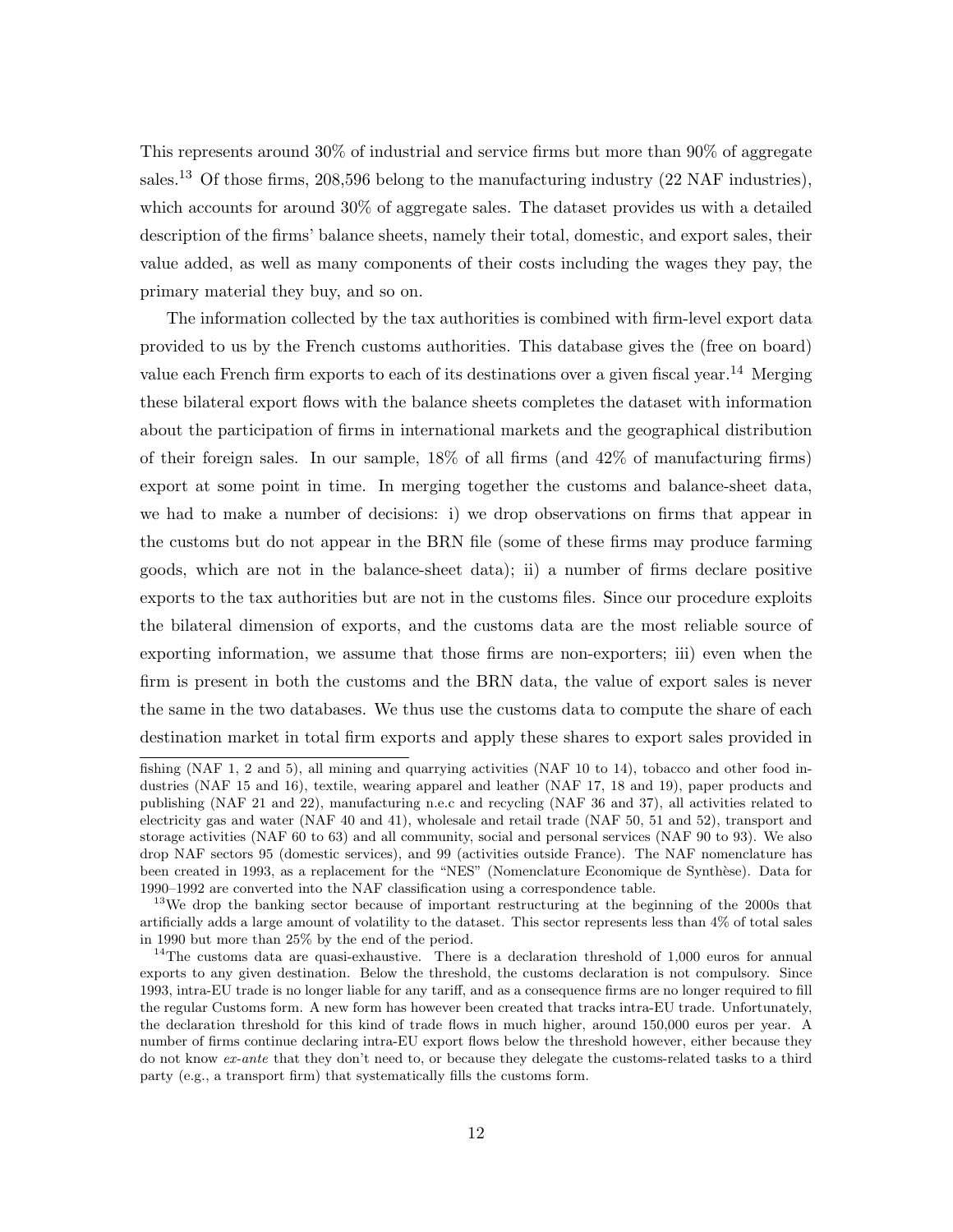the BRN file.

Our procedure involves fitting an empirical model on the sales growth rates of firms to individual markets, and retaining the residuals as the firm-specific shocks. One concern with this procedure is that in the data firm sales could be measured with error, and thus the volatility of firm-specific shocks we estimate may simply be the variance of the measurement error. As is typical of micro data, the set of individual growth rates we obtain has a great deal of dispersion. In fact there are a number of reasons for the data to display important outliers. For instance, the BRN file does not provide any information on firms whose accounts are controlled by the fiscal administration during a given year. For these firms, the "Sales" variable is either zero or missing, which results in either extreme growth rates or artificial exits and re-entries around the year(s) the firm is controlled. Also, firms that change their organizational structure in a given year, grouping activities together in different entities result in a number of large "exits." In a number of cases, firms decided to create new holding companies that pooled together the charges and benefits of all firms comprising the group. The members of those groups, that before filed separate tax forms, disappeared from the fiscal files as a consequence.

While measurement error is by construction impossible to rule out, we believe that our results are not unduly driven by it for a number of reasons. First, the French data we are working with are high quality, coming from tax and customs records. These are the data underlying the national accounts for France. Second, in order for extreme observations not to introduce noise in the estimation and aggregation exercise, we apply a trimming procedure. Namely, we drop the individual growth rates in which sales are either double or half their previous year's value. This data cleaning procedure produces a sample of firms whose total sales and export sales mimic aggregate activity quite well. Indeed, the growth rate of total sales in the final sample tracks the growth rate of GDP [\(Figure 1\)](#page-39-0), while the growth of total export sales moves with the growth of country exports over time [\(Figure 2\)](#page-40-0). Third, we repeat the analysis on 3-year growth rates instead of annual growth rate as one of the robustness checks, which helps average year-to-year measurement error. The fact that 3-year growth rates continue to produce a significant firm component for aggregate fluctuations suggests that the main results in the paper are not driven by measurement error.

[Table 1](#page-34-0) presents summary statistics for firm-level growth rates for the whole economy and the manufacturing sector, respectively. Growth rates tend to be higher for the average firm and more dispersed across all firms in the manufacturing sector, but overall there is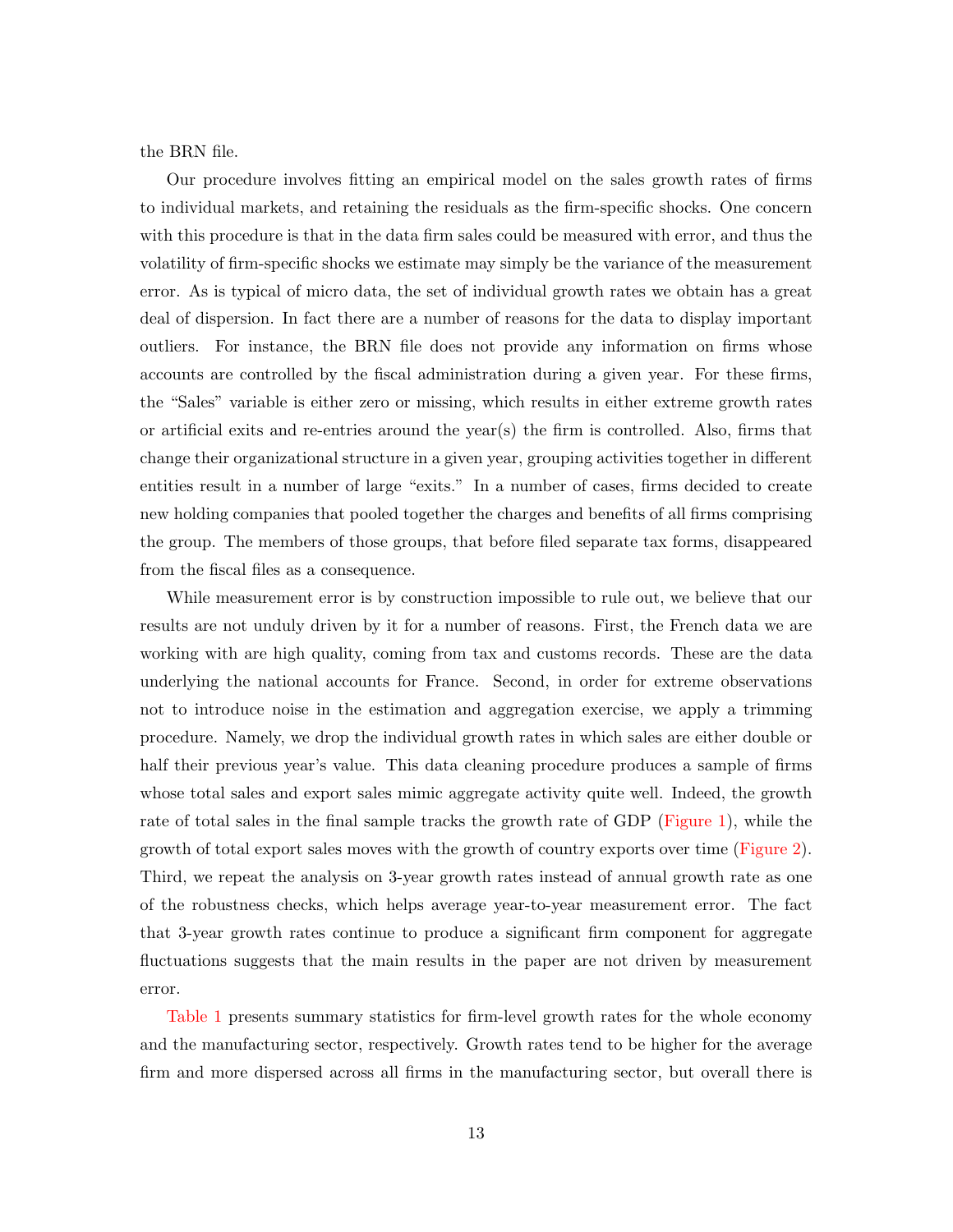not a large difference between firms in the manufacturing sector relative to all firms in the economy.

The analysis in the paper is carried out on the growth rates of firm-destination sales. Other related work focuses on measures of firm productivity such as value added per worker (e.g. [Gabaix,](#page-33-0) [2011;](#page-33-0) [Castro et al.,](#page-32-4) [2011\)](#page-32-4) or employment (e.g. [Moscarini and Postel-Vinay,](#page-33-9) [2011\)](#page-33-9). Unfortunately, neither employment nor value added per worker data can be broken down into destinations – it is of course impossible to know which workers in the firm are producing for exports and which for domestic sales – whereas we show above that to carry out our analysis, the destination-by-destination breakdown is essential. Thus, we cannot replicate our results using either employment or value added instead of sales. However, we can calculate the means and standard deviations of employment and value added per worker growth rates, and compare them to firm-destination sales growth rates. It turns out that these series have very similar first and second moments. For the whole economy, employment growth is 0.0345 at the mean, with an average standard deviation of 0.2437; value added per worker growth is 0.0400, with an average standard deviation of 0.2586. All of these are quite close to the corresponding numbers for sales growth in [Table 1.](#page-34-0)

The top panel of [Table A2](#page-46-0) presents the average standard deviations of firm-destination growth rates across sectors, along with the shares of each sector in total sales. The raw volatility of sales growth varies across sectors, with the standard deviation ranging from a low of 0.1489 (Health and social work) to a high of 0.3248 (Coke, refined petroleum and nuclear fuel), and a cross-sectoral mean standard deviation of 0.2593. The wholesale and retail trade sector has by far the highest sales share, at nearly 37% of the total. While the stantard deviation of sales growth, at 0.2188, is quite typical of the rest of the economy, clearly wholesale and retail trade is quite special in other ways. To establish robustness of the results, all of the analysis in the paper is carried out both on the whole economy and on the manufacturing sector.

The bottom panel of [Table A2](#page-46-0) presents the mean standard deviations of firm-destination growth rates by size quintile, as well as among the top 100 and top 10 firm-destination sales. Volatility decreases in firm-destination size, with a difference of 0.09 in the standard deviation between the top and bottom quintiles of the firm size (sales) distribution. Note that these summary statistics are with respect to firm-destination sales observations rather than firm sales. Even breaking down into destinations, the distribution is quite fat-tailed. The top 10 firm-destination entries account for 7.64% of total sales in the economy, and the top 100 firm-destinations account for 21.93% of total sales.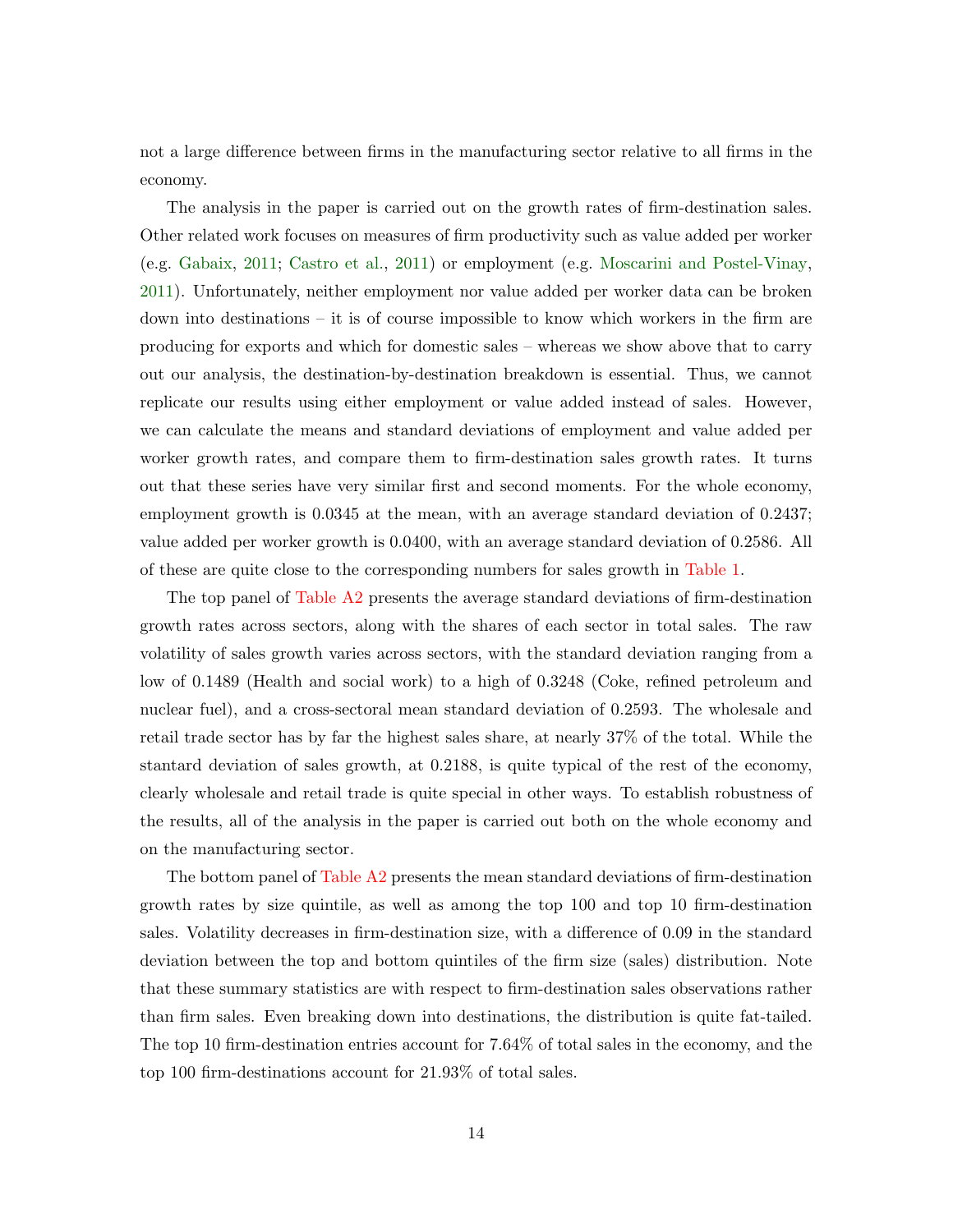### <span id="page-16-0"></span>4 Empirical Results

#### 4.1 Regression Results

Before assessing the impact of firm-specific shocks on aggregate volatility, we present the importance of the different components for explaining the variation in sales growth at the firm×destination level. The top panels of [Table 2](#page-35-0) and [Table 3](#page-36-0) report the relative standard deviations of the firm×destination components and the sector-destination shocks for the whole economy and the manufacturing sector, respectively. The last column reports the correlation of each component with the actual firm sales growth. The bottom two panels report the same statistics for domestic and export firm sales, respectively.

It is clear that at the level of an individual firm×destination, variation in sales growth is dominated by the firm-specific component, rather than the sector-destination shocks. The standard deviation of the firm-specific component is nearly the same as the standard deviation of actual sales growth, and the correlation is almost perfect. By contrast, the estimated sector-destination shocks are much less volatile, and have much lower correlation with actual sales growth. These results are of course not surprising, and confirm the conventional wisdom that most shocks hitting firms are firm-specific.<sup>15</sup> Examining the bottom two panels, it is clear that the importance of the firm-specific component holds for both domestic and export sales.

Whether the firm-specific shocks are common to all destination markets served by the firm or destination-specific is less well understood. Furthermore, looking at the data through the lens of the model in [Section 2,](#page-5-0) this decomposition is informative of whether supply or demand shocks are driving firms' sales growth. [Table 4](#page-37-0) presents the results of extracting the common firm component from destination-specific effects as in equation  $(6)$ , for both the whole economy and the manufacturing sector.<sup>16</sup> The motivating theoretical model in [Section 2](#page-5-0) helps interpret this exercise. Since the firm's marginal cost of serving each market (modulo iceberg trade costs) is the same, the component of the firm-specific shock that is common to all destinations can be interpreted as a productivity shock. The destinationspecific component of the firm shock is in turn interpreted as a demand shock.

Results are similar in the two samples. For the whole economy, the destination-specific component has a higher relative standard deviation than the common factor (0.30 vs. 0.19).

<sup>&</sup>lt;sup>15</sup>A variance decomposition of the regression estimates for the firm-level growth rates indicates that 98.7% is accounted for by the firm-specific component for the whole economy (98.2% for the manufacturing sector).

 $16$ Note that this decomposition can only be done for firms that serve at least two markets. Therefore, the number of firm-destination and firm-common observations will be smaller than the total number of firm-specific shocks.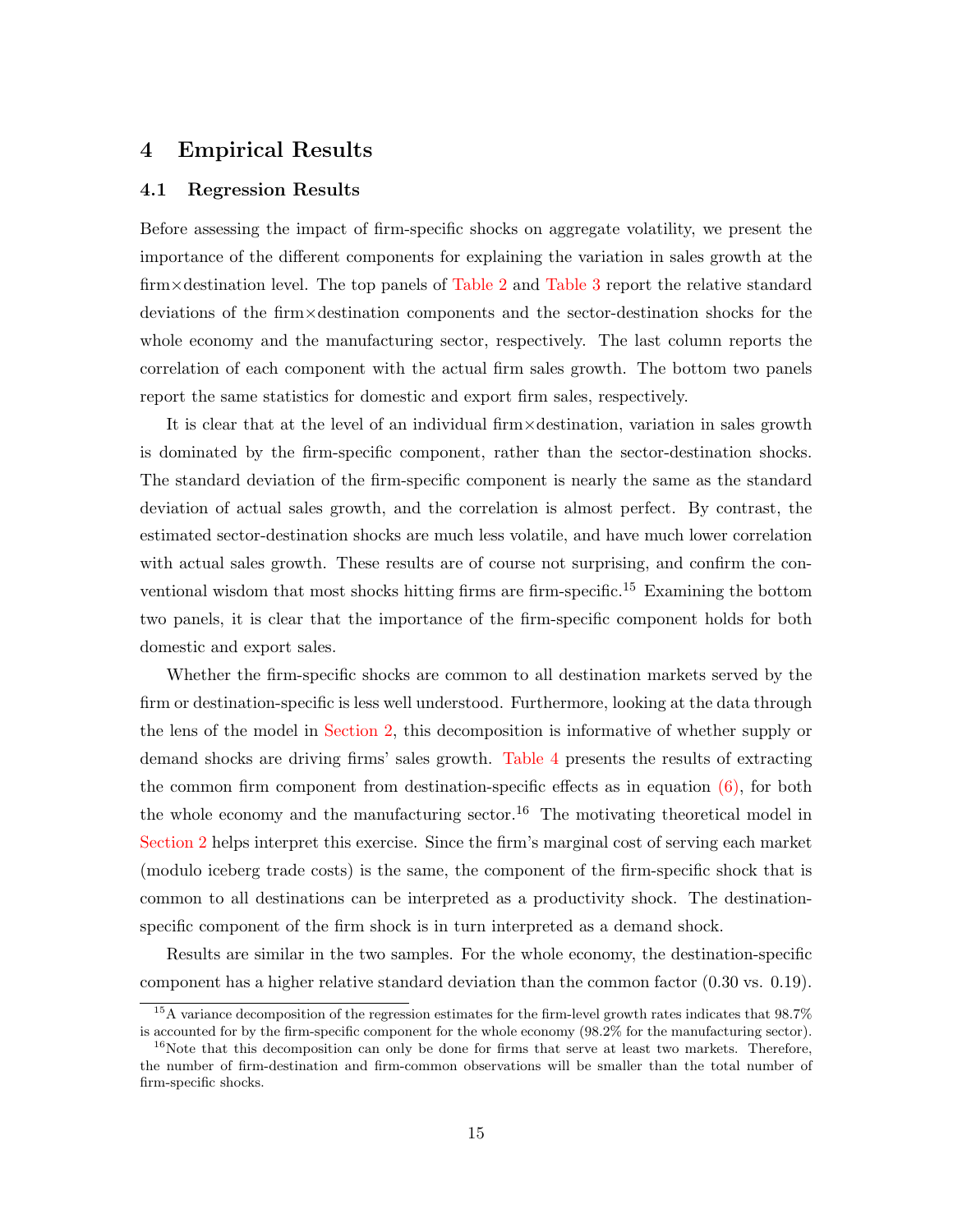It is also more correlated with the total estimated firm-specific component (correlation coefficient of 0.87 compared to 0.49 for the common component). For the manufacturing sector, the relative standard deviation of the destination-specific shock is 0.31, whereas that of the common shocks is 0.19. Similarly, the correlation with the overall firm-specific component is higher for the destination-specific component that the common component (0.89 vs. 0.46). We conclude from this exercise that destination-specific shocks at the firm level are more important than the shocks common to all destinations.<sup>17</sup>

#### <span id="page-17-0"></span>4.2 The Aggregate Impact of Firm-Specific Shocks

It is unsurprising that most of the variation in the growth rate of sales is accounted for by firm-specific shocks. This in itself does not mean that firm-specific shocks manifest themselves in aggregate fluctuations. To assess the importance of the different types of shocks for the aggregate, we must take into account the distribution of firm size, by decomposing the aggregate sales volatility as in [Section 2.4.](#page-9-1)

[Table 5](#page-38-0) presents the results using the volatility definition in equation [\(11\),](#page-10-2) and takes the average of the standard deviation and relative standard deviations over the sample period. The results for the whole economy are in the first two columns, and for the manufacturing sector in the next two columns.<sup>18</sup>

First, not surprisingly, the firm×destination component matters much less for the aggregate sales volatility than for the volatility of individual firm sales. However, its importance is non-negligible: for the whole economy the relative standard deviation of the firm-specific component of aggregate sales is 0.76 compared to that of actual sales volatility. In fact, our results show that the firm-specific component is more important for aggregate fluctuations than the contribution of sector-destination shocks, which has a relative standard deviation of 0.67. The bottom panels of [Table 5](#page-38-0) check the results on domestic sales to France only as well as export sales. Both panels confirm the importance of firm-specific shocks for aggregate fluctuations. Moreover, export sales are dominated by firm-specific shocks while the relative weights of firm-specific and sector-destination components as a driver of aggregate

<sup>&</sup>lt;sup>17</sup>This result is consistent the findings of [Eaton et al.](#page-32-3)  $(2011a)$  who fit a trade model on French export data and find that a firm×destination specific shock has to be added for the model to fit the data. This suggests that firm-specific shocks common across destinations are not sufficient to explain aggregate exports.

<sup>&</sup>lt;sup>18</sup>Overall, the estimated standard deviations of aggregate sales and firm-specific volatility match up both qualitatively and quantitatively if we use the decomposition [\(10\)](#page-10-0) instead ( $\sigma_A = 0.021$  and 0.026, and  $\sigma_F =$ 0.009 and 0.012 for the whole economy and the manufacturing sector, respectively), though the firm-specific contribution is smaller using the definition [\(10\)](#page-10-0) (the relative standard deviations,  $\frac{\sigma_F}{\sigma_A} = 0.45$  and 0.46 for the whole economy and the manufacturing sector, respectively). However, as discussed in footnote [10,](#page-10-2) this is to be expected. We therefore use the decomposition in  $(11)$  as our baseline when reporting the results.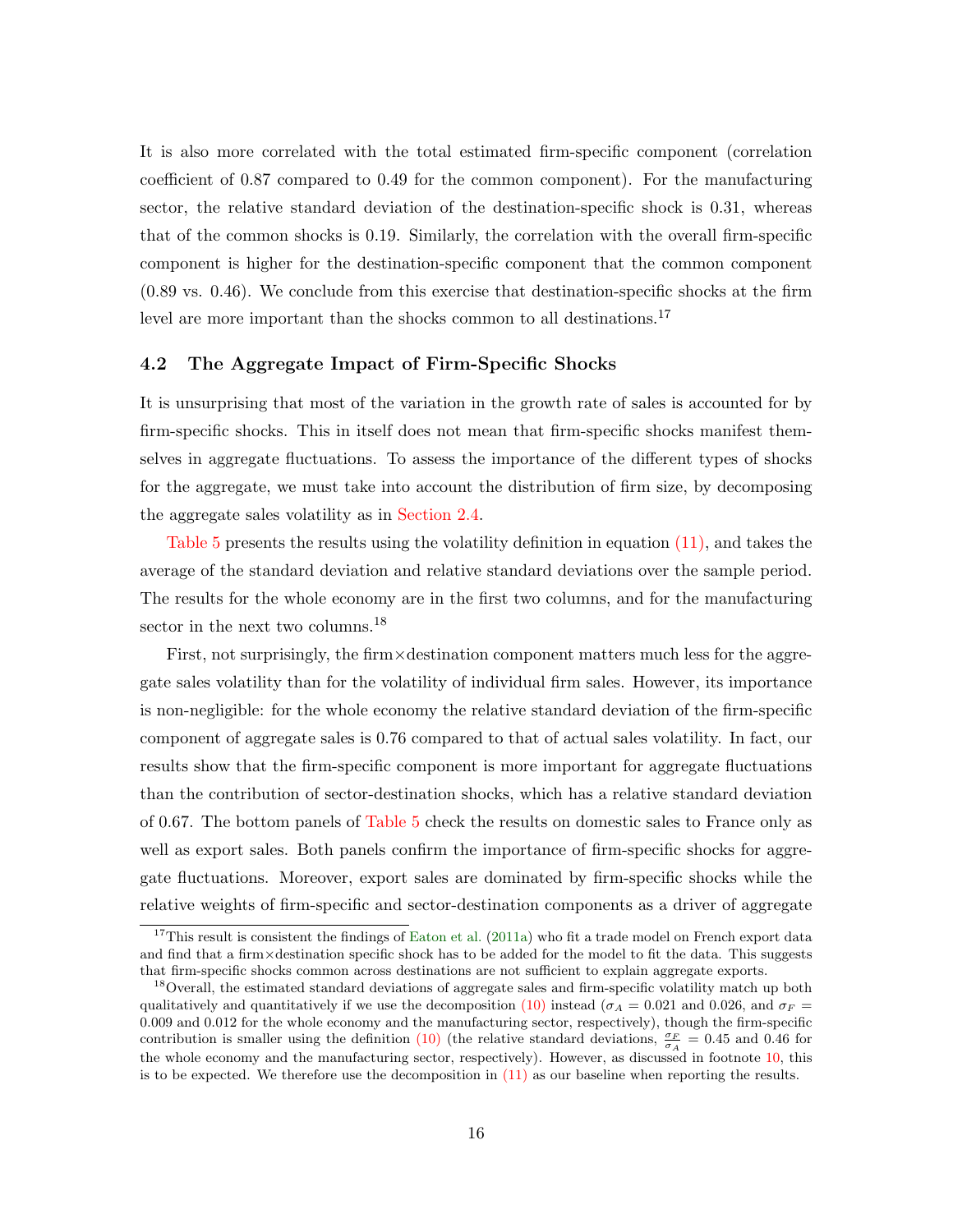fluctuations are roughly equal for domestic sales. The greater relative importance of firm shocks for exports compared to domestic sales is exactly as expected given that exports are even more granular than overall sales [\(Canals et al.,](#page-32-5) [2007\)](#page-32-5).

The results for the manufacturing sector largely mimic those of the whole economy. The relative standard deviation of the firm-specific component of aggregate sales is 0.63 of the actual sales volatility. In this sample, the firm-specific component is slightly less important for aggregate fluctuations than the sector-destination shocks, which have a relative standard deviation of 0.74. The bottom panels of [Table 5](#page-38-0) check the results on domestic sales to France only as well as export sales. Once again, they show that firms contribute more to aggregate fluctuations for exports than for domestic sales.

[Figure 3](#page-41-0) presents the plots of  $\sigma_{At}$  and its main components: firm-specific ( $\sigma_{Ft}$ ), and sector-destination  $(\sigma_{JNt})$  for the whole economy and the manufacturing sector. The first notable feature of these plots is how the firm-specific component comoves with the aggregate over-time, whereas the standard deviation of sector-destination shocks is nearly constant over time. Recalling how the different components are calculated from [\(11\),](#page-10-2) note that the time variation in sales' share (at the firm and sector-destination levels) will drive the time variation in the different volatility measures.<sup>19</sup> These shares do not change dramatically at the sector×country level. More interestingly, the firm-specific shocks increase in importance over the sample. For the whole economy, the relative standard deviation of the firm-specific to total sales is 0.39 in 1991, peaking at 1.00 in 1998, before falling to 0.85 in 2007. For the manufacturing sector, the contribution of firms to aggregate fluctuations increases almost monotonically, from 0.43 in 1991 to 0.78 in 2007. These results are a first glimpse of the importance of large firms and firm linkages on aggregate fluctuations. We discuss further what drives these results in [Section 4.3.](#page-19-0)

Before turning to the mechanisms behind the contribution of individual firms to aggregate volatility, we perform several robustness checks on the importance of firm-specific shocks. First, we run the regression specification [\(7\)](#page-9-2) to control for potential heterogeneous impacts of sector-destination shocks at the firm-destination level. The top two panels of [Table A3](#page-47-0) present the results obtained under alternative proxies for firms size. The top panel uses a size quintile dummy variable to capture possible heterogeneity of impact of country/sector shocks on firm by size. The specification in the middle panel uses log sales as the size variable. Finally, the bottom panel in [Table A3](#page-47-0) presents results when estimating

<sup>&</sup>lt;sup>19</sup>It is possible that a change in the composition of firms or sectors/destinations each period could also drive the results, but this effect is largely absent for the contribution of the sector×country level shocks.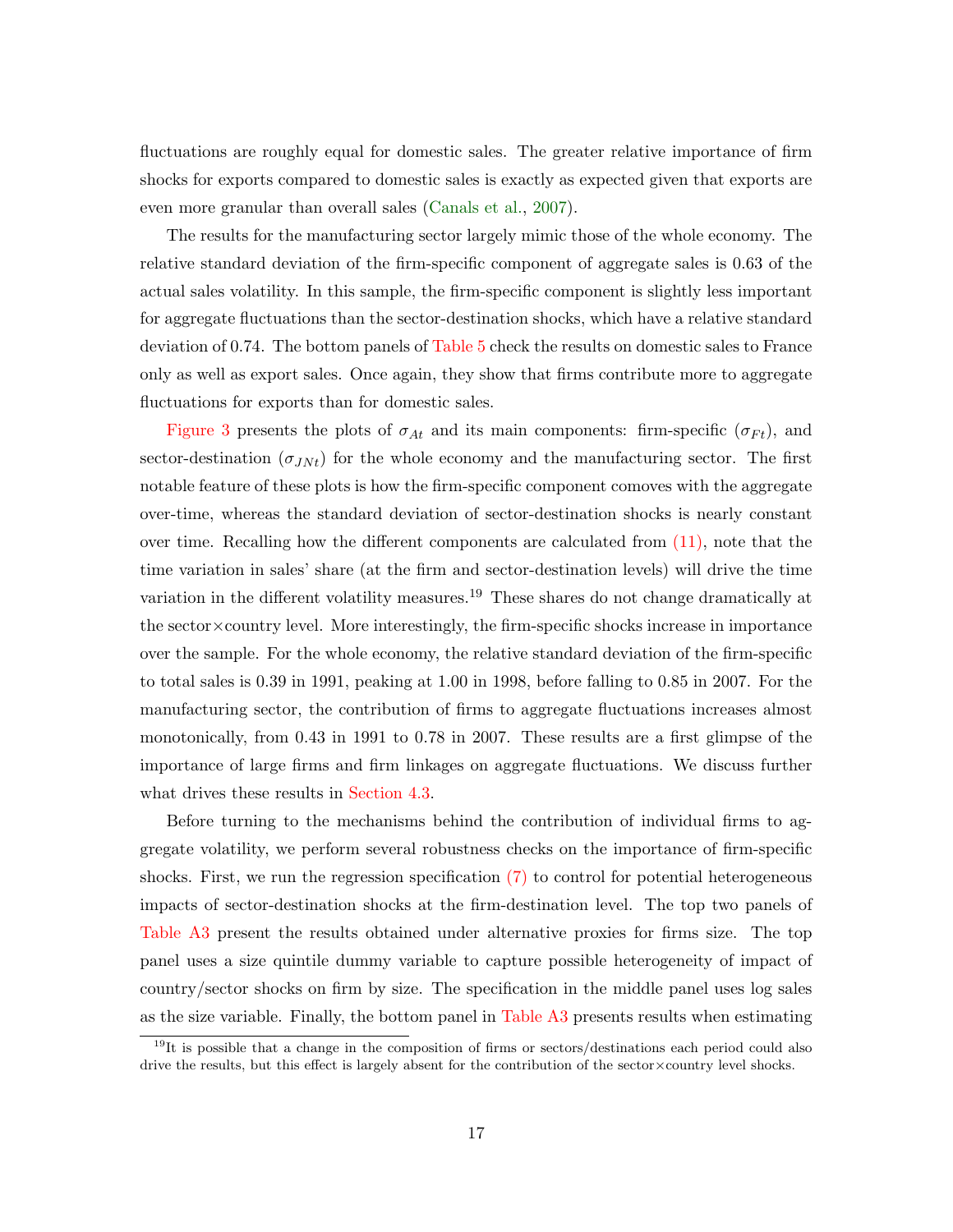the baseline regression [\(5\)](#page-8-0) on three-year average firm-destination growth rates, instead of yearly growth rates.

Overall, the qualitative results do not change. The contributions of firm-specific relative shocks to aggregate sales volatility are still sizeable in both specifications based on [\(7\).](#page-9-2) We take this as suggestive evidence that our results are robust to allowing for firm-destinations sales growth to react heterogeneously to macroeconomic and sectoral shocks. Finally, the results are robust to time aggregation.<sup>20</sup>

#### <span id="page-19-0"></span>4.3 Channels for Firms' Contribution to Aggregate Fluctuations

Having established the substantial contribution of the firm-specific component to aggregate fluctuations, we next examine the estimates in greater detail in order to disentangle the economic mechanisms at work. Recalling the definition of aggregate firm-specific volatility from [Section 2.4:](#page-9-1)

$$
\sigma_{Ft}^2 = \sum_{g,m} \sum_{f,n} w_{gmt-1} w_{fnt-1} \text{Cov}(\varepsilon_{gmt}, \varepsilon_{fnt}),
$$

we decompose it into the contribution of individual variances and comovements between firms:

<span id="page-19-1"></span>
$$
\sigma_{Ft}^2 = \underbrace{\sum_{f,n} w_{fnt-1}^2 \text{Var}(\varepsilon_{fnt})}_{GRAN} + \underbrace{\sum_{g \neq f,m \neq n} \sum_{f,n} w_{gmt-1} w_{fnt-1} \text{Cov}(\varepsilon_{gmt}, \varepsilon_{fnt})}_{LINK}.
$$
 (12)

This decomposition emphasizes two potential mechanisms through which idiosyncratic shocks to the growth rate of individual firms' sales may lead to a large variance of the firm-specific component: (i) the variance of individual shocks, labeled  $GRAN$ , and (ii) the covariance of shocks across firms, labelled LINK.

The predominant tradition in macroeconomics has been to assume that the GRAN term is negligible due to the Law of Large Numbers: when the distribution of firm size has finite variance, the impact of shocks to individual firms on aggregate volatility converges to zero at the rate  $\sqrt{N}$ , where N is the number of firms in the economy. However, recent literature in macroeconomics (most notably [Gabaix,](#page-33-0) [2011\)](#page-33-0) challenges this view, by arguing that the observed firm size distribution is so fat-tailed that the conventional Law of Large Numbers does not apply and shocks to individual (large) firms do in fact translate into

<sup>&</sup>lt;sup>20</sup>We also ran specifications restricting the sample to firms that exist for at least eight years. Results were similar to the baseline specification, and are available from the authors upon request.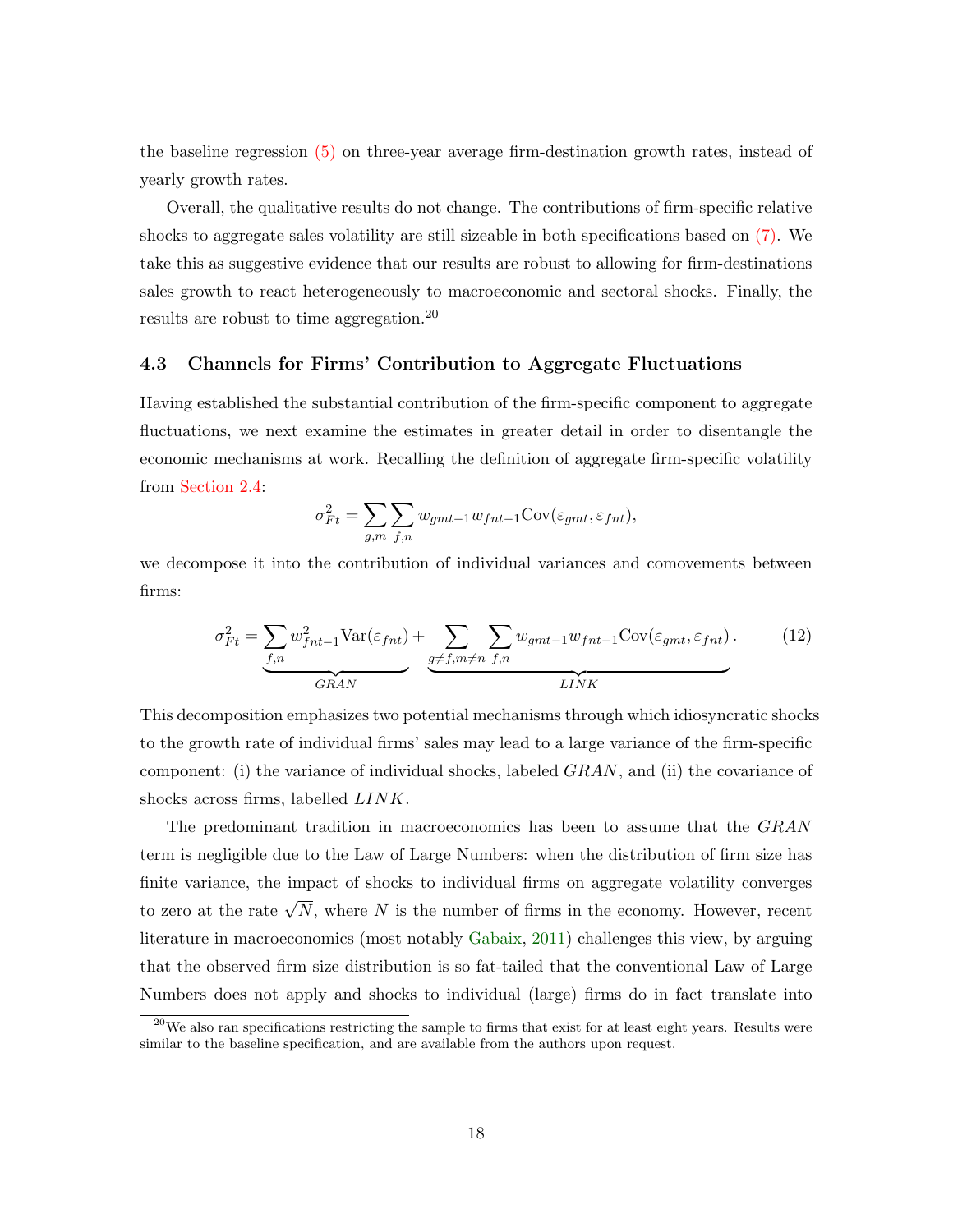aggregate fluctuations.<sup>21</sup> The  $LINK$  component has also been ignored by most of the macroeconomics literature based on the argument that covariances between firms were in fact an artefact of firms being hit by common aggregate or sectoral shocks. This view has also been challenged in recent papers, such as [Acemoglu et al.](#page-32-0) [\(2012\)](#page-32-0) or [Foerster et al.](#page-33-5) [\(2011\)](#page-33-5).

[Figure 4](#page-42-0) presents the decomposition graphically for the whole economy and the manufacturing sector, respectively. The LINK component explains the majority of total firmspecific volatility:  $\sqrt{LINK}/\sigma_{Ft}$  is approximately 90% on average over the sample period for both the whole economy and the manufacturing sector. However, it is apparent from the figures that the GRAN component rises in importance, and after 2000 its contribution to the total averages about 45%. After 2005, its contribution is about the same as of the LINK component.

#### 4.3.1 The Contribution of Granularity

As shown by [Gabaix](#page-33-0) [\(2011\)](#page-33-0), when the distribution of firm size is sufficiently fat-tailed (i.e., the economy is "granular"), idiosyncratic shocks to individual firms do not wash out at the aggregate level, because the idiosyncratic shocks to large firms do not cancel out with shocks to smaller units. This idea can be discussed most easily in the simplest case when shocks are uncorrelated across firms (i.e.,  $Cov(\varepsilon_{gmt}, \varepsilon_{fnt}) = 0 \ \forall \ (g, m) \neq (f, n)$ ) and across markets within a firm  $(\text{Cov}(\varepsilon_{fmt}, \varepsilon_{fnt}) = 0, m \neq n)$ , and the variance of shocks is identical across firms  $(\text{Var}(\varepsilon_{fnt}) = \sigma^2 \lor f, n)$ . Under these assumptions, aggregate firm-specific volatility [\(12\)](#page-19-1) is

$$
\sigma_{Ft}^2 = \sigma^2 \sum_{f,n} w_{fnt-1}^2 = \sigma^2 \times Herf_{t-1},
$$
\n(13)

where  $Herf_{t-1} = \sum_{f,n} w_{fnt-1}^2$  denotes the Herfindahl index. The more fat-tailed is the distribution of firm size, the larger will be the Herfindahl index, and the greater will be the aggregate volatility generated by firm-specific shocks. In the opposite extreme case, if all firms are instead symmetric in size  $(w_{fnt-1} = 1/N_{t-1}$  where  $N_{t-1}$  is the number of firms in the economy),  $\sigma_{Ft} = \sigma / \sqrt{N_{t-1}}$  and the contribution of firms to aggregate volatility decays rapidly with the number of firms in the economy.

 $^{21}$ [Gabaix](#page-33-0) [\(2011\)](#page-33-0) shows that when the distribution of firm size follows a power law with an exponent close to 1 in absolute value – a distribution known as Zipf's Law – aggregate volatility declines at the rate log N, and idiosyncratic shocks will not cancel out in aggregate under a realistic number of firms in the U.S. economy. [Di Giovanni et al.](#page-32-14) [\(2011\)](#page-32-14) use the census of French firms to show that the firm size distribution in France does indeed follow Zipf's Law.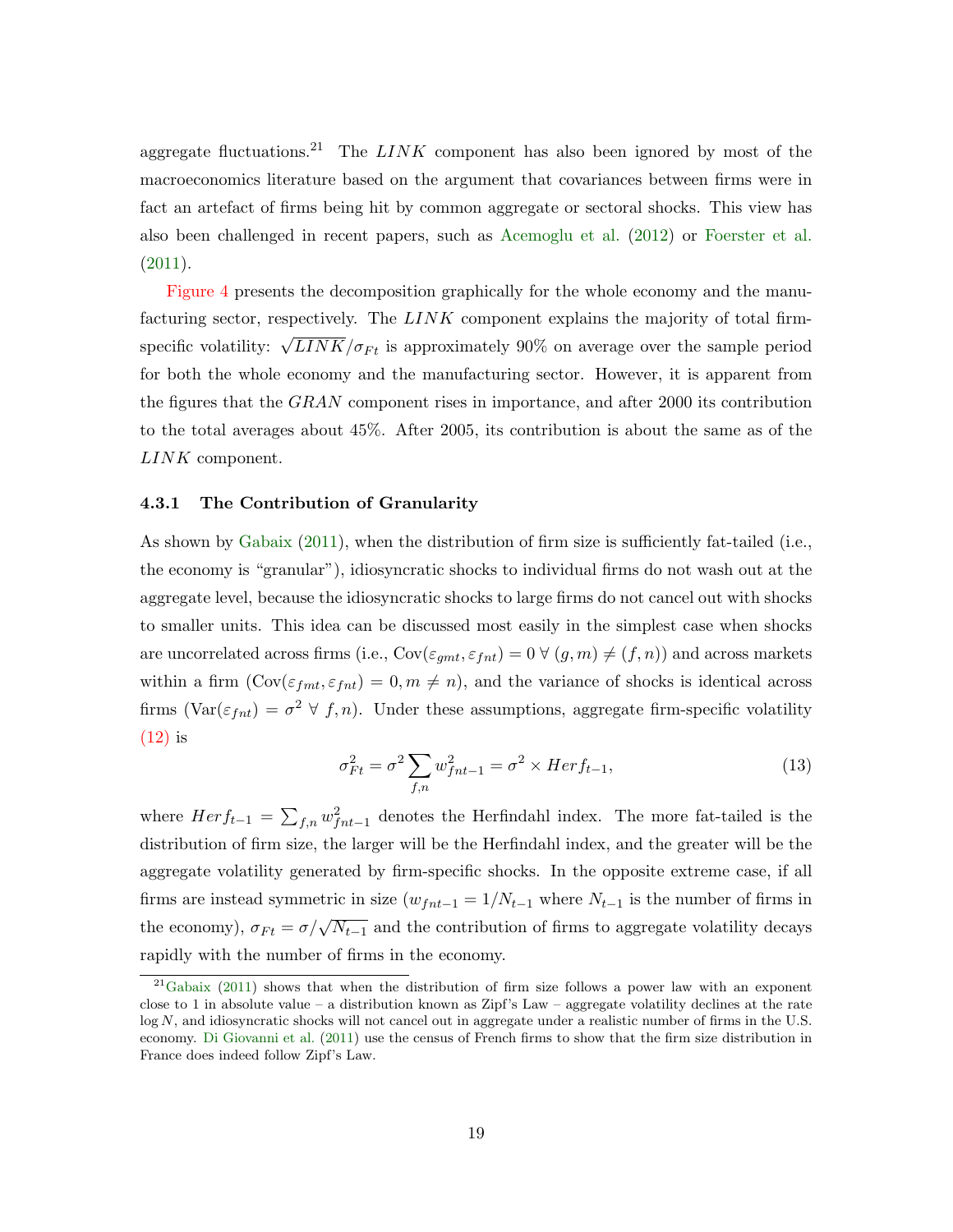The role of the firm size distribution emphasized by [Gabaix](#page-33-0) [\(2011\)](#page-33-0) can be illustrated using the following simple counterfactual. We calculate aggregate volatility due to firmspecific shocks under the assumption that all firms and markets are of equal weight (i.e.,  $w_{fnt-1} = 1/N_{t-1} \ \forall \ (f, n)$ . When shocks are independent across firms, this "equalweighted" aggregate variance is expected to be vanishingly small. Instead, the contribution of firms to aggregate volatility that takes into account the actual distribution of sales across firms is expected to be larger.

This is indeed what happens. For the whole economy, the aggregate standard deviation implied by equal weights is 0.00034, or 15 times smaller than the average  $\sqrt{GRAN}$ component, which is equal to 0.0053. For the manufacturing sector, the standard deviation implied by equal weights is 0.00081, almost 10 times smaller than the  $\sqrt{GRAN}$  component of 0.0061. This comparison clearly shows that the firm size distribution does matter a great deal quantitatively for the contribution of individual firms' shocks to aggregate fluctuations.

Next, we exploit differences across sectors to evaluate the importance of granularity. To do so, we decompose the  $GRAN$  component in equation  $(12)$  into sectors, where sector j's GRAN component is defined as  $GRAN^j \equiv \sum_{(f,n)\in j} w_{fnt-1}^2 \text{Var}(\varepsilon_{fnt})$ , and  $GRAN =$  $\sum_{j=1}^{J} GRAN^{j}$ . Again, if  $Var(\varepsilon_{fnt}) = \sigma^2 \vee (f, n)$ , we would expect that more concentrated sectors would display larger volatilities.<sup>22</sup> [Figure 5](#page-43-0) evaluates this prediction, by plotting (the square root of)  $GRAN<sup>j</sup>$  against the (square root of the) mean sectoral Herfindahl index for the whole economy and the manufacturing sector. In [Figure 5,](#page-43-0)  $GRAN<sup>j</sup>$  and the Herfindahl are computed with weights normalized by the size of each sector in aggregate sales. Otherwise, they would mechanically be proportional to the contribution of each sector to overall sales. As expected the correlation is positive – sectors with higher sales concentration display a larger variance, which is consistent with granularity. The correlation is lower for the whole economy  $(0.57)$  than for the manufacturing sector  $(0.72)$ . The correlation is less than perfect because firm-level variances differ both across and within sectors. In the data, small firms tend to be more volatile on average [\(Table A2\)](#page-46-0). This heterogeneity in firm-level volatilities counteracts the impact of sales concentration, thus reducing the overall size of the GRAN component relative to what would be expected in a purely "granular" world with identical variances across firms.

 $^{22}$ The firm-specific volatilities do in fact vary by sector, to the same degree as the standard deviations of the raw growth rates in Table  $A2$  – the correlation between the standard deviations of the actual growth rates and the firm-specific shocks is 0.996 across sectors.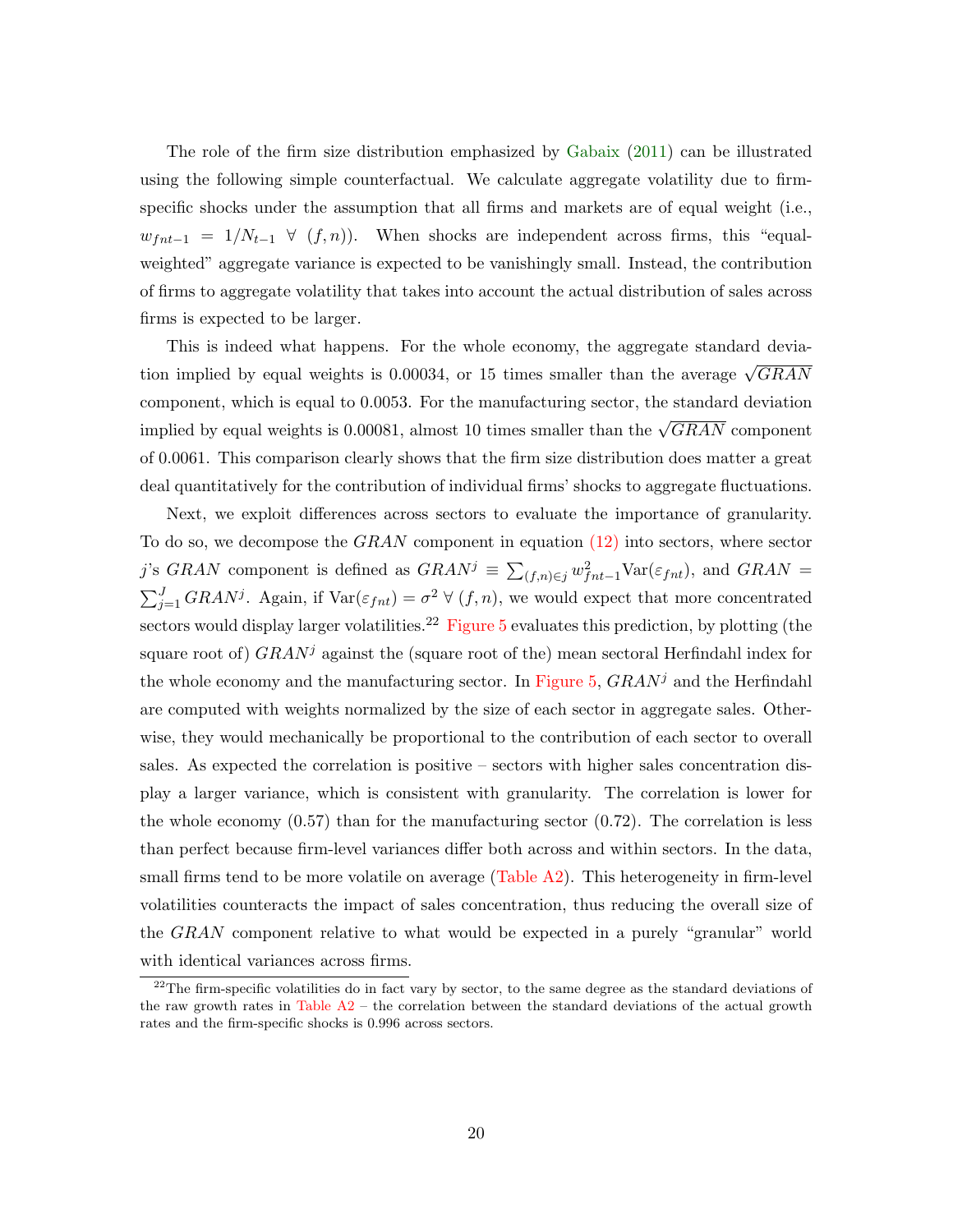#### <span id="page-22-0"></span>4.3.2 The Contribution of Firm Linkages

The second explanation for why firm shocks can drive aggregate fluctuations follows from [Acemoglu et al.](#page-32-0)  $(2012)$ , and is captured by the covariance terms  $LINK$  in  $(12)$ . [Acemoglu](#page-32-0) [et al.](#page-32-0) present a network model in which idiosyncratic shocks do not wash out at the aggregate level because they propagate across firms or sectors through "interconnections." If firms in the economy are connected, say through input-output linkages, shocks affecting upstream firms propagate to downstream firms via adjustments in the price of inputs. This propagation mechanism amplifies the initial impact of structural shocks. Moreover, it generates positive covariances in the residual growth rate of sales for firms that are connected.

[Appendix C](#page-29-0) lays out a simple model of such firm-level interconnections. Firms produce with a constant marginal cost using labor and intermediate inputs, bought from other firms in the economy. Input-ouput linkages create a positive covariance of sales growth rates for any two firms that are connected. For instance, take firms  $f$  and  $g$  and assume firm  $g$  sells inputs to firm  $f$ . If the only source of shocks is productivity shocks to firm  $g$ , then the covariance between the sales growth rates of those two firms is

$$
Cov(\varepsilon_{gmt}, \varepsilon_{fnt}) = (1 - \theta)^2 (1 - \alpha_f) \rho_{fg} \text{Var}(a_{gmt}),
$$

where  $\theta$  is the elasticity of substitution,  $(1 - \alpha_f)$  is the share of intermediate goods in firm f's total costs,  $\rho_{fg}$  is the share of those inputs that is sourced from firm g and  $Var(a_{gmt})$ is the volatility of firm  $g$ 's productivity. The covariance is positive, and increasing in the strength of the connection between f and g, i.e., in the share of inputs from g used in  $f$ 's production,  $(1 - \alpha_f)\rho_{fq}$ . In this setup, the propagation goes from upstream to downstream firms, through the price of inputs. In a more general setting, one can also expect shocks to propagate from downstream to upstream firms through the demand of intermediates.<sup>23</sup>

Ideally, one would test the linkage hypothesis using firm-level measures of interconnections. Since information on firm-to-firm input linkages  $(\rho_{fg})$  is not available, we instead proxy for production networks using sector level data, and use the Input-Ouput (IO) tables for France compiled by the OECD. Assuming that the share of intermediates in total costs is homogeneous across firms within a sector (i.e.  $\alpha_f = \alpha^i \forall f \in i$ ) and that all firms within a sector interact with the same input providers (i.e.  $\rho_{fg} = \rho^{ij} \forall f \in i, g \in j$ ), the structure of sectoral IO matrices can be used to approximate the intensity of IO linkages between

 $^{23}$ This is ruled out in the setting of [Appendix C](#page-29-0) as well as in the model of [Acemoglu et al.](#page-32-0) [\(2012\)](#page-32-0) because of the Cobb-Douglas assumption on the production function. More flexible specifications of technology would allow downstream firms' productivity shocks to propagate upstream to input providers.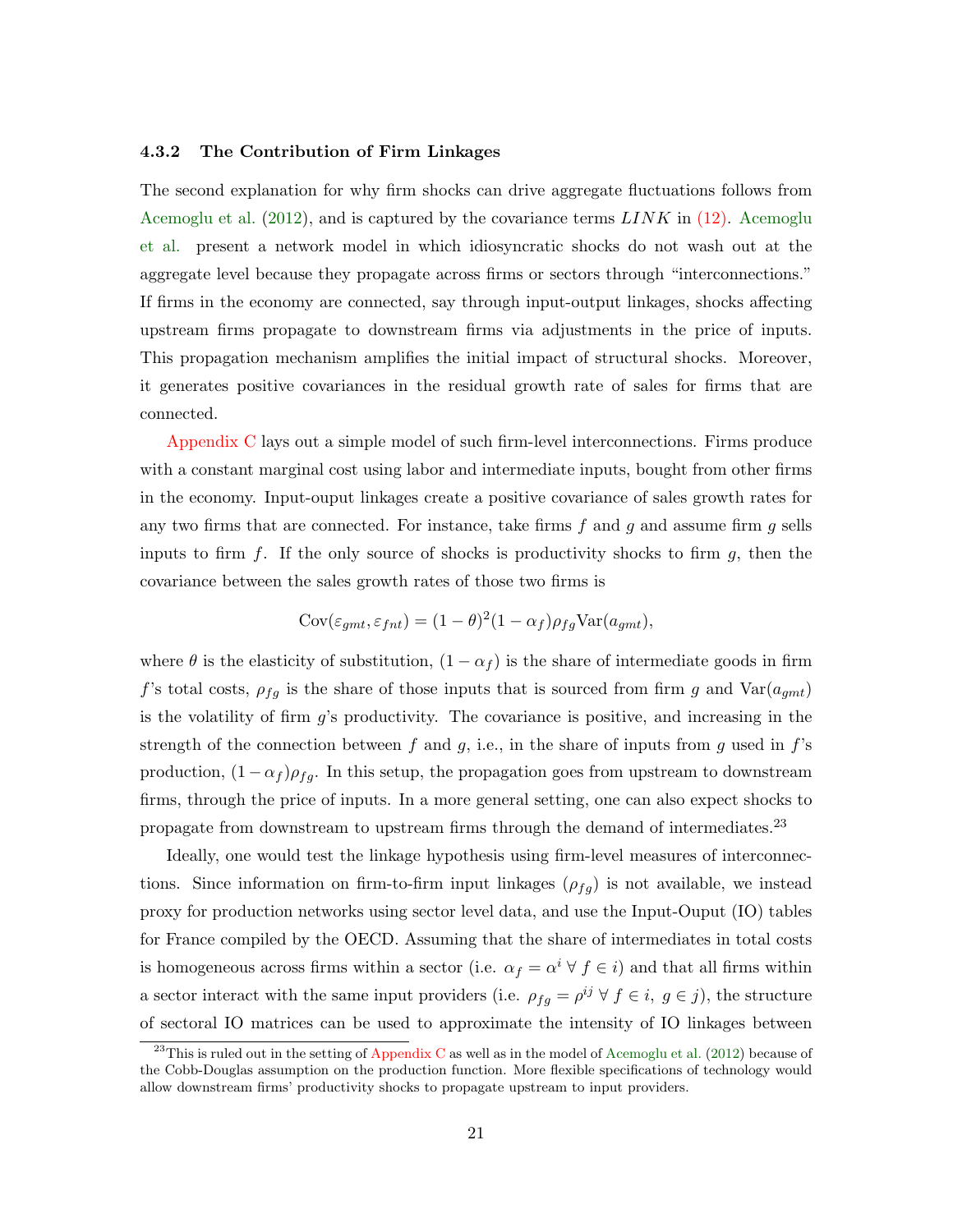firms from each pair of sectors. The intensity of IO linkages across sectors can then be related to the magnitude of covariances of firms within a sector. We expect the weighted sum of covariances to be higher for sector pairs that display stronger IO linkages.<sup>24</sup>

[Figure 6](#page-44-0) examines this hypothesis. We decompose the  $LINK$  component in equa-tion [\(12\)](#page-19-1) across sector pairs, where the  $LINK$  term specific to the pair  $(i, j)$  is defined as  $LINK^{ij} \equiv \sum_{(f,n)\in i} \sum_{(g,m)\in j} w_{fnt-1}w_{gmt-1}Cov(\varepsilon_{fnt}, \varepsilon_{gmt}),$  and  $LINK = \sum_{i=1}^{J} \sum_{j=1}^{J} LINK^{ij}$ . We then correlate the (square root of) those terms to the mean intensity of IO linkages between sectors i and j.  $LINK^{ij}$  is normalized by the size of each sector to control for the mechanical impact of sector sizes on the magnitude of the aggregated covariance terms. The mean intensity of IO linkages is defined as  $0.5 \times [(1 - \alpha^i)\rho^{ij} + (1 - \alpha^j)\rho^{ji}]$ , where  $\alpha^i$ is the share of value added in sector *i*'s total output and  $\rho^{ij}$  the share of inputs from j in sector i's spending on intermediates, both taken from the French IO tables for 1995. IO linkages are thus stronger if either one or both sectors intensively use intermediates from the other sector.

The correlation between the  $LINK$  term and the intensity of IO linkages is positive, both for the whole economy [\(Figure](#page-44-2) [6a](#page-44-0)) and the manufacturing sector (Figure [6b](#page-44-0)).<sup>25</sup> The relationship is marginally more pronounced for the manufacturing sector, with a correlation coefficient of 0.49 compared to 0.39 for the whole economy. The results are direct empirical evidence that input-output linkages across firms are important in transmitting microeconomic shocks across the economy.

## <span id="page-23-0"></span>5 Conclusion

Do firm-level dynamics have an impact on aggregate fluctuations? Recent contributions argue that idiosyncratic shocks to firms can indeed manifest themselves in aggregate fluctuations if the firm size distribution is sufficiently fat-tailed [\(Gabaix,](#page-33-0) [2011\)](#page-33-0), or when linkages propagate microeconomic shocks across firms leading to positive endogenous comovement [\(Acemoglu et al.,](#page-32-0) [2012\)](#page-32-0). However, the empirical evidence supporting these different theories has been limited. This paper constructs a novel dataset that merges French domestic and export sales at the firm level over the period 1990–2007, and provides a forensic account of

 $^{24}$ See [Appendix C](#page-29-0) for details.

 $^{25}$ Note that [Figure 6](#page-44-0) drops negative bilateral covariance terms as well as zero input-output linkages, since we are taking log transformations. Input-output linkages would not explain negative covariances according to the model. Such negative numbers should instead reflect substitution effects across competing firms. Likewise, our stylized model is unable to explain a strictly positive  $LINK$  term between firms in sectors that do not interact through IO linkages. Fortunately, observations with negative covariance terms and/or zero input-output linkages are rare in our data, representing less than 6% of the total possible sector pairs.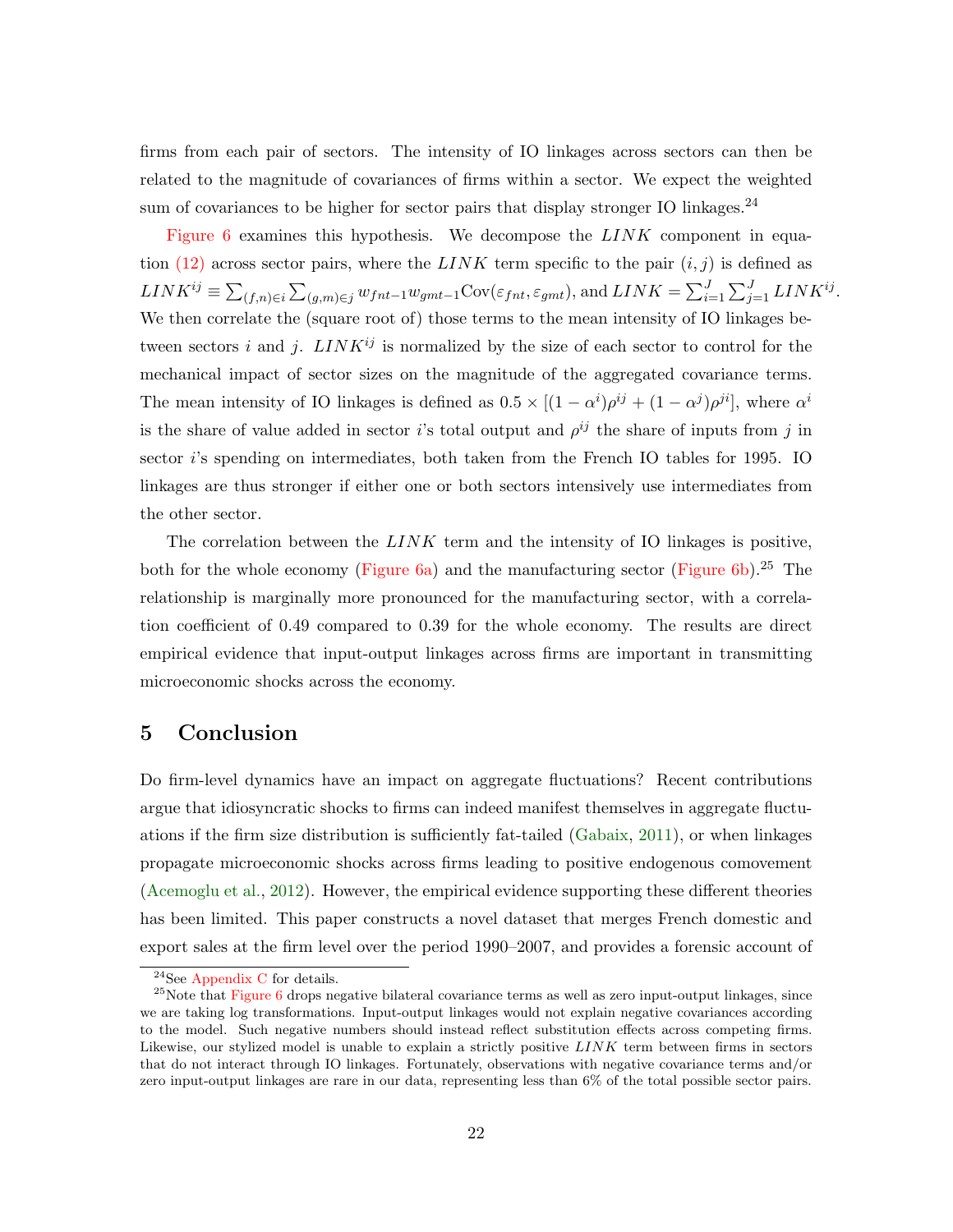the role of individual firms in generating aggregate fluctuations.

We begin by proposing a simple model, in the spirit of [Melitz](#page-33-6) [\(2003\)](#page-33-6) and [Eaton et al.](#page-32-3) [\(2011a\)](#page-32-3), to motivate an estimation framework that allows us to extract the macroeconomic, sectoral, and firm-specific components of a firm's sales to a given destination. These estimates are then aggregated up to explain the relative contribution of each component to the volatility of aggregate sales. Our main results can be summarized as follows. First, the firm-specific component accounts for an important part of the fluctuations of the aggregate sales growth. We interpret this as evidence for the relevance of firm-level shocks for aggregate fluctuations. Second, roughly two thirds of this variation can be explained by firm linkages, and one third by granularity.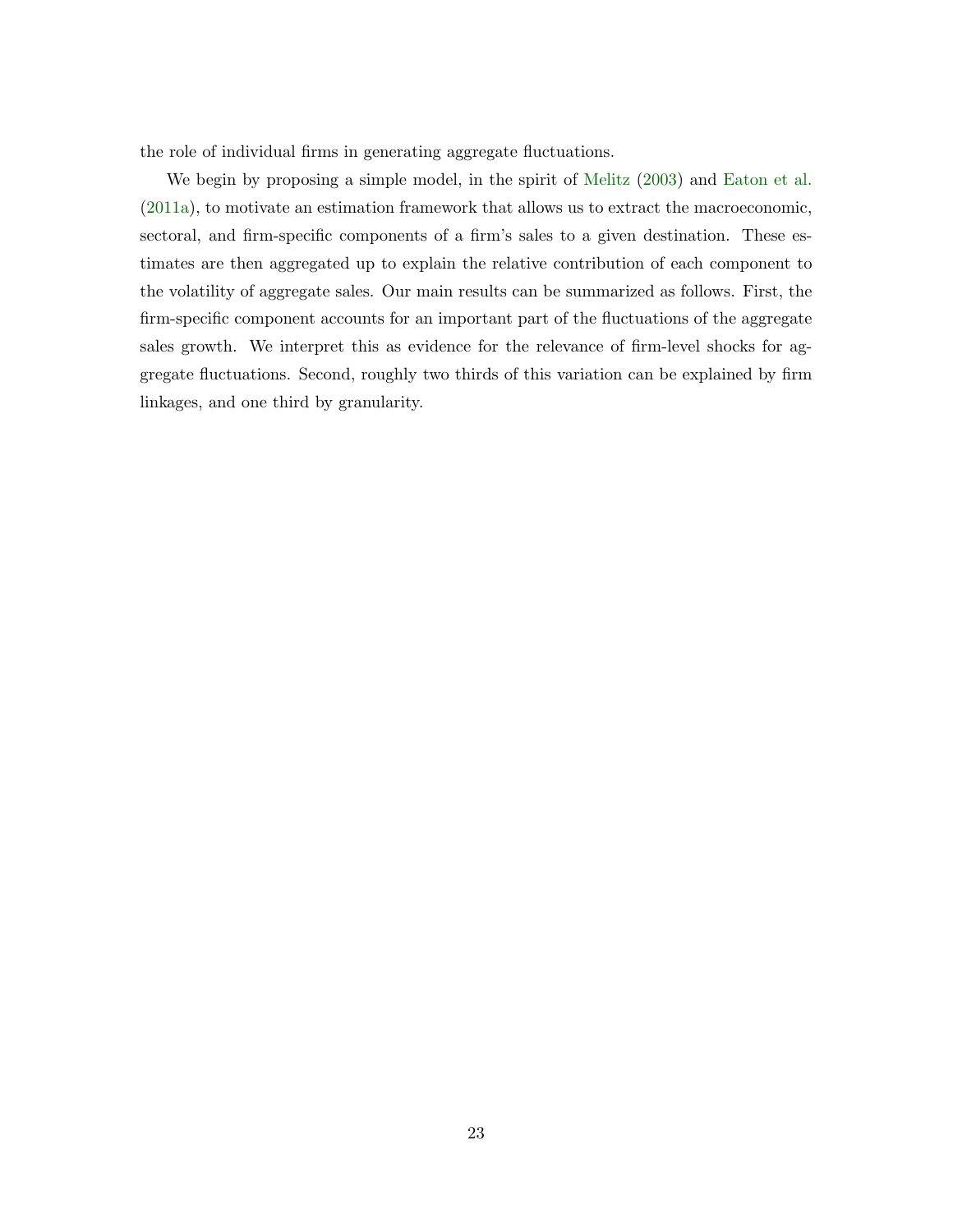## <span id="page-25-0"></span>Appendix A Intensive and Extensive Margins

This Appendix decomposes the growth rate of aggregate sales into the intensive and extensive components, and shows that the bulk of the aggregate sales volatility is driven by the intensive margin. The intensive component at date  $t$  is defined as the growth rate of sales of firm-destination pairs that had positive sales in both year t and year  $t-1$ . The extensive margin is defined as the contribution to total sales of the appearance and disappearance of firm-destination-specific sales. The growth rate of total sales can be manipulated to obtain an (exact) decomposition into intensive and extensive components:

<span id="page-25-1"></span>
$$
\tilde{\gamma}_{At} \equiv \ln \sum_{f,n \in I_t} x_{fnt} - \ln \sum_{f,n \in I_{t-1}} x_{fnt-1}
$$
\n
$$
= \ln \frac{\sum_{f,n \in I_{t/1-1}} x_{fnt}}{\sum_{f,n \in I_{t/1-1}} x_{fnt-1}} - \left( \ln \frac{\sum_{f,n \in I_{t/1-1}} x_{fnt}}{\sum_{f,n \in I_t} x_{fnt}} - \ln \frac{\sum_{f,n \in I_{t/1-1}} x_{fnt-1}}{\sum_{f,n \in I_{t-1}} x_{fnt-1}} \right)
$$
\n
$$
= \underbrace{\gamma_{At}}_{Intensive margin} - \underbrace{\ln \frac{\lambda_{t,t}}{\lambda_{t,t-1}}}_{Extensive margin},
$$
\n(A.1)

where  $I_{t/t-1}$  is the set of firm×destination pairs active in both t and t-1 (the intensive subsample of firms×destinations in year t) and  $\lambda_{t,t}$  ( $\lambda_{t,t-1}$ ) is the share of output produced by this intensive sub-sample of firms in period  $t$  ( $t-1$ ). Thus, the extensive margin calculation treats symmetrically entry into domestic production (a new firm appearing) and entry into exporting (an existing firm beginning to export to a particular destination  $n$ ). Entrants have a positive impact on growth while exiters push the growth rate down, and the net impact is proportional to the share of entrants'/exiters' sales in aggregate sales.<sup>26</sup> Meanwhile, an observation only belongs to the intensive margin if an individual firm serves an individual destination in both periods.

Using equation  $(A.1)$ , the impact of the intensive and extensive margins on aggregate volatility then can be written as:

$$
\tilde{\sigma}_A^2 = \sigma_A^2 + \sigma_\lambda^2 - 2\text{Cov}(\gamma_{At}, g_{\lambda t}),\tag{A.2}
$$

where  $g_{\lambda t} \equiv \ln \lambda_{t,t}/\lambda_{t,t-1}$  is the extensive margin component of equation  $(A.1)$  and  $\sigma_\lambda^2$  is its variance,  $\sigma_A^2$  is the variance of the intensive margin growth rate  $\gamma_{At}$ , and  $Cov(\gamma_{At}, g_{\lambda t})$  is the covariance between the two.

 $^{26}$ This decomposition follows the same logic as the decomposition of price indices proposed by [Feenstra](#page-33-15) [\(1994\)](#page-33-15).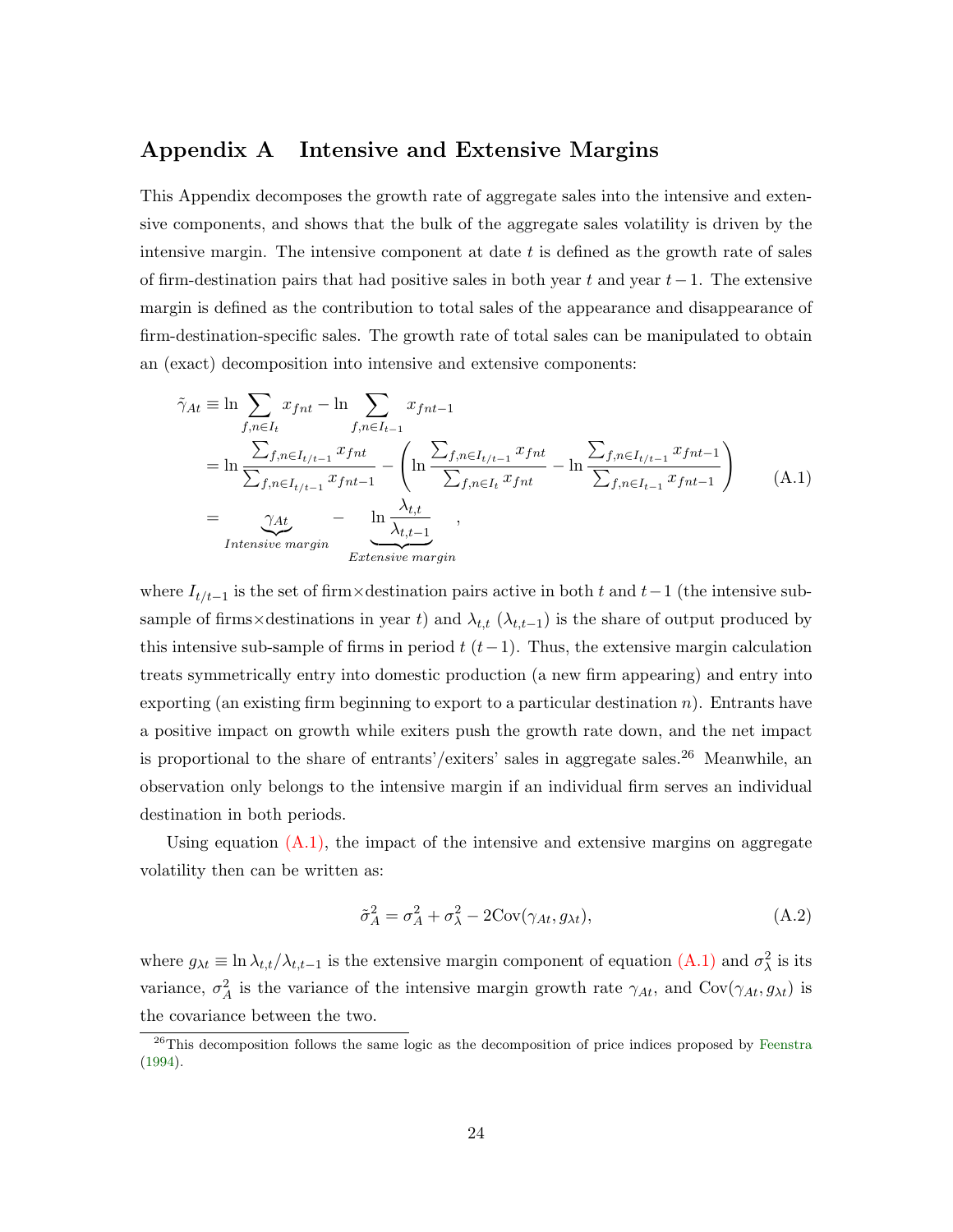The intensive margin growth rate  $\gamma_{At}$  and the intensive margin variance  $\sigma_A^2$  are the objects of the analysis in the main text. Inclusive of entry and exit, the volatility of total sales  $\tilde{\sigma}_A^2$  is the sum of three components: i) the volatility of output produced by incumbent firms – the intensive margin, ii) the volatility of entries and exits during the sample period – the extensive margin and iii) the (potential) covariance of those two terms. A convenient feature of this decomposition is that it accounts for the impact of extensive margin adjustments on aggregate volatility in a very simple way.

Though we do our best to estimate the extensive margin of firm-destination sales, there are several features of the data that may lead to overestimation of the importance of the extensive margin. First, mergers and acquisitions will appear as exits for the acquired firms, which would incorrectly add to the (negative) extensive margin.<sup>27</sup> Second, we cannot observe a firm's behavior prior to and after our sample period. This censoring will lead to an upward bias of the extensive margin in the first and last year of our sample, and thus we ignore these years in calculating the volatility of the extensive margin. Third, new entrants will be more likely to exhibit high growth rates as they start production and are growing towards their "steady-state" size. If young firms exhibit growth rates above the cutoff in the trimming procedure, we may record short-run entries and exits where only one entry took place. This will again overstate the importance of the extensive margin.<sup>28</sup>

[Table A1](#page-45-0) presents the standard deviations of the intensive and extensive margins, both in absolute terms and relative to the standard deviation of aggregate sales growth. We restrict attention to the period 1992–2006, because it is not possible to measure the extensive margin in the first and last years of the sample due to sampling issues discussed above. It is clear that the impact of the extensive margin on aggregate volatility is minor. While the intensive margin aggregate volatility accounts for 90% and 84% of the overall sales volatility in the whole economy and the manufacturing sectors, respectively, the extensive margin accounts for only 37% and 33%. The results are robust to estimation of the extensive margin at three-year intervals, as well as five-year intervals, though there are fewer observations to calculate the variance for the latter, given the length of our sample period.<sup>29</sup>

 $^{27}$ M&A's will also lead to artificially large growth rates for the acquiring firm in the year of the M&A, which will appear in the intensive margin. The data do not record whether an M&A takes place, but our cleaning procedure discussed in Section  $3 - i.e.,$  dropping extreme growth rates – should drop the acquiring firm observation because of its large sales growth rate in the first year of acquisition.

<sup>&</sup>lt;sup>28</sup>To reduce the impact of this effect on the baseline results carried out on the intensive margin, we aggregate the data over three-year periods, and the results are robust (see [Section 4.2\)](#page-17-0).

<sup>&</sup>lt;sup>29</sup>These results are available upon request.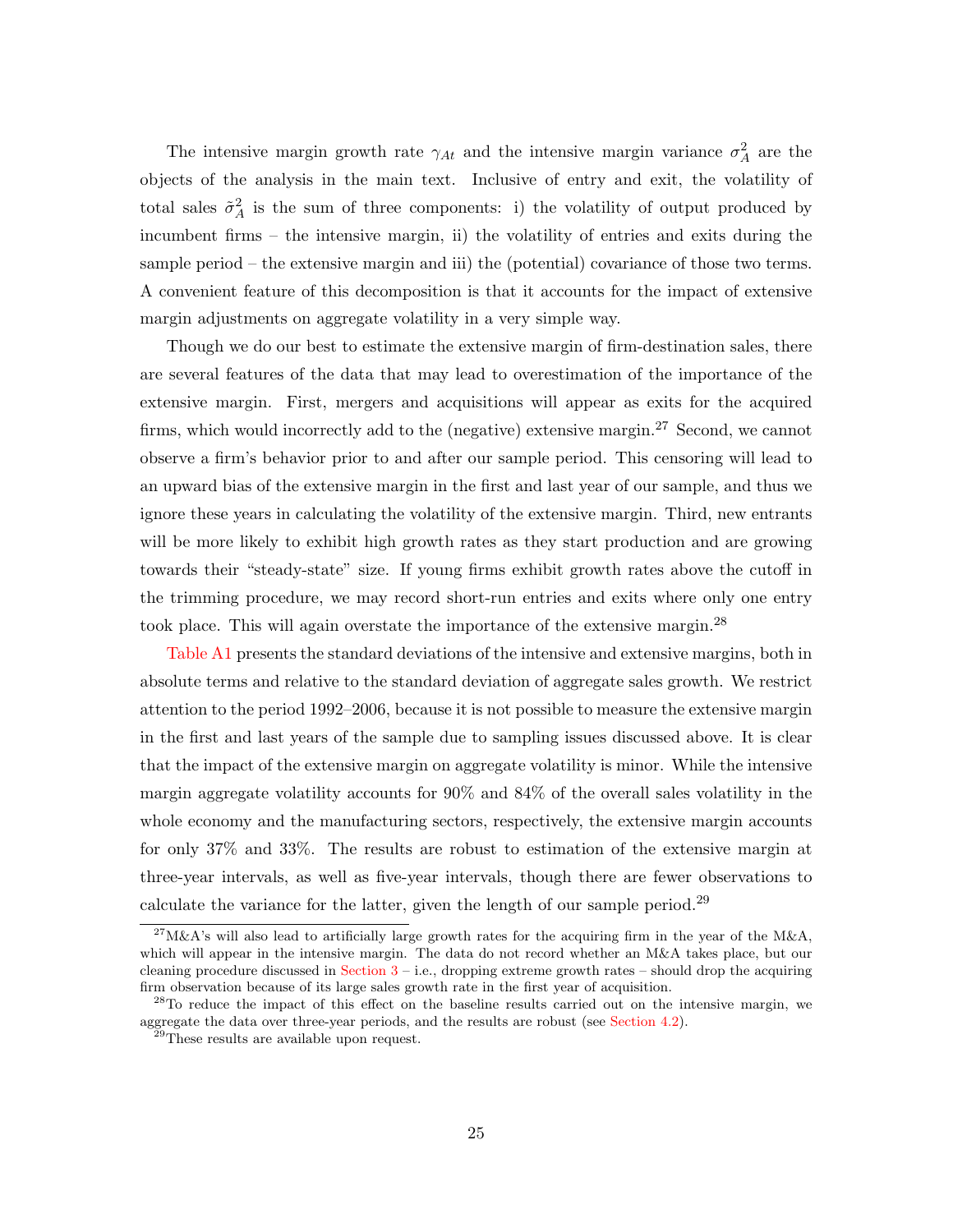# <span id="page-27-0"></span>Appendix B Heterogeneous Response to Shocks at the Firm Level

This appendix develops a variant of the model in [Section 2](#page-5-0) with variable markups. In this more general framework, firms react heterogeneously to common shocks. When this is the case, the firm-specific effect in the baseline estimation would capture not only the impact on firm sales of idiosyncratic shocks but also the heterogeneous response of the firm to aggregate/sectoral shocks. The model serves to motivate the alternative empirical model [\(7\),](#page-9-2) in which aggregate/sectoral shocks affect firm sales differently depending on firm size. The main results are robust to this alternative conceptual framework and empirical model.

Consider the model in [Section 2](#page-5-0) that has Cobb-Douglas preferences over sectors and CES preferences over varieties within a sector. As before, each firm faces the following demand in market n:

$$
C_{fnt} = \left(\frac{p_{fnt}}{P_{nt}^{j}}\right)^{-\theta} \omega_{fnt} \frac{\alpha_{nt}^{j} Y_{nt}}{P_{nt}^{j}},
$$

where variables are defined in [Section 2,](#page-5-0) and  $p_{fnt}$  is the consumer price of firm f's product in market n.

The baseline model assumes the standard "iceberg" multiplicative cost of delivering one unit of the good to market n. Suppose instead, following [Berman et al.](#page-32-15)  $(2012)$ , that the variable trade cost has two components, one multiplicative and one additive. The consumer price in market  $n$  is then

$$
p_{fnt} = \tilde{p}_{fnt} \tau_{ndt}^j + \eta_{ndt}^j,
$$

where  $\tilde{p}_{fnt}$  is the producer price,  $\tau_{ndt}^{j}$  the multiplicative variable trade cost, and  $\eta_{ndt}^{j}$  the additive variable trade cost.<sup>30</sup> Both  $\tau_{ndt}^j$  and  $\eta_{ndt}^j$  are assumed to be the same for all firms within a sector selling goods to the same destination market.

A per-unit component of variable trade cost implies that, even under CES preferences, individual markups are not homogeneous across firms. Namely, profit maximization leads to the following producer price:

$$
\tilde{p}_{fnt} = \frac{\theta}{\theta - 1} m_{fnt} a_{fdt} c_{dt}^j,
$$

where

$$
m_{fnt} \equiv 1 + \frac{\eta_{ndt}^j}{\theta \tau_{ndt}^j a_f dt c_{dt}^j},
$$

<sup>&</sup>lt;sup>30</sup>The additive cost  $\eta_{ndt}^j$  can either be thought of as a distribution cost or a per-unit transportation cost. When thinking of it as a distribution cost, it makes sense to assume this cost is paid using foreign labor. This does not change the main results, but introduces an additional source of sector-destination shocks since the optimal markup then depends on the destination market's wage.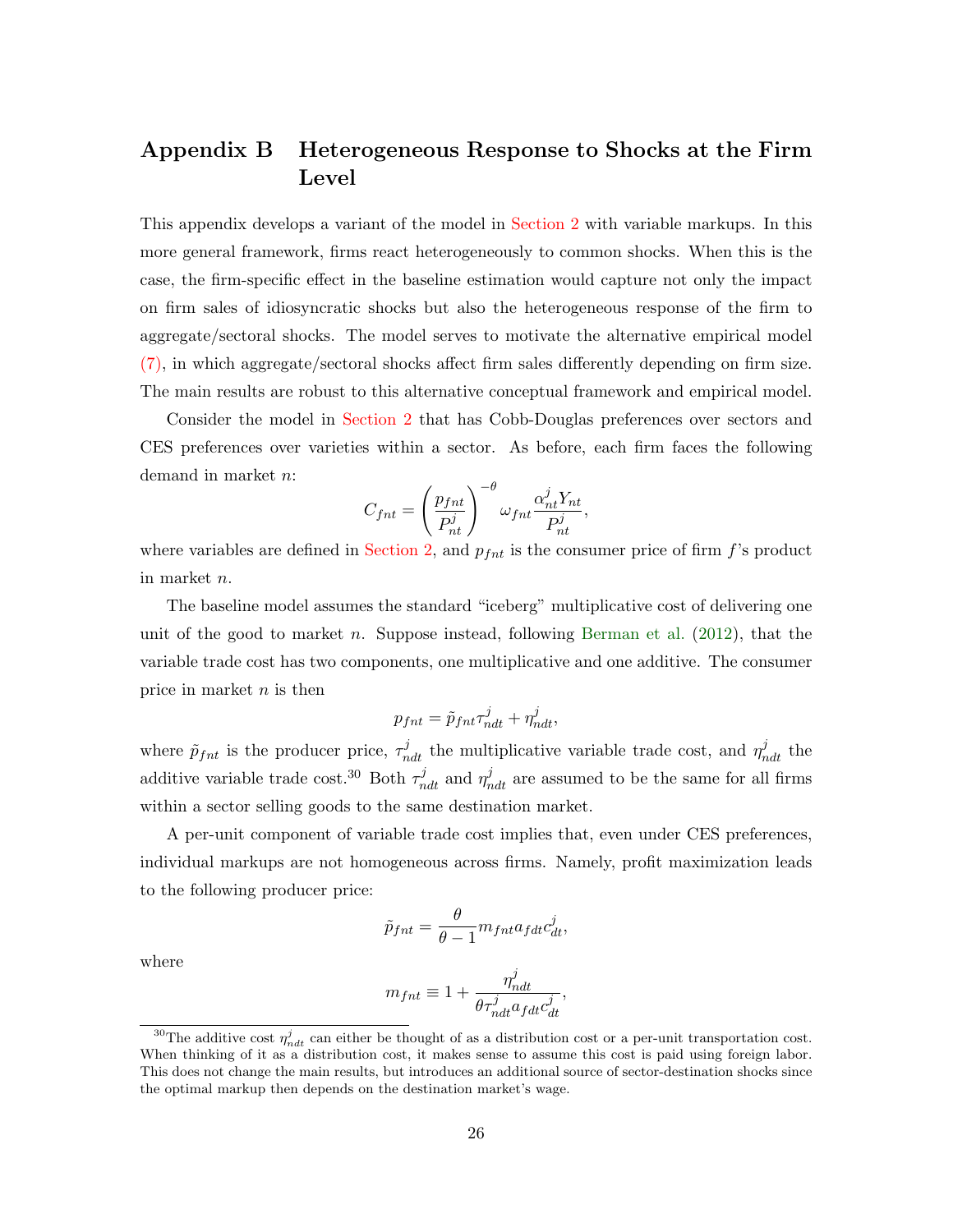is the variable component of markups. Importantly, this component is affected by sectoral cost movements (changes in  $c_{dt}^{j}$ ) as well as changes in variable trade costs  $(\tau_{ndt}^{j}$  and  $\eta_{ndt}^{j})$ . Moreover, the elasticity of  $m_{fnt}$  with respect to sector-destination shocks is heterogeneous across firms, and depends on the individual productivity level  $(a_{fdt})$ . Identical shocks can thus have different effects on firms sales growth.

Conditional on selling to market n,  $(f.o.b.)$  sales by a French firm  $f$  (i.e., residing in country d) to market n in period t are thus given by:

<span id="page-28-0"></span>
$$
x_{fnt} = \tilde{p}_{fnt} C_{fnt}
$$
  
=  $\omega_{fnt} \frac{\alpha_{nt}^{j} Y_{nt}}{(P_{nt}^{j})^{1-\theta}} \left(\frac{\theta}{\theta-1} \tau_{ndt}^{j} c_{dt}^{j} a_{fdt}\right)^{1-\theta} \left(\frac{m_{fnt}}{\tau_{ndt}^{j}}\right)^{1-\theta} \left(\frac{p_{fnt}}{\tilde{p}_{fnt}}\right)^{-\theta}.$  (B.1)

If we were to use  $(B.1)$  to write a decomposition of firm sales growth as a function of country, sector-destination and firm-destination shocks as in  $(4)$ :

$$
\gamma_{fnt} = \delta_{nt} + \delta_{jnt} + \varepsilon_{fnt},
$$

the firm-specific component would now be

$$
\varepsilon_{fnt} = \Delta \log \omega_{fnt} + (1 - \theta) \Delta \log a_{fdt} + (1 - \theta) \Delta \log m_{fnt} - \theta \Delta \log \left( \frac{\tilde{p}_{fnt}}{p_{fnt}} \right),
$$

The first two terms are firm-specific by construction, as before. However, the last two terms,  $(1-\theta)\Delta\log m_{fnt} - \theta\Delta\log\left(\frac{\tilde{p}_{fnt}}{p_{fnt}}\right)$ , depend on sectoral shocks (and on the macro shocks if the distribution cost is paid in foreign labor). These terms capture firms' heterogeneous response to common shocks.

In particular, the impact of a sectoral cost shock on the firm-level sales is

$$
\frac{d \ln x_{fnt}}{d \ln c_{dt}^{j}} = (1 - \theta) + (1 - \theta) \frac{d \ln m_{fnt}}{d \ln c_{dt}^{j}} - \theta \frac{d \ln \left(\frac{\tilde{p}_{fnt}}{p_{fnt}}\right)}{d \ln c_{dt}^{j}}
$$
\nwhere\n
$$
\frac{d \ln m_{fnt}}{d \ln c_{dt}^{j}} = \frac{-\eta_{ndt}^{j}}{\theta \tau_{ndt}^{j} a_{fnt} c_{dt}^{j} + \eta_{ndt}^{j}} \in [-1, 0]
$$
\nand\n
$$
\frac{d \ln \left(\frac{\tilde{p}_{fnt}}{p_{fnt}}\right)}{d \ln c_{dt}^{j}} = \frac{-\eta_{ndt}^{j}}{p_{fnt}} \left(1 + \frac{d \ln m_{fnt}}{d \ln c_{dt}^{j}}\right) < 0
$$

The first term captures the direct effect of the shock on the firm's marginal cost, which is homogeneous across firms and captured in the  $\tilde{\delta}_{int}$  term of equation [\(5\).](#page-8-0) The second term, which would be captured in  $\varepsilon_{fnt}$ , reflects the response of the firm's markup to the shock.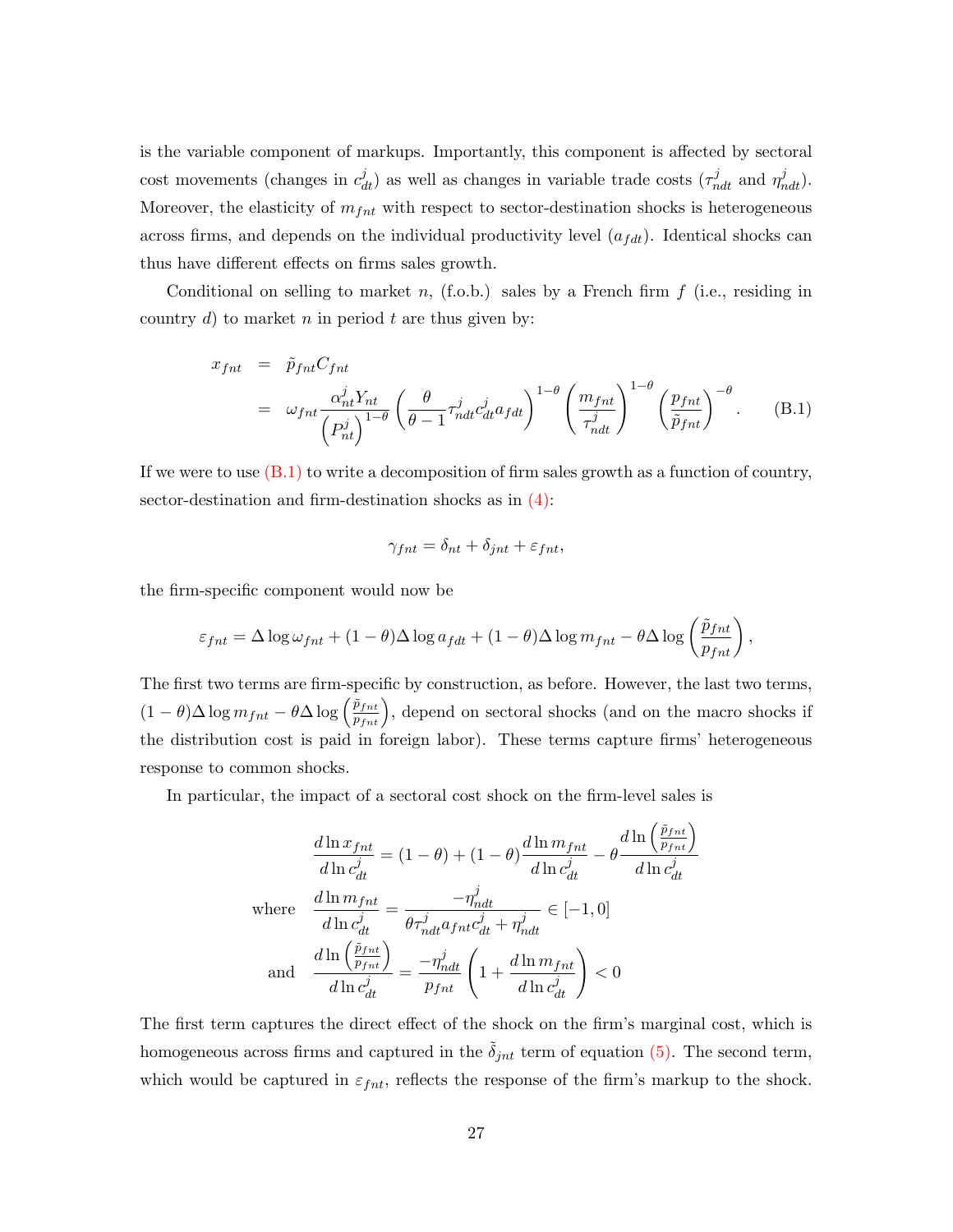When the cost of the input bundle increases, firms reduce their optimal markup, more so the more productive they are. This markup adjustment tends to attenuate the effect of the sectoral shock on sales of the more productive firms. Finally, the third term captures the adjustment in the ratio of the consumer to the producer prices. The combined effect of the cost shock and the markup adjustment on this ratio further attenuates the direct impact of the sectoral shock.

From an econometric point of view, endogenous markup adjustments would induce a negative correlation between the sector-destination fixed effects and the residual term of equation  $(5)$ . To control for this bias, we thus estimate equation  $(7)$  that interacts the sector-destination effect with measures of firm size, which proxies for firms' productivity. Following the model laid out in this section, the interaction term is intended to capture the larger markup adjustment of the more productive firms in response to sector-destination shocks.<sup>31</sup>

# <span id="page-29-0"></span>Appendix C A Simple Model of Input-Output Linkages at the Firm Level

This appendix presents a simple extension of the baseline model of [Section 2](#page-5-0) to illustrate how interconnections between firms can generate positive correlation in the estimated firmspecific shocks. We model the interconnection through input-output linkages.

Suppose that the sales of a firm are given by  $(3)$ , but the cost of the input bundle is now firm- rather than sector-specific:

$$
x_{fnt} = \omega_{fnt} \frac{\alpha_{nt}^j Y_{nt}}{(P_{nt}^j)^{1-\theta}} \left(\frac{\theta}{\theta-1} \tau_{nd}^j c_{fdt} a_{fdt}\right)^{1-\theta},
$$

where

$$
c_{fdt} = Ah_{dt}^{\alpha_f} \prod_{g \in \Xi_{fdt}} p_{gdt}^{(1-\alpha_f)\rho_{fg}}, \quad \sum_{g} \rho_{fg} = 1.
$$

This specification assumes that the cost of firm  $f$ 's input bundle  $c_{fdt}$  has a Cobb-Douglas form in labor, paid the equilibrium wage  $h_{dt}$ , and the set  $\Xi_{fdt}$  of inputs bought from the firm's input providers at their equilibrium price  $p_{qdt}$ . The parameter  $\alpha_f$  measures the share of labor in the firm's cost function, and  $\rho_{fq}$  is the share of spending on inputs produced by firm q in the total intermediate input spending by firm  $f$ . Finally,  $\vec{A}$  is a constant that depends on the parameters of the production function.

<sup>&</sup>lt;sup>31</sup>The theoretical model implies heterogeneity in the response of firms to sector-destination shocks that is linear in firm productivity. To estimate a more flexible and less parametric empirical model, we also use the quintiles of size interacted with the sector-destination shock.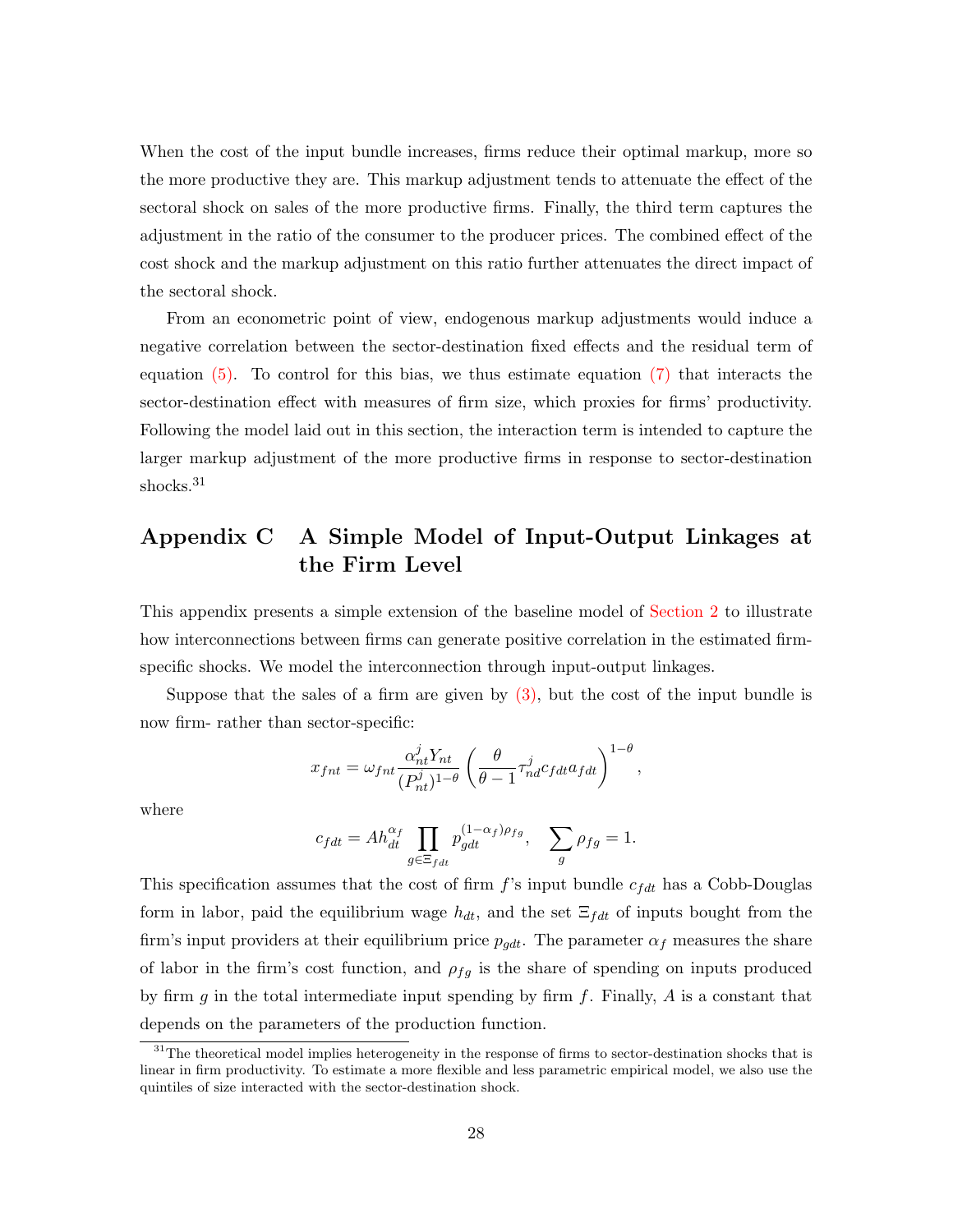Productivity shocks to an input provider g have a direct effect on its sales:  $d\ln x_{gmt}/d\ln a_{gmt} =$  $1 - \theta$ . Because of input-output linkages, they also transmit to firm f with the following elasticity:

$$
\frac{d \ln x_{fnt}}{d \ln a_{gmt}} = (1 - \theta)(1 - \alpha_f)\rho_{fg}.
$$

Intuitively, a positive productivity shock decreases the upstream firm's output price and thus the downstream firm's input cost, positively affecting its sales. This transmission of shocks via the IO linkage implies that the sales growth rates of firms  $f$  and  $g$  exhibit positive comovement.

In particular, if idiosyncratic firm-specific productivity shocks are the only source of shocks in the economy, the covariance of the firm-specific sales growth components between any two firms  $f$  and  $g$  is

<span id="page-30-1"></span>
$$
Cov(\varepsilon_{fnt}, \varepsilon_{gmt}) = (1 - \theta)^2 \left[ \underbrace{(1 - \alpha_g)\rho_{gf} \text{Var}(a_{fdt})}_{\text{Propagation from } f \text{ to } g} + \underbrace{(1 - \alpha_f)\rho_{fg} \text{Var}(a_{gdt})}_{\text{Propagation from } g \text{ to } f} + \underbrace{\sum_{h \in \Xi_{fdt} \cap \Xi_{gdt}} (1 - \alpha_f)(1 - \alpha_g)\rho_{fh}\rho_{gh} \text{Var}(a_{hdt})}_{\text{Propagation through common input providers}} \right].
$$
 (C.1)

Summing over all firms connected to  $f$  and assuming that the variance of shocks is homogeneous over firms  $(\text{Var}(a_{fnt}) = \sigma^2 \forall f, n)$ , one can recover the contribution of a single firm to the overall linkage factor (neglecting the impact of weights):

<span id="page-30-0"></span>
$$
\sum_{g,m} \text{Cov}(\varepsilon_{fnt}, \varepsilon_{gmt}) = (1 - \theta)^2 \sigma^2 \left[ \underbrace{\sum_{g} (1 - \alpha_g) \rho_{gf} + (1 - \alpha_f)}_{\text{Weighted out-degree } d_f} + (1 - \alpha_f) \underbrace{\sum_{g,m} \sum_{h \in \Xi_{fdt} \cap \Xi_{gdt}} (1 - \alpha_g) \rho_{fh} \rho_{gh}}_{\text{Second-order degree } q_f} \right].
$$
\n(C.2)

As in [Acemoglu et al.](#page-32-0) [\(2012\)](#page-32-0), the impact of one single firm on the aggregate volatility depends on how connected it is to the rest of the economy. Shocks affecting a firm that provides inputs to a large number of downstream players, i.e., that has a large "weighted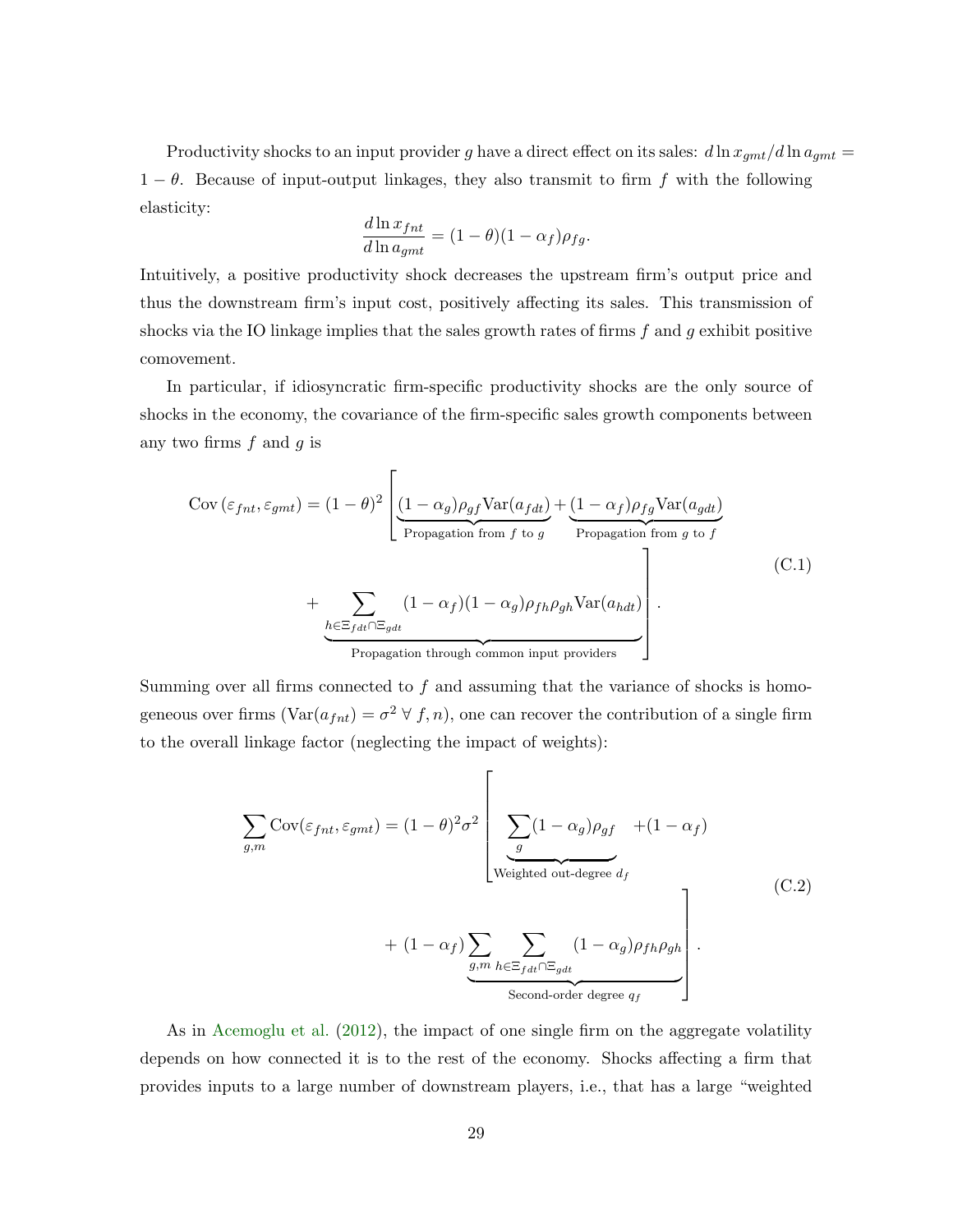out-degree"  $d_f$  in the words of [Acemoglu et al.,](#page-32-0) will have a larger impact. This is what the first term of  $(C.2)$  captures. The second term accounts for the fact that firms that use more inputs will fluctuate more as a result of productivity shocks affecting their input providers. Finally, the third term captures "second-order connections" as denoted by [Acemoglu et al.](#page-32-0) [\(2012\)](#page-32-0) – namely the fact that common input suppliers magnify the propagation of shocks across firms.

Ideally, one would like to investigate the role of firm-level linkages in aggregate fluctuations using the insights of  $(C.1)$  and  $(C.2)$ . Using these equations, it is possible to correlate the magnitude of covariances at the firm-level to appropriate measures of linkages. Unfortunately, such firm-level measures of IO linkages are not available for France. Instead, we use sectoral data on IO linkages as a proxy for the intensity of production networks. The implicit assumption is that those sectoral measures of IO linkages are a good proxy for the magnitude of interconnections between firms belonging to those sectors. Since the information is available at the level of each sector pair, we need to correlate them with measures of the LINK term that are also defined by sector pair.

Recall the definition of the LINK term and write it as the sum over all sector pairs in the economy:

$$
LINK = \sum_{g \neq f, m \neq n} \sum_{f, n} w_{gmt-1} w_{fnt-1} \text{Cov}(\varepsilon_{gmt}, \varepsilon_{fnt}) = \sum_{i} \sum_{j} LINK^{ij}, \text{ where}
$$
  

$$
LINK^{ij} = \sum_{g, m \in j} \sum_{f, n \in i} w_{gmt-1} w_{fnt-1} \text{Cov}(\varepsilon_{gmt}, \varepsilon_{fnt}),
$$

and  $\text{Cov}(\varepsilon_{gmt}, \varepsilon_{fnt})$  is defined by [\(C.1\).](#page-30-1)

Assume that i) individual volatilities are homogeneous across firms:  $Var(a_{fdt}) = \sigma^2 \forall f;$ ii) the IO coefficients are homogeneous between firms within a sector:  $(1 - \alpha_f) = (1 \alpha^i$ )  $\forall f \in i$  and  $\rho_{fg} = \rho^{ij} \forall f \in i, g \in j$ , and iii)  $\Xi_{fdt} \cap \Xi_{gdt}$  is homogeneous between firms within a sector pair. Then the  $LINK$  term becomes

$$
LINK^{ij} = w_{jmt-1}w_{int-1}\sigma^{2}(1-\theta)^{2}\left[\underbrace{(1-\alpha^{j})\rho^{ji} + (1-\alpha^{i})\rho^{ij}}_{\text{First-order}} + \underbrace{\sum_{k}(1-\alpha^{i})(1-\alpha^{j})\rho^{ik}\rho^{jk}}_{\text{Second-order}}\right]
$$

.

This expression thus motivates our approach in [Section 4.3.2](#page-22-0) of looking for a relationship between the  $LINK$  term and the strength of IO linkages between the sectors.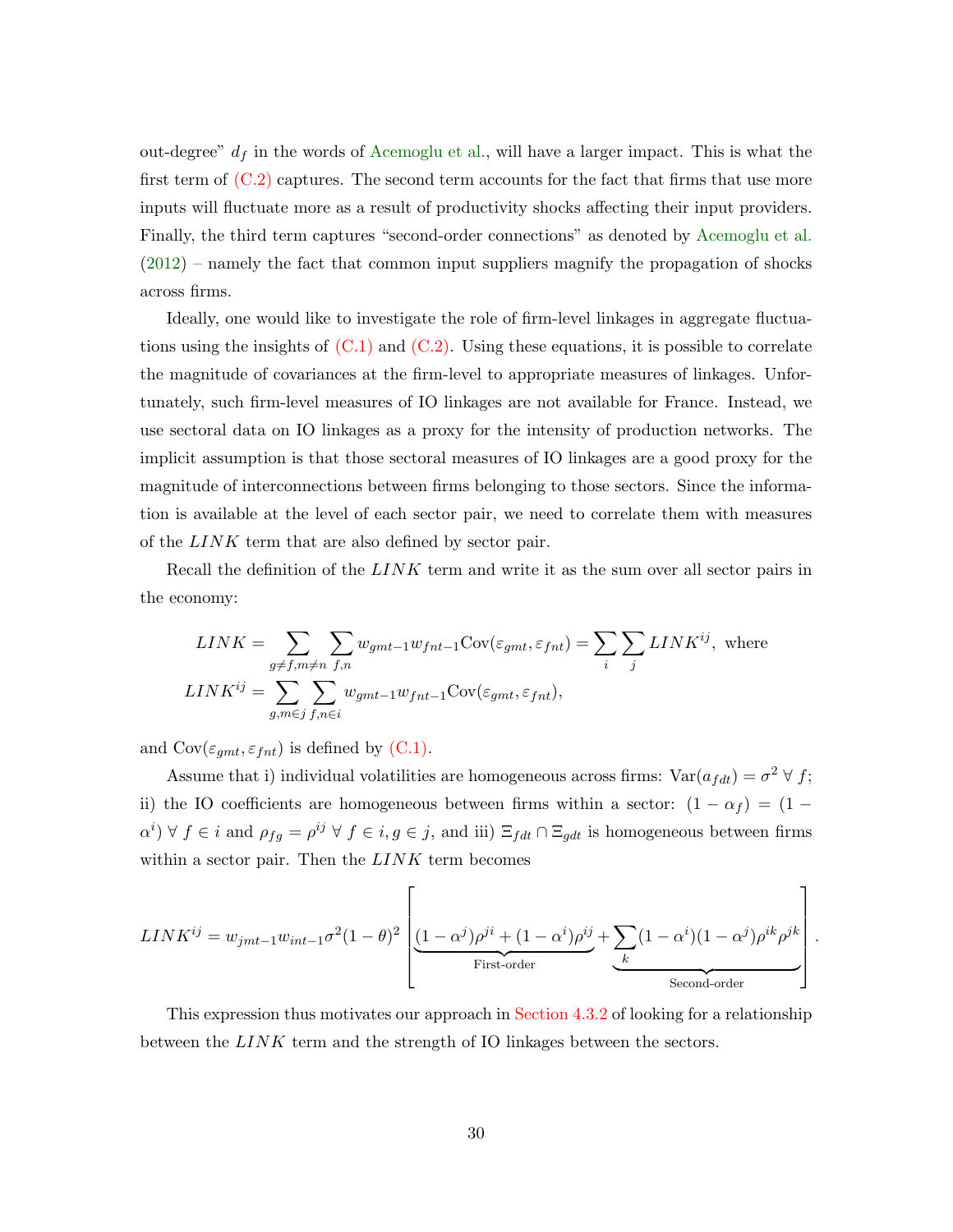## References

- <span id="page-32-0"></span>Acemoglu, Daron, Vasco M. Carvalho, Asuman Ozdaglar, and Alireza Tahbaz-Salehi, "The Network Origins of Aggregate Fluctuations," May 2012. Forthcoming, Econometrica.
- <span id="page-32-15"></span>Berman, Nicolas, Philippe Martin, and Thierry Mayer, "How do Different Exporters React to Exchange Rate Changes? Theory, Empirics and Aggregate Implications," Quarterly Journal of Economics, 2012, 127 (1), 437–492.
- <span id="page-32-9"></span>Bernard, Andrew B., Stephen J. Redding, and Peter K. Schott, "Multiple-Product Firms and Product Switching," American Economic Review, 2010, 100 (1), 70–97.
- <span id="page-32-10"></span>Bilbiie, Florin O., Fabio Ghironi, and Marc J. Melitz, "Endogenous Entry, Product Variety and Business Cycles," Journal of Political Economy, April 2012, 120 (2), 304–345.
- <span id="page-32-5"></span>Canals, Claudia, Xavier Gabaix, Josep M Vilarrubia, and David E. Weinstein, "Trade Patterns, Trade Balances, and Idiosyncratic Shocks," 2007. la Caixa Working Paper 02/2007.
- <span id="page-32-2"></span>Carvalho, Vasco M. and Xavier Gabaix, "The Great Diversification and its Undoing," October 2010. mimeo, CREi and Universitat Pompeu Fabra and NYU.
- <span id="page-32-4"></span>Castro, Rui, Gian Luca Clementi, and Yoonsoo Lee, "Cross-Sectoral Variation in Plant-Level Idiosyncratic Risk," December 2011. NBER Working Paper No. 17659.
- <span id="page-32-7"></span>Comín, Diego and Thomas Philippon, "The Rise in Firm-Level Volatility: Causes and Consequences," in Mark Gertler and Kenneth S. Rogoff, eds., NBER Macroeconomics Annual 2005, Vol. 20, Cambridge, Mass.: The MIT Press, 2006, chapter 1, pp. 167–201.
- <span id="page-32-8"></span>Davis, Steven J., John Haltiwanger, Ron Jarmin, and Javier Miranda, "Volatility and Dispersion in Business Growth Rates Publicly Traded versus Privately Held Firms," in Daron Acemoglu, Kenneth Rogoff, and Michael Woodford, eds., NBER Macroeconomics Annual 2006, Vol. 21 MIT Press Cambridge, Mass. 2007, pp. 107–180.
- <span id="page-32-13"></span>di Giovanni, Julian and Andrei A. Levchenko, "Putting the Parts Together: Trade, Vertical Linkages, and Business Cycle Comovement," American Economic Journal: Macroeconomics, April 2010, 2 (2), 95–124.
- <span id="page-32-6"></span>and  $\equiv$ , "Country Size, International Trade, and Aggregate Fluctuations in Granular Economies," August 2011. NBER Working Paper No. 17335.
- <span id="page-32-12"></span> $-$  and  $-$ , "The Risk Content of Exports: a Portfolio View of International Trade," in Jeffrey Frankel and Christopher Pissarides, eds., NBER International Seminar on Macroeconomics, Vol. 8, University of Chicago Press, May 2012, chapter 3, pp. 97–151.
- <span id="page-32-14"></span> $\ldots$ ,  $\ldots$ , and Romain Rancière, "Power Laws in Firm Size and Openness to Trade: Measurement and Implications," Journal of International Economics, September 2011, 85 (1), 42–52.
- <span id="page-32-11"></span>Dixit, Avinash K. and Joseph E. Stiglitz, "Monopolistic Competition and Optimum Product Diversity," American Economic Review, June 1977, 67 (3), 297–308.
- <span id="page-32-1"></span>Dupor, Bill, "Aggregation and Irrelevance in Multi-sector Models," Journal of Monetary Economics, April 1999, 43 (2), 391–409.
- <span id="page-32-3"></span>Eaton, Jonathan, Samuel S. Kortum, and Francis Kramarz, "An Anatomy of International Trade: Evidence from French Firms," Econometrica, September 2011, 79 (5), 1453–1498.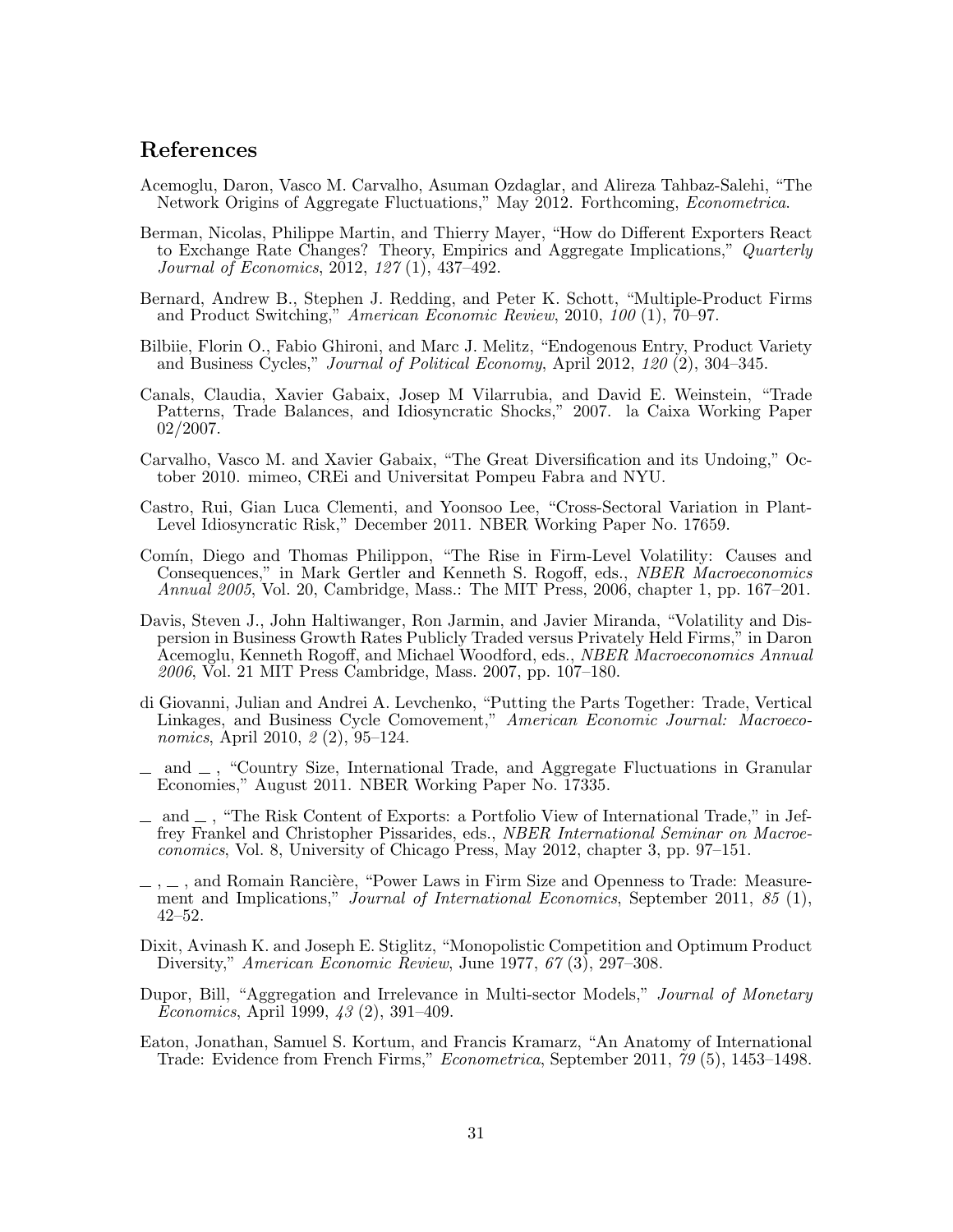- <span id="page-33-11"></span>, , Brent Neiman, and John Romalis, "Trade and the Global Recession," January 2011. NBER Working Paper No. 16666.
- <span id="page-33-15"></span>Feenstra, Robert, "New Product Varieties and the Measurement of International Prices," American Economic Review, March 1994, 84 (1), 157–177.
- <span id="page-33-13"></span>Firpo, Sergio, Nicole M. Fortin, and Thomas Lemieux, "Decomposition Methods in Economics," in Orley Ashenfelter and David E. Card, eds., *Handbook of Labor Economics*, Vol. 4, Elsevier Science Publishing, October 2011, pp. 1–102.
- <span id="page-33-5"></span>Foerster, Andrew T., Pierre-Daniel G. Sarte, and Mark W. Watson, "Sectoral vs. Aggregate Shocks: A Structural Factor Analysis of Industrial Production," Journal of Political Economy, February 2011, 119 (1), 1–38.
- <span id="page-33-0"></span>Gabaix, Xavier, "The Granular Origins of Aggregate Fluctuations," *Econometrica*, May 2011, 79 (3), 733–772.
- <span id="page-33-3"></span>Horvath, Michael, "Cyclicality and Sectoral Linkages: Aggregate Fluctuations from Independent Sectoral Shocks," Review of Economic Dynamics, October 1998, 1 (4), 781–808.
- <span id="page-33-4"></span> $\Box$ , "Sectoral Shocks and Aggregate Fluctuations," Journal of Monetary Economics, February 2000,  $\frac{1}{5}$  (1), 69–106.
- <span id="page-33-7"></span>Jovanovic, Boyan, "Micro Shocks and Aggregate Risk," Quarterly Journal of Economics, May 1987, 102 (2), 395–410.
- <span id="page-33-14"></span>Koren, Miklós and Silvana Tenreyro, "Volatility and Development," *Quarterly Journal of* Economics, February 2007, 122 (1), 243–87.
- <span id="page-33-12"></span>Krugman, Paul, "Scale Economies, Product Differentiation, and the Pattern of Trade," American Economic Review, 1980, 70 (5), 950–959.
- <span id="page-33-10"></span>Lee, Yoonsoo and Toshihiko Mukoyama, "Entry, Exit, and Plant-Level Dynamics Over the Business Cycle," February 2012. Mimeo, Sogang Univerity, Federal Reserve Bank of Cleveland and University of Virginia.
- <span id="page-33-1"></span>Long, John B. and Charles I. Plosser, "Real Business Cycles," Journal of Political Economy, February 1983, 91 (1), 39–69.
- <span id="page-33-6"></span>Melitz, Marc J., "The Impact of Trade on Intra-Industry Reallocations and Aggregate Industry Productivity," Econometrica, November 2003, 71 (6), 1695–1725.
- <span id="page-33-9"></span>Moscarini, Guiseppe and Fabien Postel-Vinay, "The Contribution of Large and Small Employers to Job Creation in Times of High and Low Unemployment," June 2011. Forthcoming, American Economic Review.
- <span id="page-33-2"></span>Stockman, Alan C., "Sectoral and National Aggregate Disturbances to Industrial Output in Seven European Countries," Journal of Monetary Economics, 1988, 21, 387–409.
- <span id="page-33-8"></span>Thesmar, David and Mathias Thoenig, "Contrasting Trends in Firm Volatility," American Economic Journal: Macroeconomics, October 2011, 3 (4), 143–180.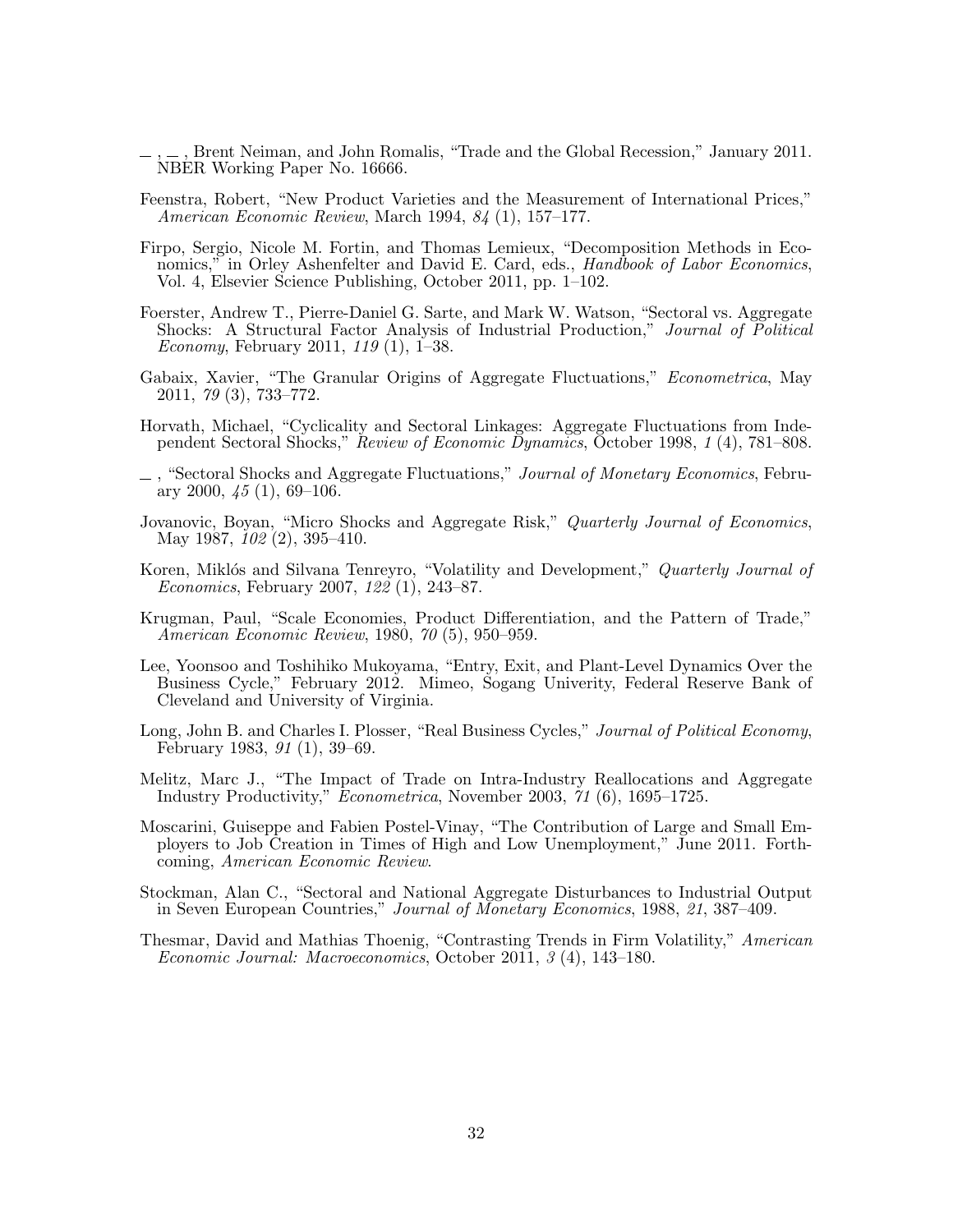<span id="page-34-0"></span>

|      |        | Whole Economy |         |        | Manufacturing Sector |         |
|------|--------|---------------|---------|--------|----------------------|---------|
|      | Mean   | St. Dev.      | Obs.    | Mean   | St. Dev.             | Obs.    |
| 1991 | 0.0474 | 0.2645        | 440,522 | 0.0462 | 0.3063               | 120,061 |
| 1992 | 0.0337 | 0.2627        | 456,301 | 0.0415 | 0.3067               | 125,985 |
| 1993 | 0.0139 | 0.2616        | 398,510 | 0.0180 | 0.3056               | 105,605 |
| 1994 | 0.0433 | 0.2669        | 430,029 | 0.0641 | 0.3110               | 112,640 |
| 1995 | 0.0459 | 0.2620        | 537,846 | 0.0706 | 0.3069               | 140,943 |
| 1996 | 0.0302 | 0.2583        | 551,923 | 0.0407 | 0.3007               | 145,192 |
| 1997 | 0.0388 | 0.2579        | 588,362 | 0.0582 | 0.3024               | 152,009 |
| 1998 | 0.0569 | 0.2615        | 609,656 | 0.0695 | 0.3041               | 155,960 |
| 1999 | 0.0520 | 0.2589        | 617,191 | 0.0522 | 0.3023               | 156,990 |
| 2000 | 0.0684 | 0.2623        | 620,821 | 0.0778 | 0.3072               | 155,553 |
| 2001 | 0.0603 | 0.2590        | 610,967 | 0.0627 | 0.3057               | 153,277 |
| 2002 | 0.0407 | 0.2544        | 629,390 | 0.0355 | 0.3007               | 153,953 |
| 2003 | 0.0368 | 0.2541        | 650,009 | 0.0339 | 0.2976               | 154,518 |
| 2004 | 0.0486 | 0.2565        | 659,113 | 0.0534 | 0.3002               | 153,037 |
| 2005 | 0.0468 | 0.2576        | 671,130 | 0.0499 | 0.3004               | 151,767 |
| 2006 | 0.0546 | 0.2597        | 688,136 | 0.0639 | 0.3014               | 150,603 |
| 2007 | 0.0559 | 0.2635        | 696,987 | 0.0711 | 0.3030               | 147,924 |
| Mean | 0.0455 | 0.2601        |         | 0.0535 | 0.3037               |         |

Table 1. Firm-Level Growth Rates: Summary Statistics

Notes: This table presents the summary statistics for the whole economy and our sample of manufacturing firms over 1991–2007.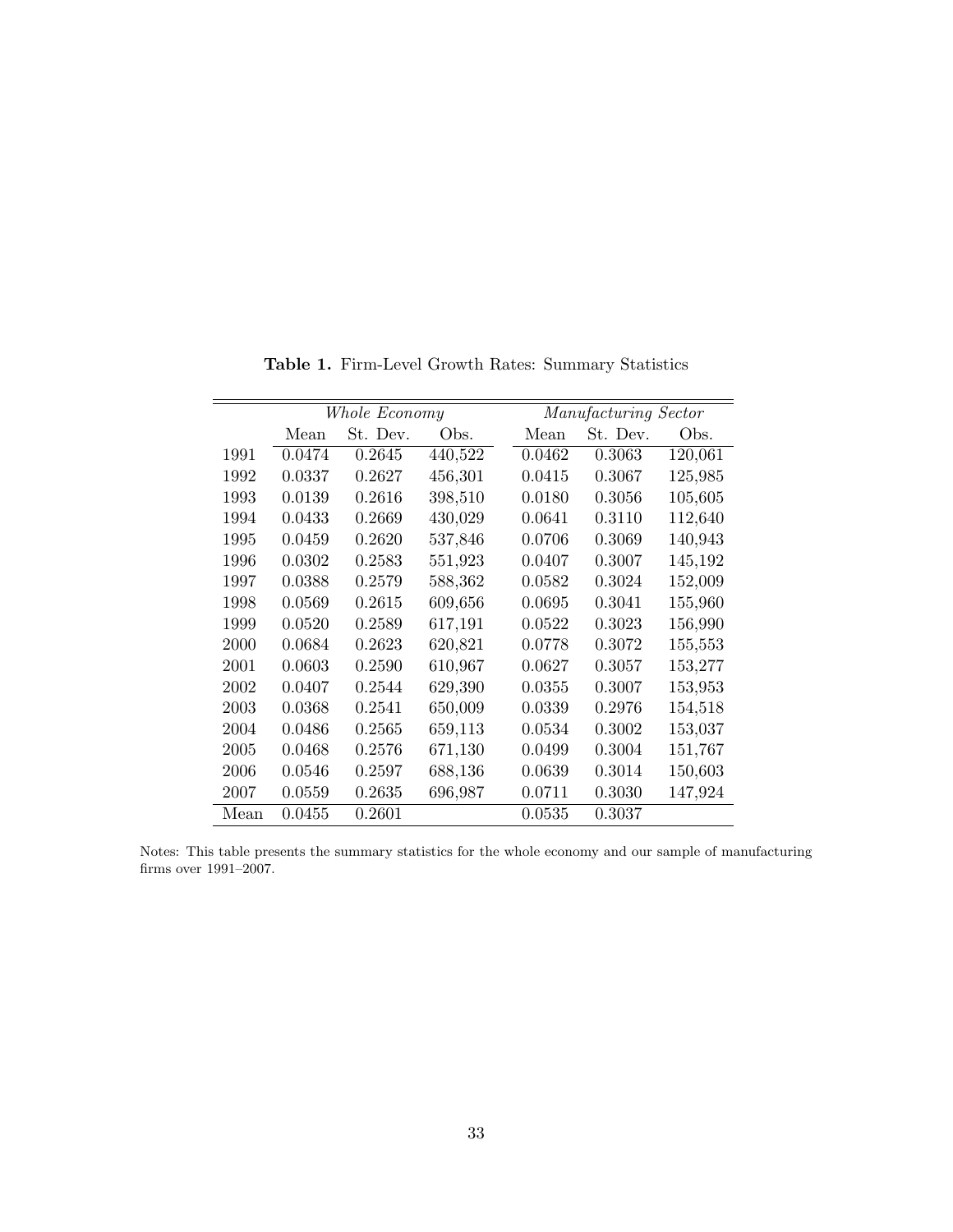|                    |           |        | I. Total Sales            |             |
|--------------------|-----------|--------|---------------------------|-------------|
|                    | (1)       | (2)    | (3)                       | (4)         |
|                    | Obs.      | Mean   | St. Dev.                  | Correlation |
| Actual             | 9,856,889 | 0.0467 | 0.2601                    | 1.0000      |
| Firm-Specific      | 9,856,889 | 0.0000 | 0.2583                    | 0.9934      |
| Sector-Destination | 16,235    | 0.0762 | 0.1259                    | 0.1145      |
|                    |           |        | <b>II. Domestic Sales</b> |             |
|                    | (1)       | (2)    | (3)                       | (4)         |
|                    | Obs.      | Mean   | St. Dev.                  | Correlation |
| Actual             | 8,031,451 | 0.0410 | 0.2266                    | 1.0000      |
| Firm-Specific      | 8,031,451 | 0.0000 | 0.2255                    | 0.9954      |
| Sector-Destination | 595       | 0.0453 | 0.0304                    | 0.0957      |
|                    |           |        | <b>III.</b> Export Sales  |             |
|                    | (1)       | (2)    | (3)                       | (4)         |
|                    | Obs.      | Mean   | St. Dev.                  | Correlation |
| Actual             | 1,825,438 | 0.0718 | 0.3723                    | 1.0000      |
| Firm-Specific      | 1,825,438 | 0.0000 | 0.3697                    | 0.9930      |
| Sector-Destination | 15,640    | 0.0774 | 0.1279                    | 0.1185      |

<span id="page-35-0"></span>Table 2. Summary Statistics and Correlations of Actual Firm-Destination-Level Growth and Firm-Specific versus Sector-Destination-Specific Components: Whole Economy

Notes: This table presents the average growth rate, standard deviations, and correlations with the actual, for the two (non-aggregated) components of firm-destination-level growth: Firm-Specific, and Sector-Destination level, over 1991–2007. These estimates are obtained by running the regression in equation [\(5\).](#page-8-0)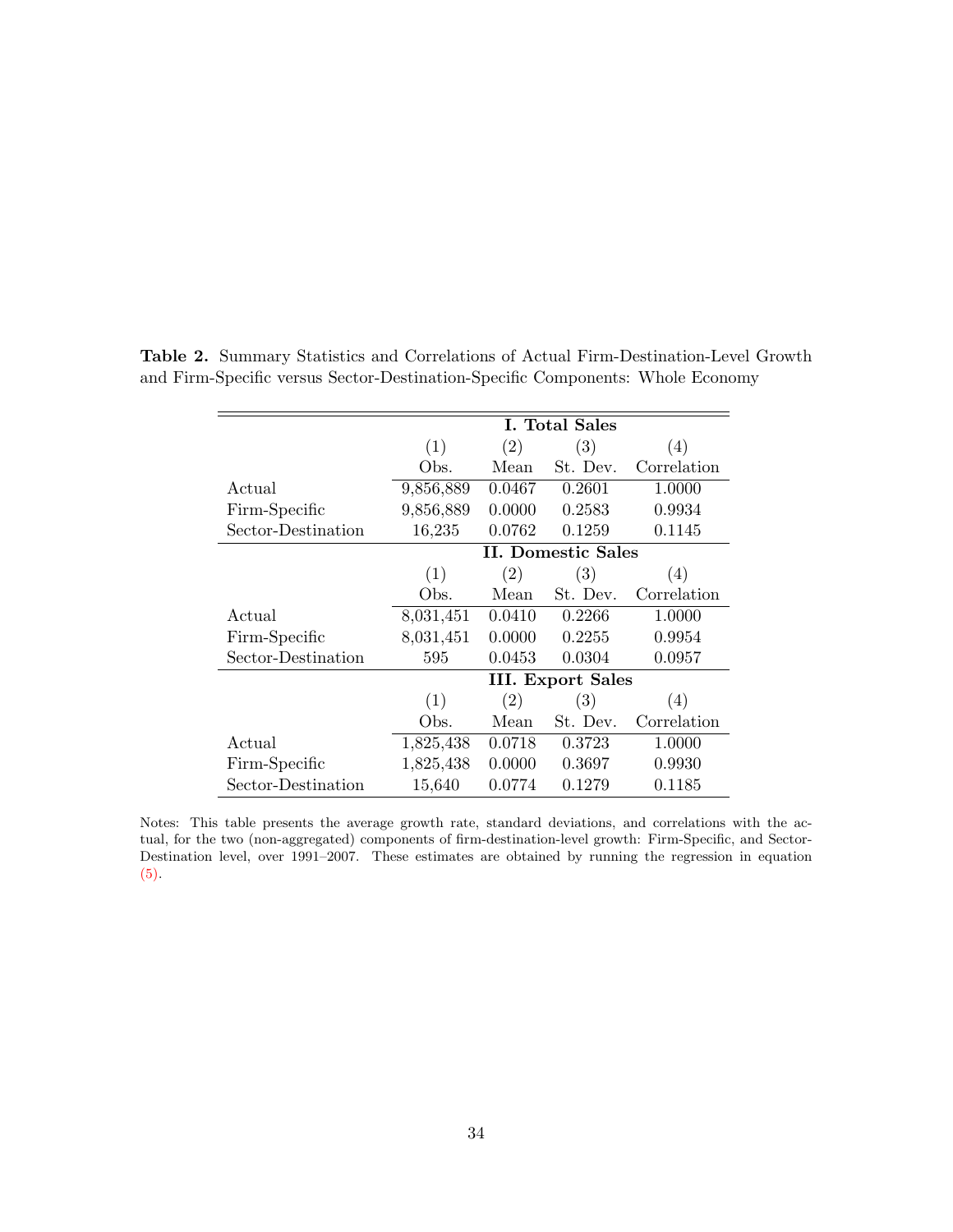|                    |           |        | I. Total Sales           |             |
|--------------------|-----------|--------|--------------------------|-------------|
|                    | (1)       | (2)    | (3)                      | (4)         |
|                    | Obs.      | Mean   | St. Dev.                 | Correlation |
| Actual             | 2,436,013 | 0.0542 | 0.3038                   | 1.0000      |
| Firm-Specific      | 2,436,013 | 0.0000 | 0.3011                   | 0.9909      |
| Sector-Destination | 10,269    | 0.0741 | 0.0968                   | 0.1342      |
|                    |           |        | II. Domestic Sales       |             |
|                    | (1)       | (2)    | (3)                      | (4)         |
|                    | Obs.      | Mean   | St. Dev.                 | Correlation |
| Actual             | 1,233,902 | 0.0378 | 0.2233                   | 1.0000      |
| Firm-Specific      | 1,233,902 | 0.0000 | 0.2214                   | 0.9917      |
| Sector-Destination | 306       | 0.0416 | 0.0313                   | 0.1285      |
|                    |           |        | <b>III.</b> Export Sales |             |
|                    | (1)       | (2)    | (3)                      | (4)         |
|                    | Obs.      | Mean   | St. Dev.                 | Correlation |
| Actual             | 1,202,111 | 0.0709 | 0.3679                   | 1.0000      |
| Firm-Specific      | 1,202,111 | 0.0000 | 0.3652                   | 0.9927      |
| Sector-Destination | 9,963     | 0.0737 | 0.0895                   | 0.1207      |

<span id="page-36-0"></span>Table 3. Summary Statistics and Correlations of Actual Firm-Destination-Level Growth and Firm-Specific versus Sector-Destination-Specific Components: Manufacturing Sector

Notes: This table presents the average growth rate, standard deviations, and correlations with the actual, for the two (non-aggregated) components of firm-destination-level growth: Firm-Specific, and Sector-Destination level, over 1991–2007. These estimates are obtained by running the regression in equation [\(5\).](#page-8-0)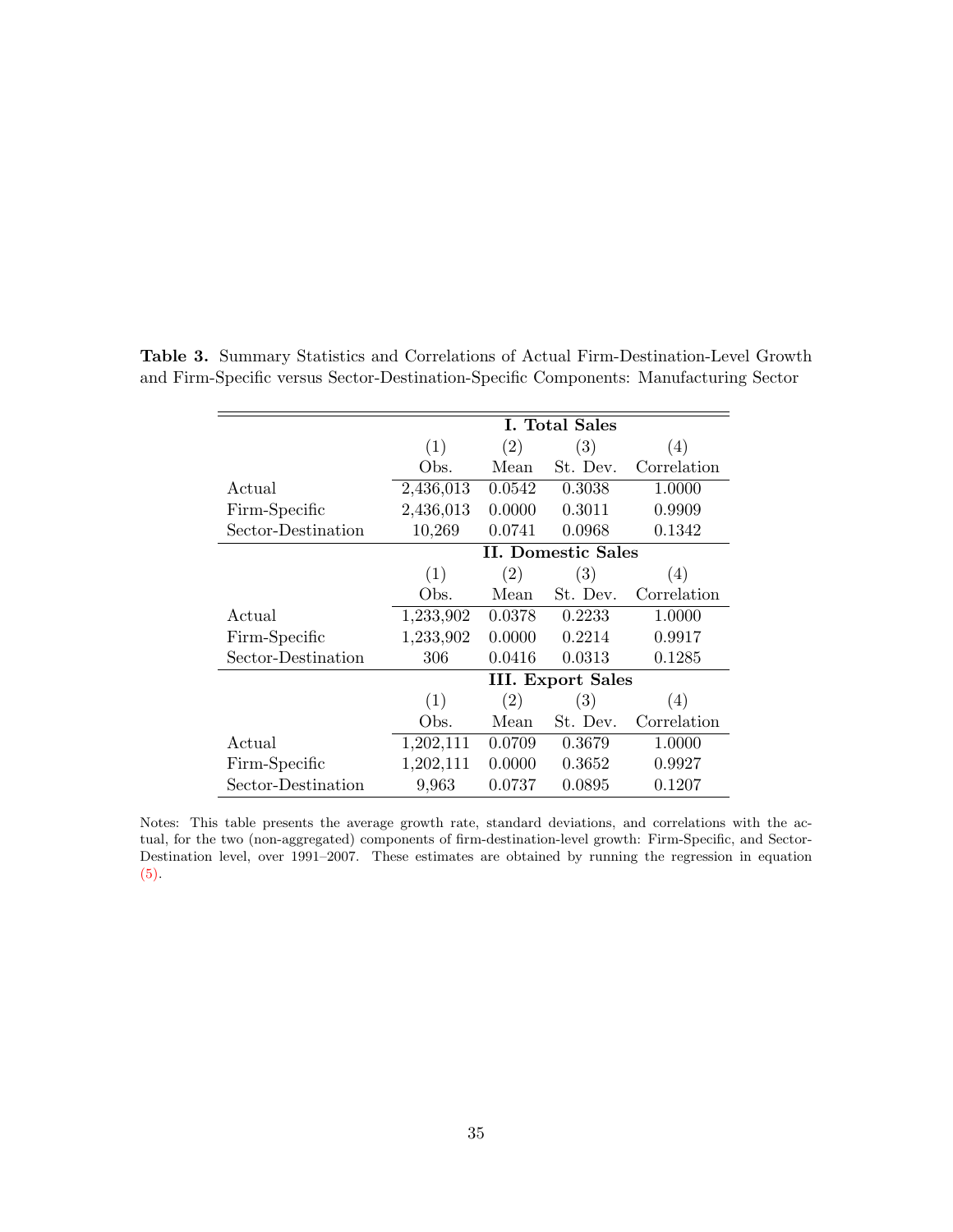|            |           |           | I. Whole Economy                |             |
|------------|-----------|-----------|---------------------------------|-------------|
|            | (1)       | (2)       | (3)                             | (4)         |
|            | Obs.      | Mean      | St. Dev.                        | Correlation |
| Firm       | 2,273,943 | 0.0009    | 0.3450                          | 1.0000      |
| Firm-Dest. | 2,273,943 | 0.0000    | 0.3011                          | 0.8728      |
| Firm-Com.  | 479,101   | 0.0020    | 0.1949                          | 0.4881      |
|            |           |           | <b>II. Manufacturing Sector</b> |             |
|            | (1)       | (2)       | (3)                             | (4)         |
|            | Obs.      | Mean      | St. Dev.                        | Correlation |
| Firm       | 1,448,234 | $-0.0003$ | 0.3436                          | 1.0000      |
| Firm-Dest. | 1,448,234 | 0.0000    | 0.3052                          | 0.8880      |
| Firm-Com.  | 258,530   | 0.0007    | 0.1854                          | 0.4598      |

<span id="page-37-0"></span>Table 4. Summary Statistics and Correlations of Firm-Specific Growth and Components

Notes: This table presents the average growth rates, standard deviations, and correlation coefficients, for the two components of (non-aggregated) firm-specific shocks: the common and destination-specific components, over 1991–2007. These estimates are obtained by running the regressions in equation [\(6\).](#page-8-1)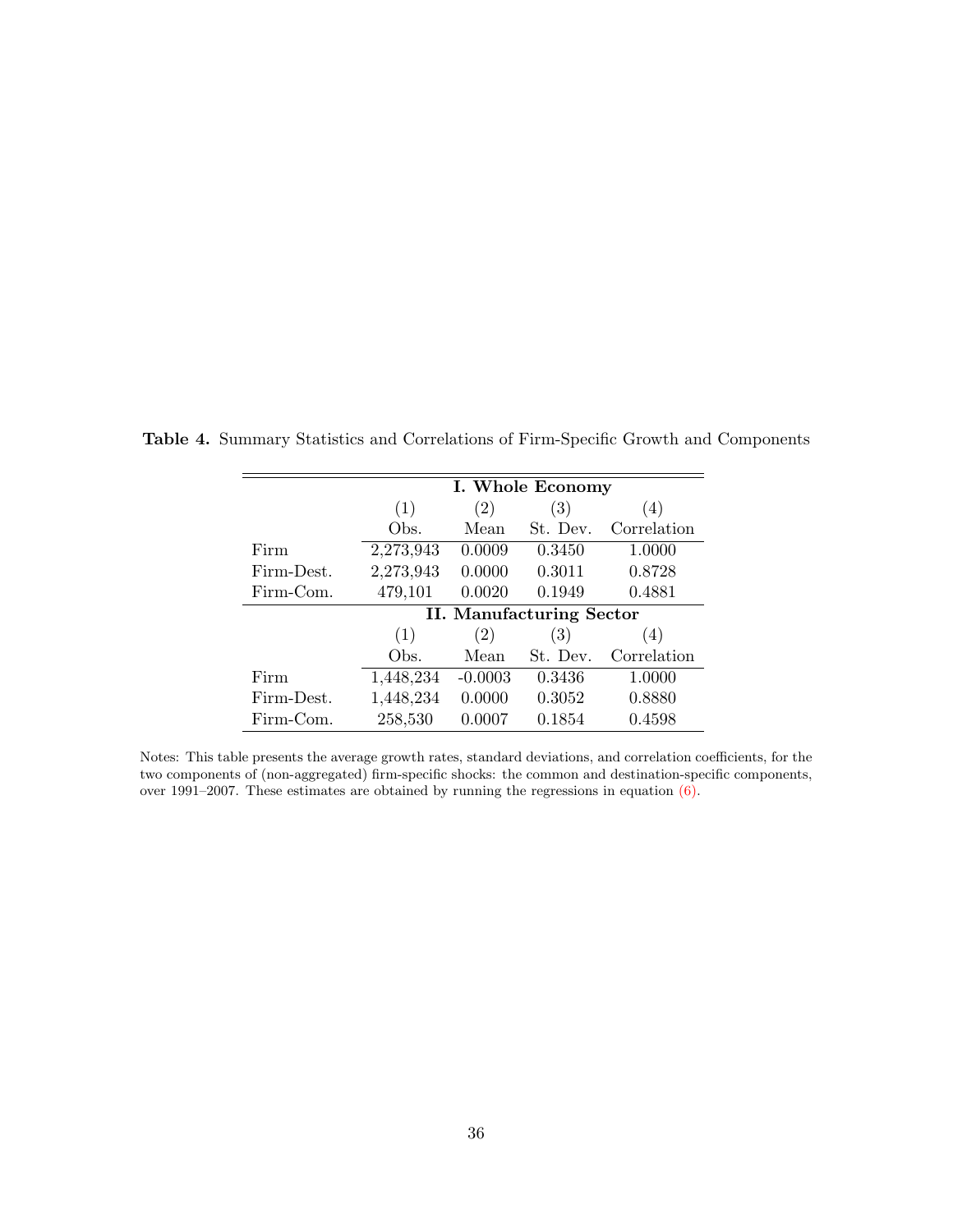|                    |                           |               | I. Total Sales |                      |  |
|--------------------|---------------------------|---------------|----------------|----------------------|--|
|                    |                           | Whole Economy |                | Manufacturing Sector |  |
|                    | (1)                       | (2)           | (3)            | (4)                  |  |
|                    | St. Dev.                  | Relative SD   | St. Dev.       | Relative SD          |  |
| Actual             | 0.0214                    | 1.0000        | 0.0261         | 1.0000               |  |
| Firm-Specific      | 0.0164                    | 0.7584        | 0.0165         | 0.6266               |  |
| Sector-Destination | 0.0137                    | 0.6663        | 0.0189         | 0.7394               |  |
|                    | <b>II. Domestic Sales</b> |               |                |                      |  |
|                    |                           | Whole Economy |                | Manufacturing Sector |  |
|                    | (1)                       | (2)           | (3)            | (4)                  |  |
|                    | St. Dev.                  | Relative SD   | St. Dev.       | Relative SD          |  |
| Actual             | 0.0185                    | 1.0000        | 0.0195         | 1.0000               |  |
| Firm-Specific      | 0.0139                    | 0.7441        | 0.0114         | 0.5778               |  |
| Sector-Destination | 0.0127                    | 0.7148        | 0.0157         | 0.8186               |  |
|                    | <b>III. Export Sales</b>  |               |                |                      |  |
|                    | Whole Economy             |               |                | Manufacturing Sector |  |
|                    | (1)                       | (2)           | (3)            | (4)                  |  |
|                    | St. Dev.                  | Relative SD   | St. Dev.       | Relative SD          |  |
| Actual             | 0.0037                    | 1.0000        | 0.0086         | 1.0000               |  |
| Firm-Specific      | 0.0029                    | 0.7874        | 0.0062         | 0.7224               |  |
| Sector-Destination | 0.0016                    | 0.4475        | 0.0041         | 0.4909               |  |

<span id="page-38-0"></span>Table 5. The Aggregate Impact of Firm-Specific Shocks on Aggregate Volatility: Whole Economy and Manufacturing Sector

Notes: This table presents the standard deviations, in absolute and relative terms with respect to the actual, for the two components of aggregate growth: firm-specific and sector-destination, over 1991–2007. These estimates are obtained from the aggregation equation  $(11)$ , using regression results from estimating equation [\(5\).](#page-8-0) The estimates are averaged over the sample period:  $\frac{1}{T} \sum_{t=1991}^{2007} \sigma_{At}$ ,  $\frac{1}{T} \sum_{t=1991}^{2007} \sigma_{Ft}$ ,  $\frac{1}{T} \sum_{t=1991}^{2007} \sigma_{JNt}$ ;<br> $\frac{1}{T} \sum_{t=1991}^{2007} \sigma_{At}$ ,  $\frac{1}{T} \sum_{t=1991}^{2007} \sigma_{Ht}$ .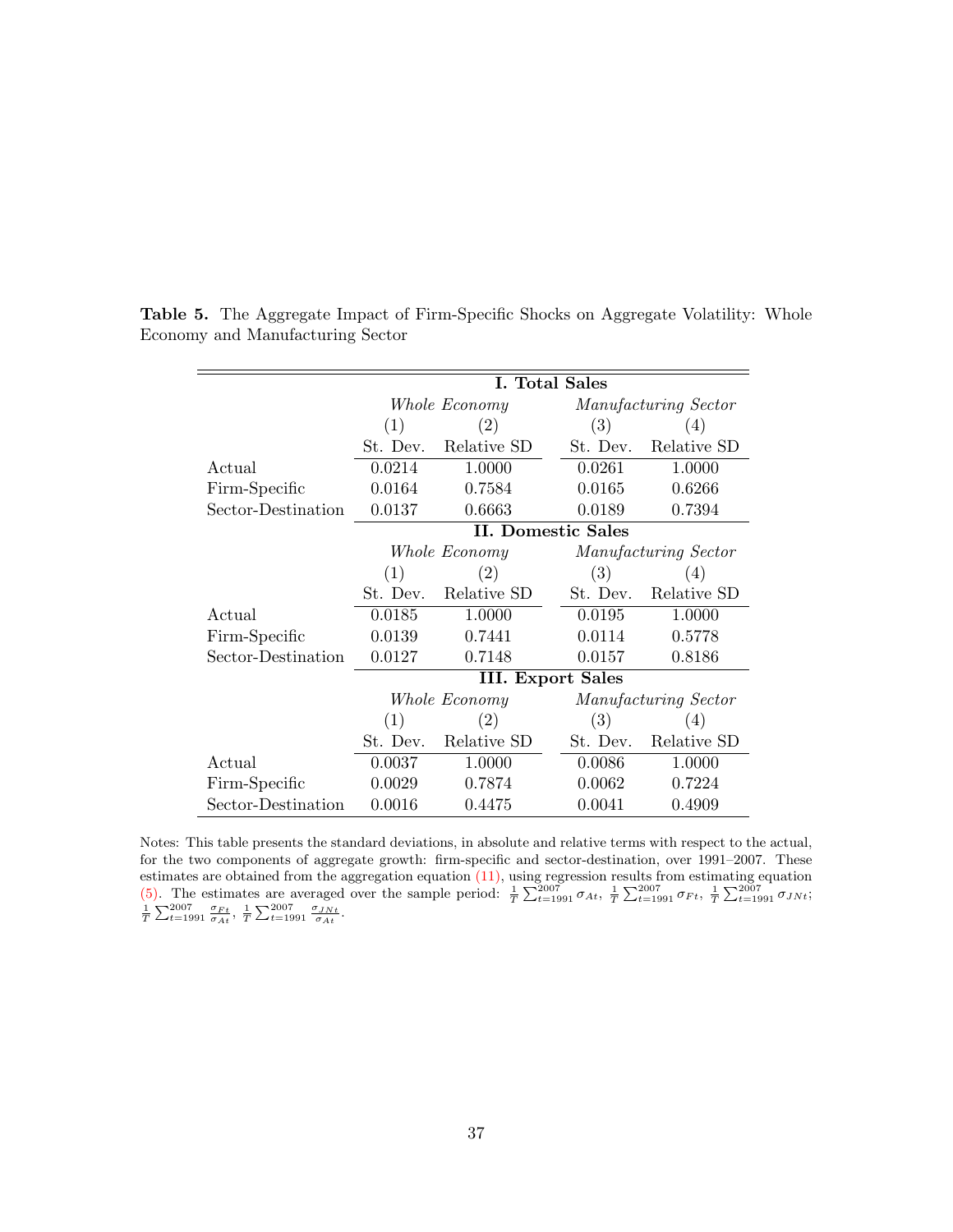Figure 1. Growth of Aggregate Sales, Aggregate Value Added, and GDP

<span id="page-39-0"></span>

Notes: This figure presents the time series of the growth rates of total sales, before-tax value added, in our data and GDP sourced from the IMF International Financial Statistics.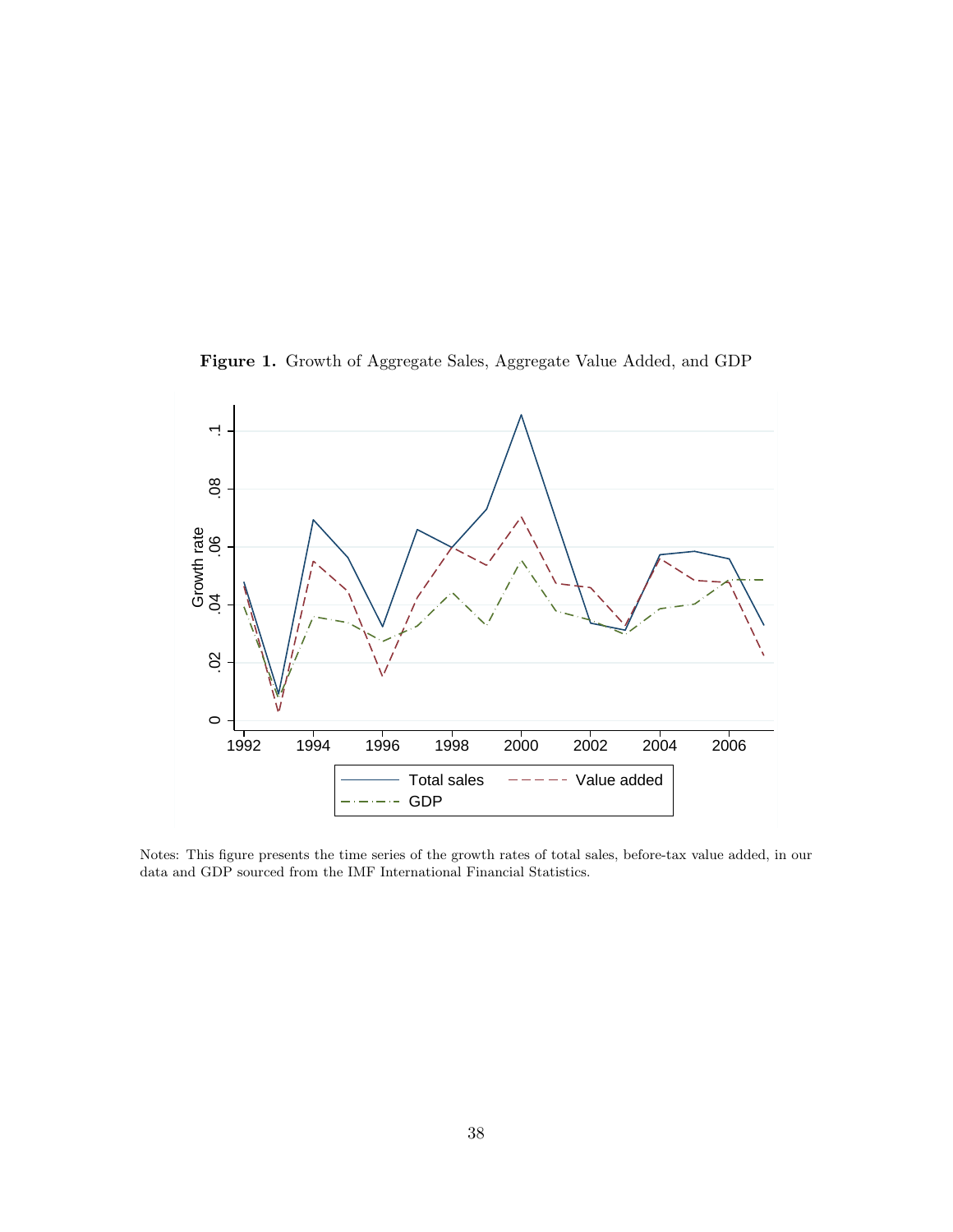<span id="page-40-0"></span>

Figure 2. Growth of Aggregate Exports

Notes: This figure presents the time series of the growth rates of total exports in our data and total French exports sourced from the IMF International Financial Statistics.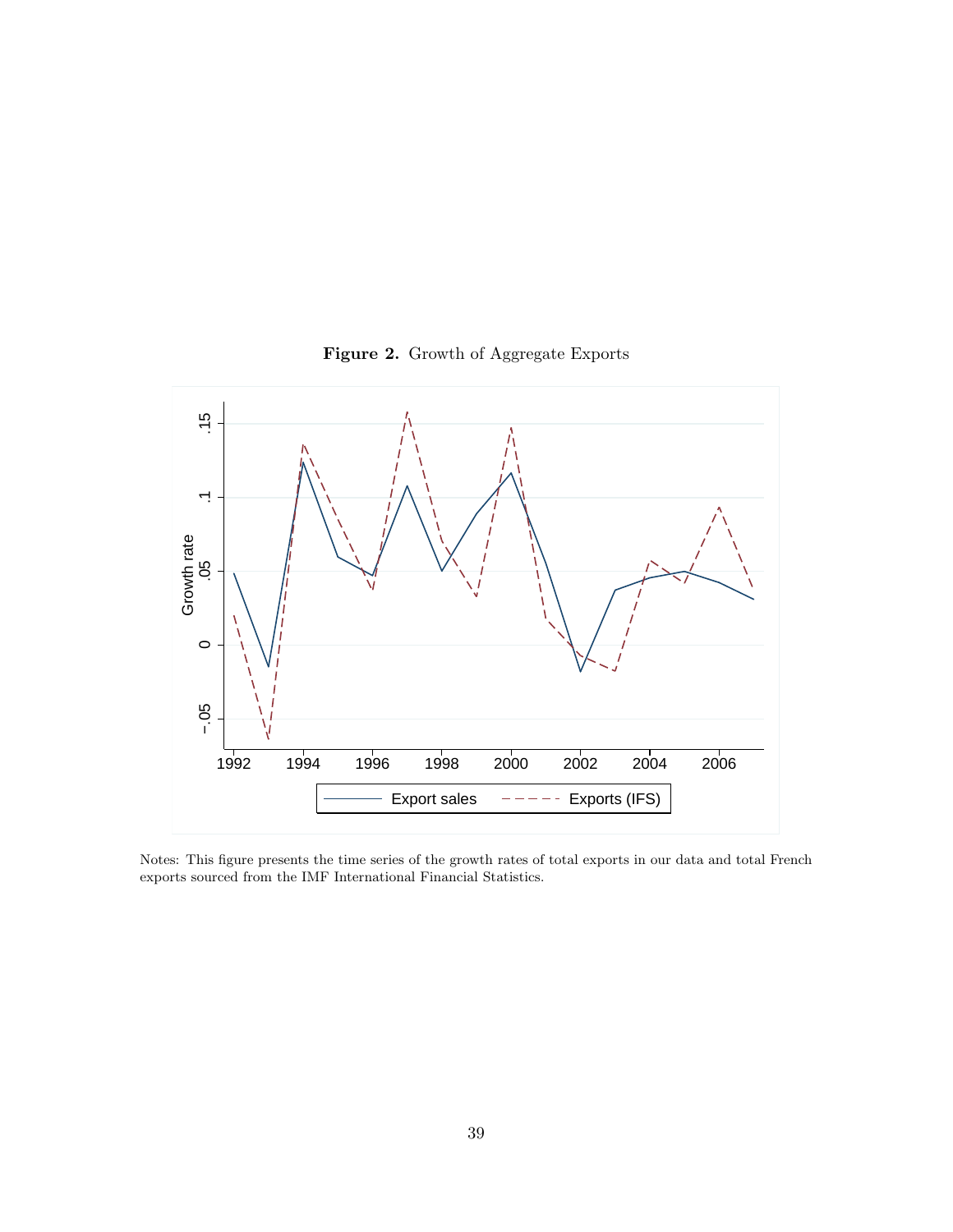

<span id="page-41-0"></span>

Notes: This figure presents the time-varying volatilities computed using the aggregation formula [\(11\).](#page-10-2)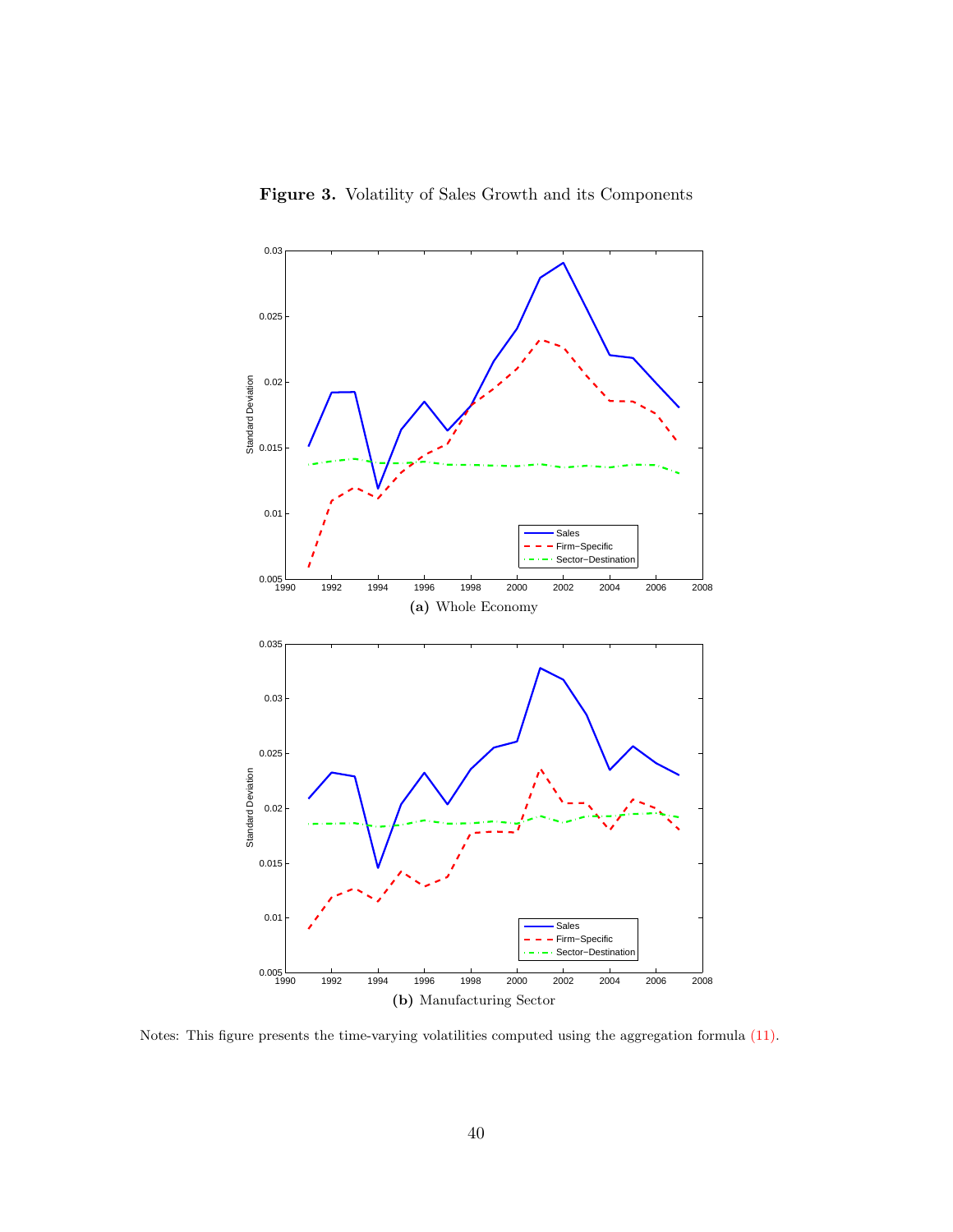

<span id="page-42-0"></span>Figure 4. Contribution of Individual Volatilities and Covariance Terms to Firm-Specific Fluctuations

Notes: Decomposition of the Firm-Specific aggregate variance into two component that measure the contri-Notes: Decomposition of the Firm-specific aggregate variance into two component that measure the contribution of firm-specific variances ( $\sqrt{GRAN}$ ), and of covariance across firms ( $\sqrt{LINK}$ ). The decomposition is based on equation [\(12\).](#page-19-1)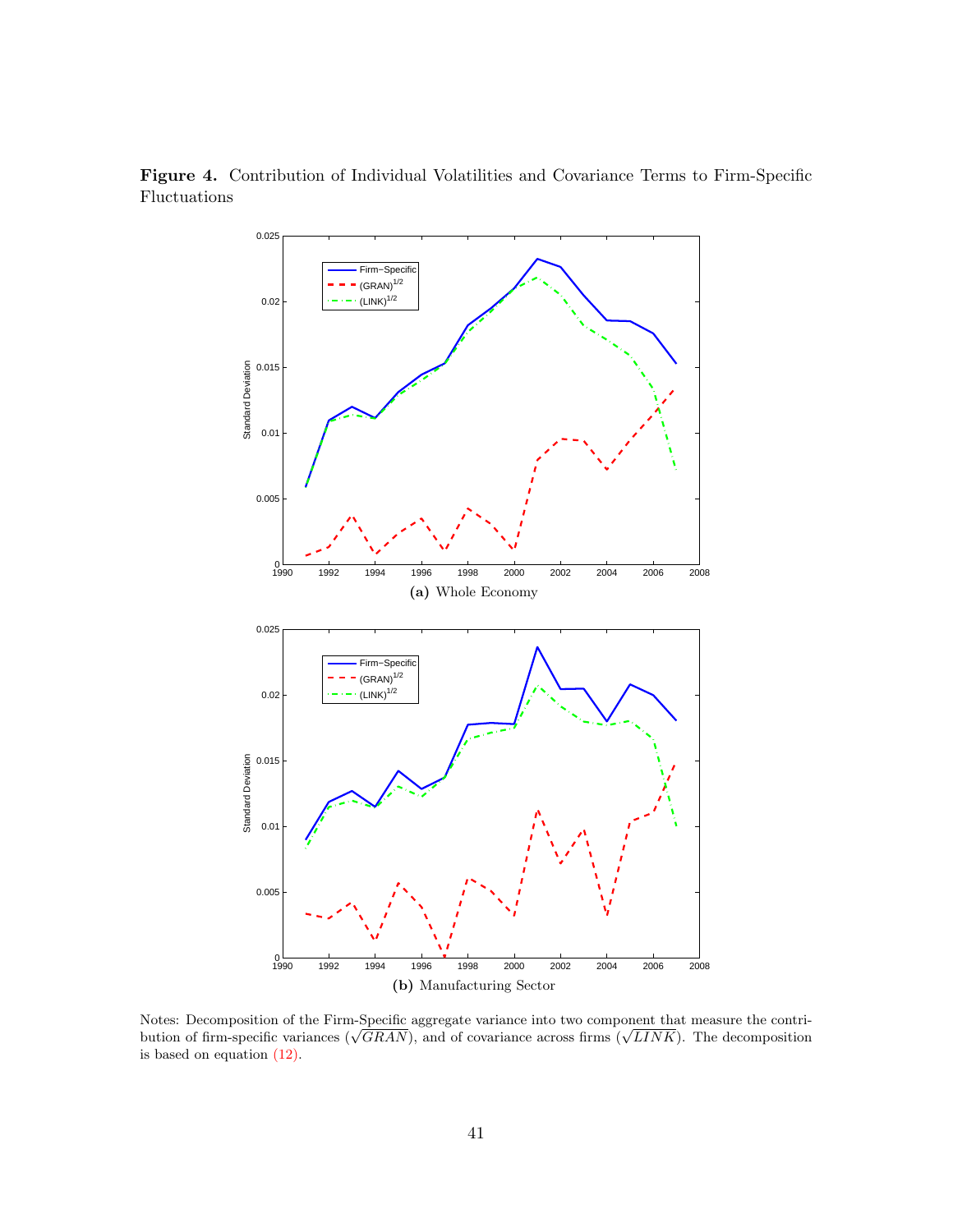<span id="page-43-0"></span>Figure 5. Firm-Specific Volatility Aggregated at the Sector-Level and the Sectoral Mean Herfindahl Index



(b) Manufacturing Sector

Notes: This figure plots the correlation of the mean individual volatility ( $\sqrt{GRAN}$  component) against the Notes: This figure plots the correlation of the mean individual volatility ( $\sqrt{GRAN}$  component) against the square root of the mean Herfindahl index. The correlation between  $\sqrt{GRAN}$  and $\sqrt{Herf}$  is 0.57 for the whole economy and 0.72 for the manufacturing sector. The plot is log-log.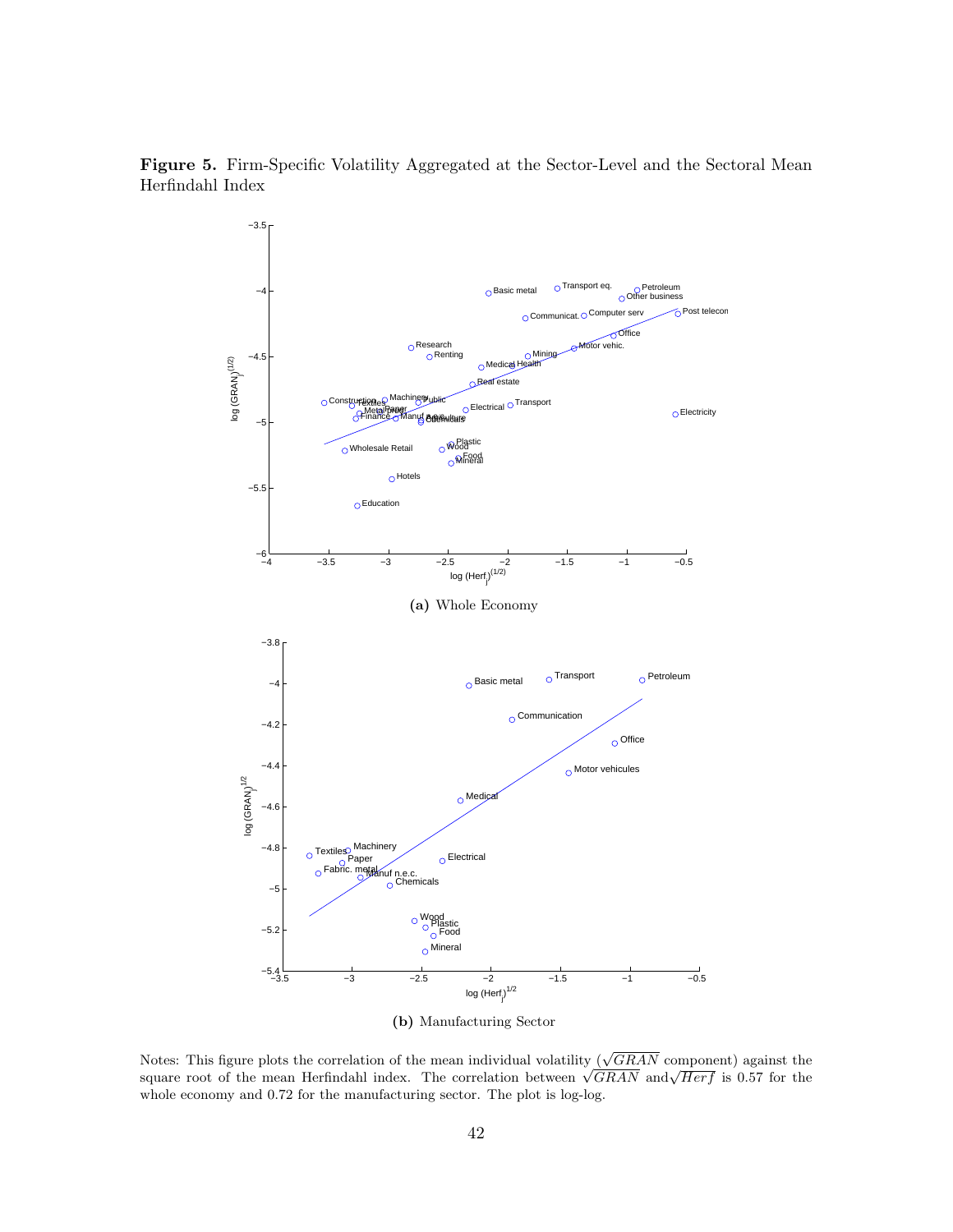<span id="page-44-1"></span><span id="page-44-0"></span>Figure 6. Covariances of Firm-Specific Shocks Across Sectors and their Input-Output Linkages

<span id="page-44-2"></span>

Notes: This figure plots the correlation of the sum of bilateral covariance terms across sectors  $(\sqrt{LINK^{ij}})$ against the mean IO linkage (share of intermediate inputs in total costs times the share of the upstream sector in intermediate consumption). The correlation between the covariances and the IO linkages is 0.38 for the whole economy and 0.47 for the manufacturing sector. The plot is log-log.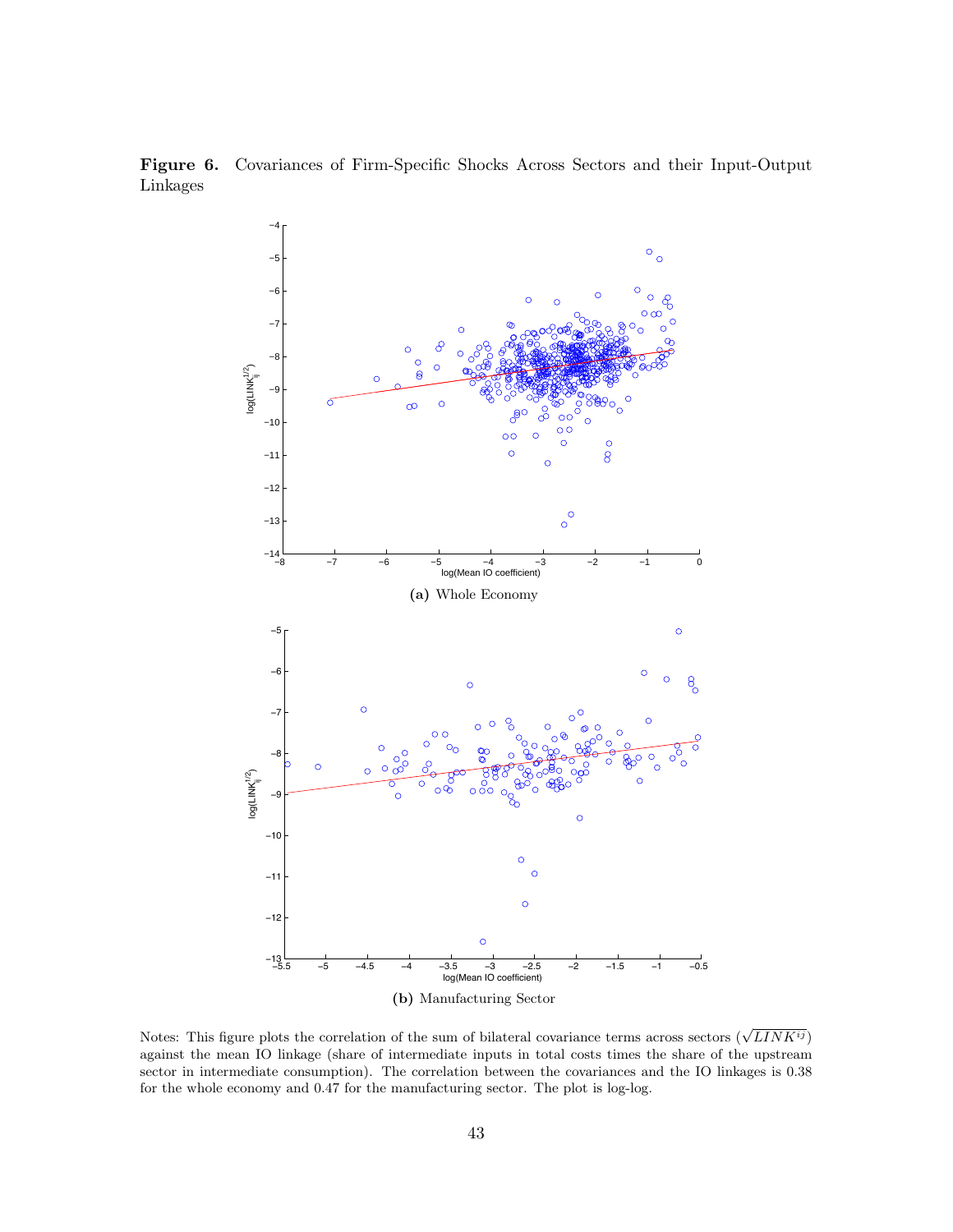<span id="page-45-0"></span>Table A1. Intensive and Extensive Margins and Aggregate Volatility

|           |            | Whole Economy |          | Manufacturing Sector |  |
|-----------|------------|---------------|----------|----------------------|--|
|           | (2)<br>(1) |               | (3)      | (4)                  |  |
|           | St. Dev.   | Relative SD   | St. Dev. | Relative SD          |  |
| Actual    | 0.0305     | 1.0000        | 0.0309   | 1.0000               |  |
| Intensive | 0.0256     | 0.8413        | 0.0260   | 0.8429               |  |
| Extensive | 0.0199     | 0.6525        | 0.0103   | 0.3322               |  |

Notes: This table presents the standard deviations, in absolute and relative terms with respect to the actual, for the two components of aggregate growth: intensive and extensive margins, over 1992–2006.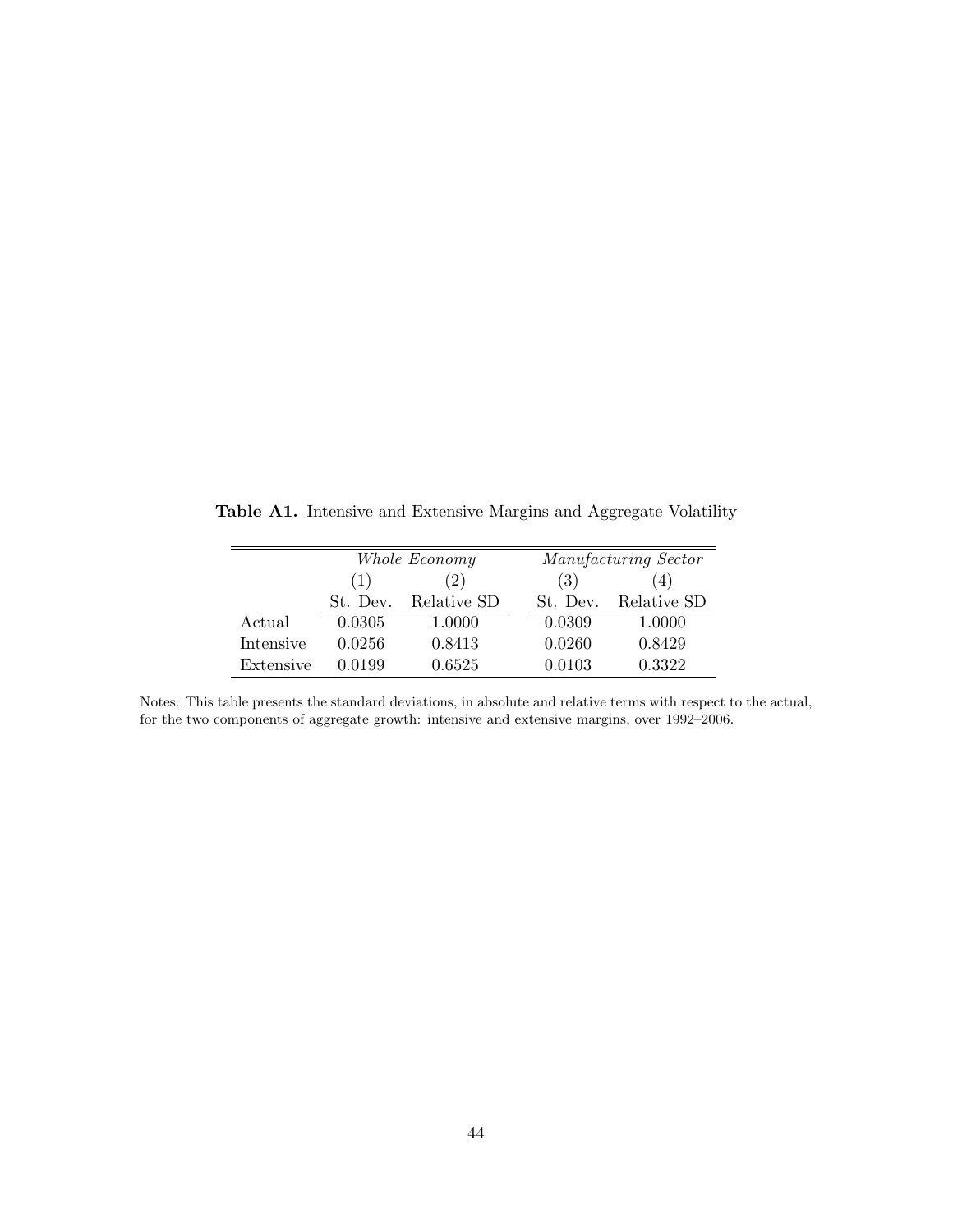<span id="page-46-0"></span>

|                 |        |                                                    |                  |        |                | I. Firm-Destination Sales Volatility by Sector                 |          |          |
|-----------------|--------|----------------------------------------------------|------------------|--------|----------------|----------------------------------------------------------------|----------|----------|
| <b>NAF</b>      | Sector |                                                    | St. Dev.         | Share  | NAF            | Sector                                                         | St. Dev. | Share    |
| $01 - 05$       |        | fishing<br>Agriculture, forestry and               | 0.2389           | 0.0049 | 35             | Other transport equipment                                      | 0.3232   | 0.0113   |
| $10 - 14$       |        | Mining and quarrying                               | 0.2533           | 0.0037 | 36-37          | Manufacturing n.e.c.                                           | 0.2853   | 0.0096   |
| 15-16           |        | Food and tobacco                                   | 0.2340           | 0.0635 | 40-41          | Electricity, gas, water supply                                 | 0.2103   | 0.0292   |
| $17 - 19$       |        | and leather<br>Textile, wearing apparel a          | 0.3118           | 0.0150 | $\ddot{4}$     | Construction                                                   | 0.2314   | 0.0495   |
| $\overline{20}$ |        | Nood products                                      | 0.2606           | 0.0049 |                | Wholesale and retail trade                                     | 0.2188   | 0.3689   |
| $21 - 22$       |        | Paper products, publishing                         | 0.2558           | 0.0235 | ъ5<br>С        | Hotels and restaurants                                         | 0.1614   | 0.0141   |
| 23              |        | nuclear fuel<br>Coke, refined petroleum,           | 0.3255           | 0.0241 | $60 - 63$      | Transport                                                      | 0.2033   | 0.0399   |
| $\overline{24}$ |        | Chemical industry                                  | 0.3193           | 0.0421 | 34             | Post and telecommunications                                    | 0.2425   | 0.0226   |
| 25              |        | Rubber and plastics                                | 0.3066           | 0.0145 | S              | Real estate activities                                         | 0.2102   | 0.0235   |
| $26\,$          |        | Mineral products                                   | 0.2689           | 0.0114 |                | Rental without operator                                        | 0.2158   | 0.0070   |
|                 |        | Basic metals                                       | 0.3189           | 0.0129 | $\mathcal{Z}$  | Computer services                                              | 0.2695   | 0.0114   |
| 28              |        | Metal products                                     | 0.2715           | 0.0207 | $\mathfrak{S}$ | Research and development                                       | 0.2915   | 0.0015   |
| 29              |        | Machinery and equipment                            | 0.3122           | 0.0203 | $\overline{7}$ | Other business services                                        | 0.2384   | 0.0578   |
|                 |        | Office machinery                                   | 0.3241           | 0.0051 | $\tilde{5}$    | Public administration                                          | 0.1734   | 0.0003   |
|                 |        | Electrical equipment                               | 0.3096           | 0.0111 |                | Education                                                      | 0.2283   | 0.0014   |
|                 |        | Radio, TV and communication                        | 0.3161           | 0.0100 | 85             | Health and social work                                         | 0.1490   | 0.0069   |
|                 |        | Medical and optical instruments                    | 0.3017           | 0.0079 | $90 - 93$      | Personal services                                              | 0.1986   | 0.0164   |
|                 |        | Motor vehicles                                     | 0.2950           | 0.0332 |                |                                                                |          |          |
|                 |        |                                                    |                  |        |                | II. Firm-Destination Sales Volatility by Firm-Destination Size |          |          |
|                 | Size   | $21\text{--}40\%$ Petile<br>$0\text{-}20\%$ Petile | $41-60\%$ Petile |        |                | 81-100% Petile<br>61-80% Petile                                | Тор 100  | Top $10$ |
| St. Dev.        |        | 0.2206<br>0.2835                                   | 0.2009           |        | 0.1914         | 0.1939                                                         | 0.1362   | 0.1269   |
|                 |        |                                                    |                  |        |                |                                                                |          |          |

Table A2. Firm-Level Volatility by Sector and Firm Size **Table A2.** Firm-Level Volatility by Sector and Firm Size Notes: This table presents the standard deviations of firm-destination growth rates broken down by sector (Panel I), and by firm-size quintiles (Panel II) over 1991–2007. "Share" is the share of the sector in total sales. Notes: This table presents the standard deviations of firm-destination growth rates broken down by sector (Panel I), and by firm-size quintiles (Panel II) over 1991–2007. "Share" is the share of the sector in total sales. The manufacturing sector covers NAF sectors 15 to 37.